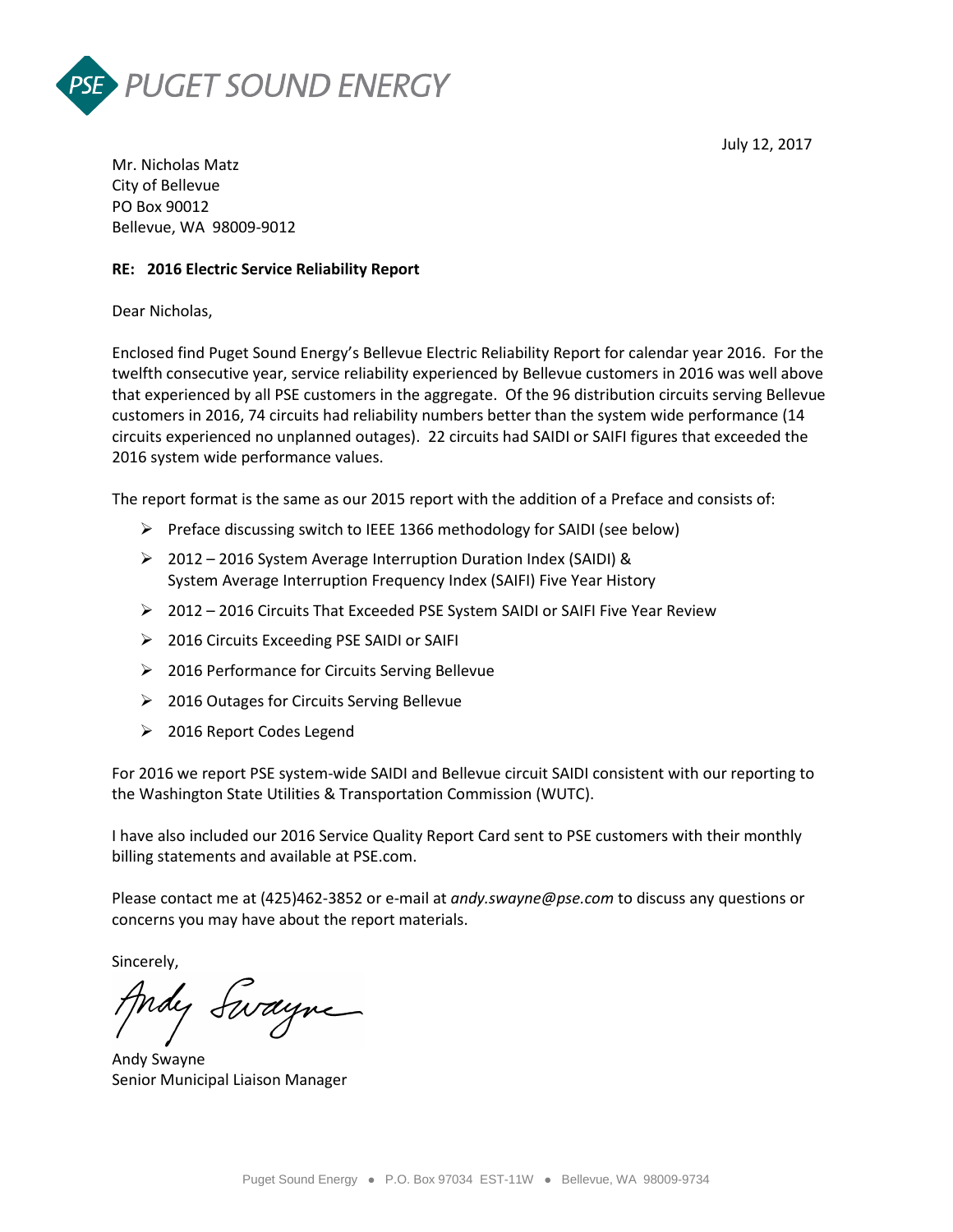CC: Tim Stever – City of Bellevue, Right-of-Way Manager/Franchise Supervisor RaeLynn Asah – PSE, Supervisor Municipal Relations Sharimila Swenson – PSE, Manager Local Government Affairs & Public Policy

Enclosures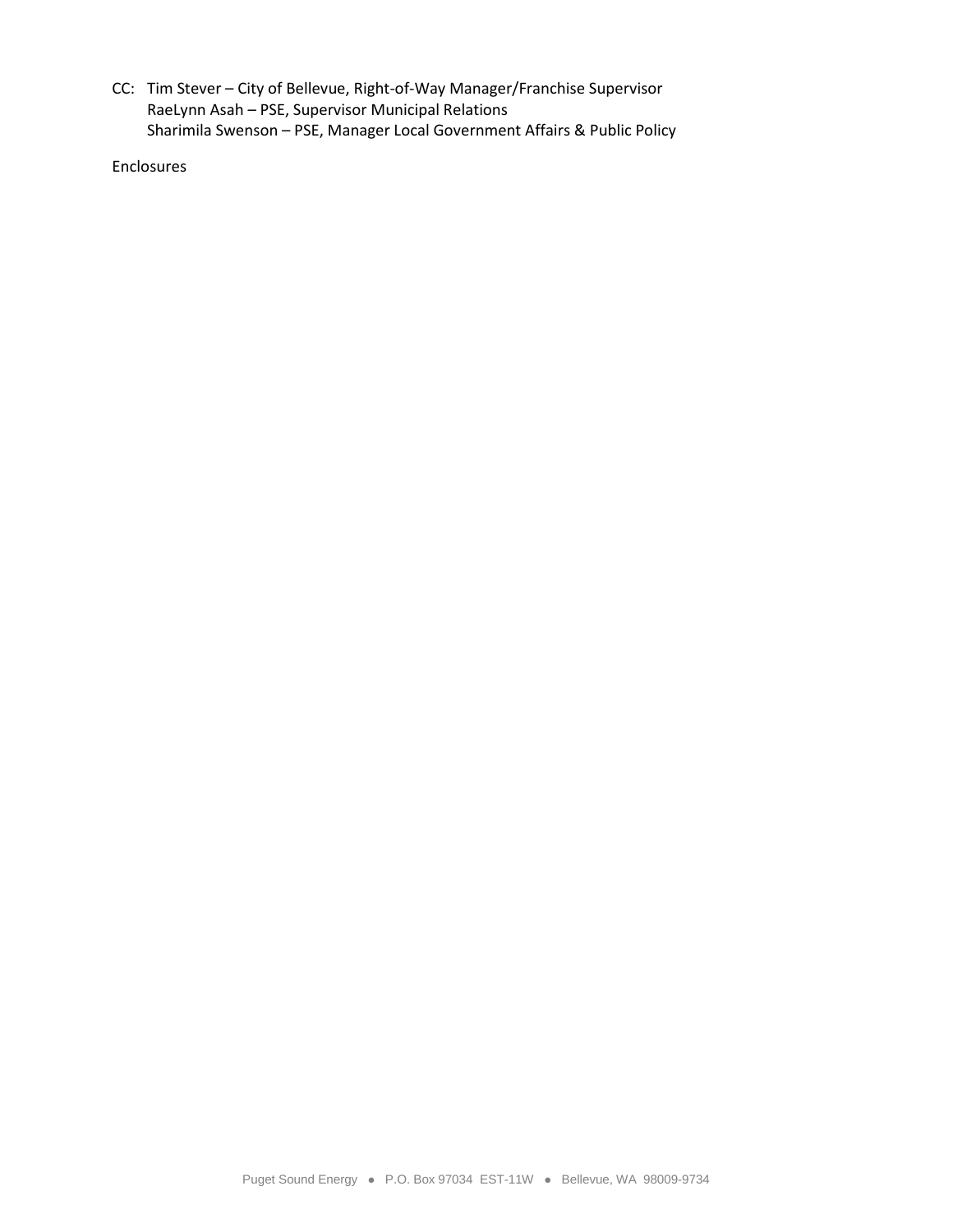# **PREFACE TO 2016 BELLEVUE ELECTRIC RELIABILITY REPORT**

This preface summarizes a change in reporting for the 2016 calendar year.

## **System Average Interruption Duration Index (SAIDI)**

In consultation with the Washington Utilities and Transportation Commission, for 2016 (and going forward) PSE is using the IEEE Standard 1366-2003 methodology for calculating SAIDI reported to the WUTC. The IEEE Standard 1366-2003 is a guide approved and published by the Institute of Electrical and Electronics Engineers that defines electric power reliability indices and factors that affect their calculations.

Prior to 2010 PSE used SAIDI calculations that excluded Major Storm event outages (affecting 5% or more of total PSE electric customers) to calculate single year figures. During the period 2010 – 2015 PSE calculated SAIDI as rolling five year average figures (the current year and four preceding years) including Major Storm outage events. Prior to 2016, eligible outages having duration longer than 1 minute were included in SAIDI calculations.

The switch in 2016 to the IEEE 1366 methodology returns to calculation of single year SAIDI figures and replaces the Major Storm event designation with Major Event Day events which are excluded from the SAIDI calculation. Eligible outages having durations longer than 5 minutes are included in the calculation. Detailed information about this methodology is contained in PSE's 2016 Service Quality and Electric Service Reliability Report filed with the WUTC. In summary the IEEE methodology takes this approach:

**Major Event** – An event, such as a storm, that causes serious reliability problems.

**Major Event Days**—Days when outage events can be excluded from the reliability performance calculation. Types of Major Event Days include:

> **SAIDI Exclusion Major Event Days**—Any day in which the daily system SAIDI exceeds the threshold value for the current year.

**5% Exclusion Major Event Days**—Days that five percent or more of electric customers are experiencing an electric outage during a 24-hour period and subsequent days when the service to those customers is being restored.

**SAIDI**—System Average Interruption Duration Index—This index is calculated based on the formula:

 $\textbf{SAIDI} = \frac{\Sigma \textit{Customer} \textit{Minute} \textit{Interruptions}}{\textit{Average Annual Electric Customer Count}}$ 

**SAIDI<sub>sol</sub>**\*: The SAIDI figures used in this report for 2016 are calculated with the numerator including customer minute interruptions during non-Major Event Days events. Outages that are longer than 5 minutes are included in this metric. \*SQI – Service Quality Index

# **System Average Interruption Frequency Index (SAIFI)**

Calculation of the System Average Interruption Frequency Index (SAIFI) reported to the Commission has not changed from past years. SAIFI figures remain calculated for a single calendar year and exclude 5% **Exclusion Major Event Days** outage events (designated Major Storm events in past years). SAIFI is calculated based on the formula:

SAIFI =  $\frac{\sum Number\ of\ Customer\ Interruptions}{Average\ Annual\ Electric\ Customer\ Count}$ 

SAIFI<sub>sqi</sub>\*: The SAIFI figures used in this report are calculated with the numerator including customer interruptions during non-5% Exclusion Major Event Days (formerly called Major Storm events). Outages one minute and longer are included in this metric. \*SQI – Service Quality Index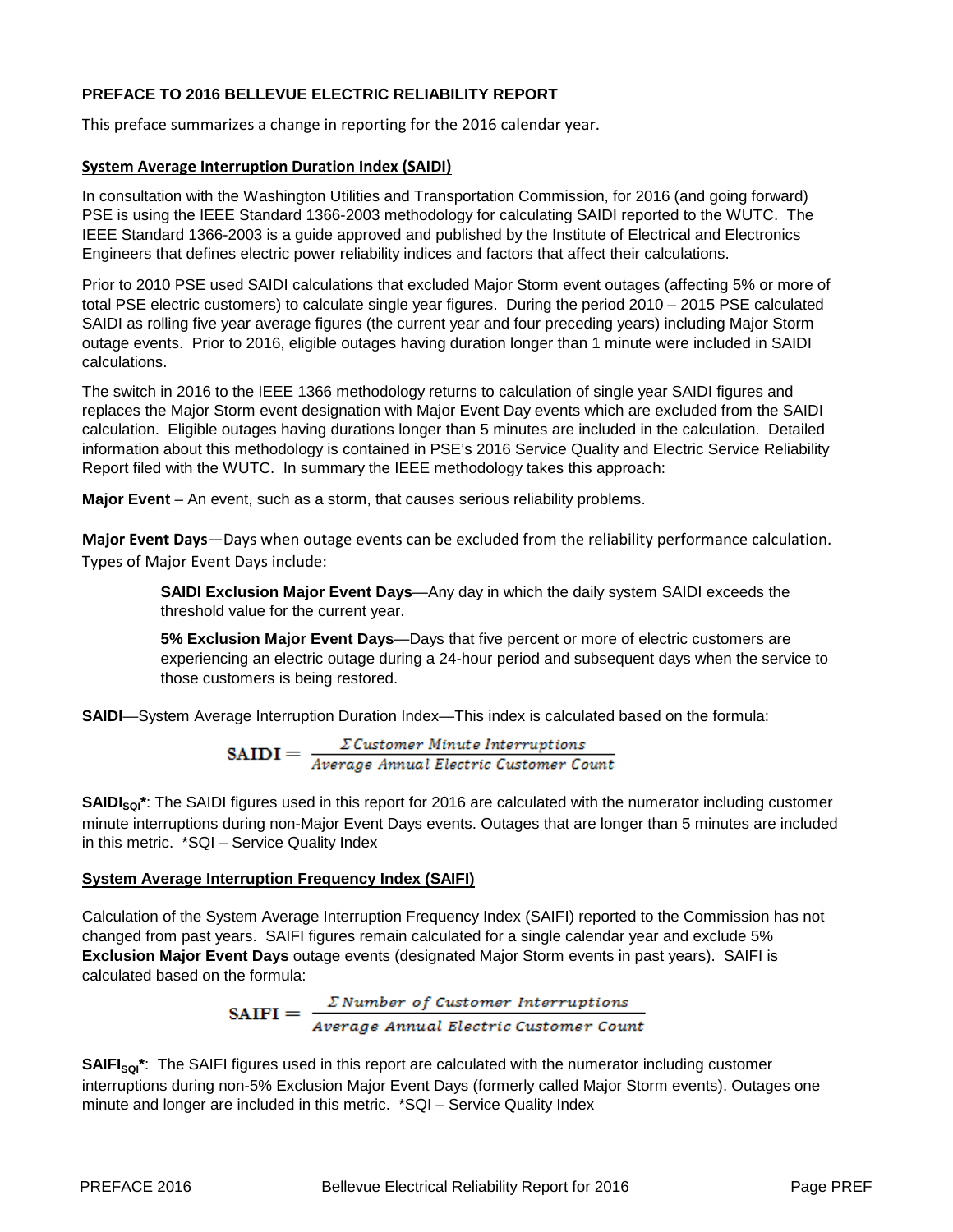## **Momentary & Sustained Interruptions**

Interruptions to customer service fall into two designations:

**Momentary Interruption**— The brief loss of power delivery to one or more customers caused by the opening and closing of an interrupting device:

**SAIDI<sub>sol</sub>** – any interruption five minutes or shorter

**SAIFI<sub>sol</sub>** – any interruption one minute or shorter

**Sustained Interruption**—Any interruption not classified as momentary:

**SAIDI<sub>SQI</sub>** – Any interruption longer than five minutes

**SAIFI<sub>SQI</sub>** – Any interruption longer than one minute

# **Outage Event Codes**

In prior years PSE used Storm Codes to indicate whether an outage occurred during normal conditions (NON), weather event conditions (WTH) or major storm conditions (MAJ). In 2016 Storm Codes were discontinued and replaced with Event Codes to incorporate the IEEE designation of Major Event Days:

**MEJ** – IEEE Major Event Day & Major Storm (5% of customers effected)

**MEN** – IEEE Major Event Day – non Major Storm

**NMJ** – Non IEEE Major Event Day, but Major Storm (5% of customers effected)

**NON** – Non IEEE Major Event Day & non Major Storm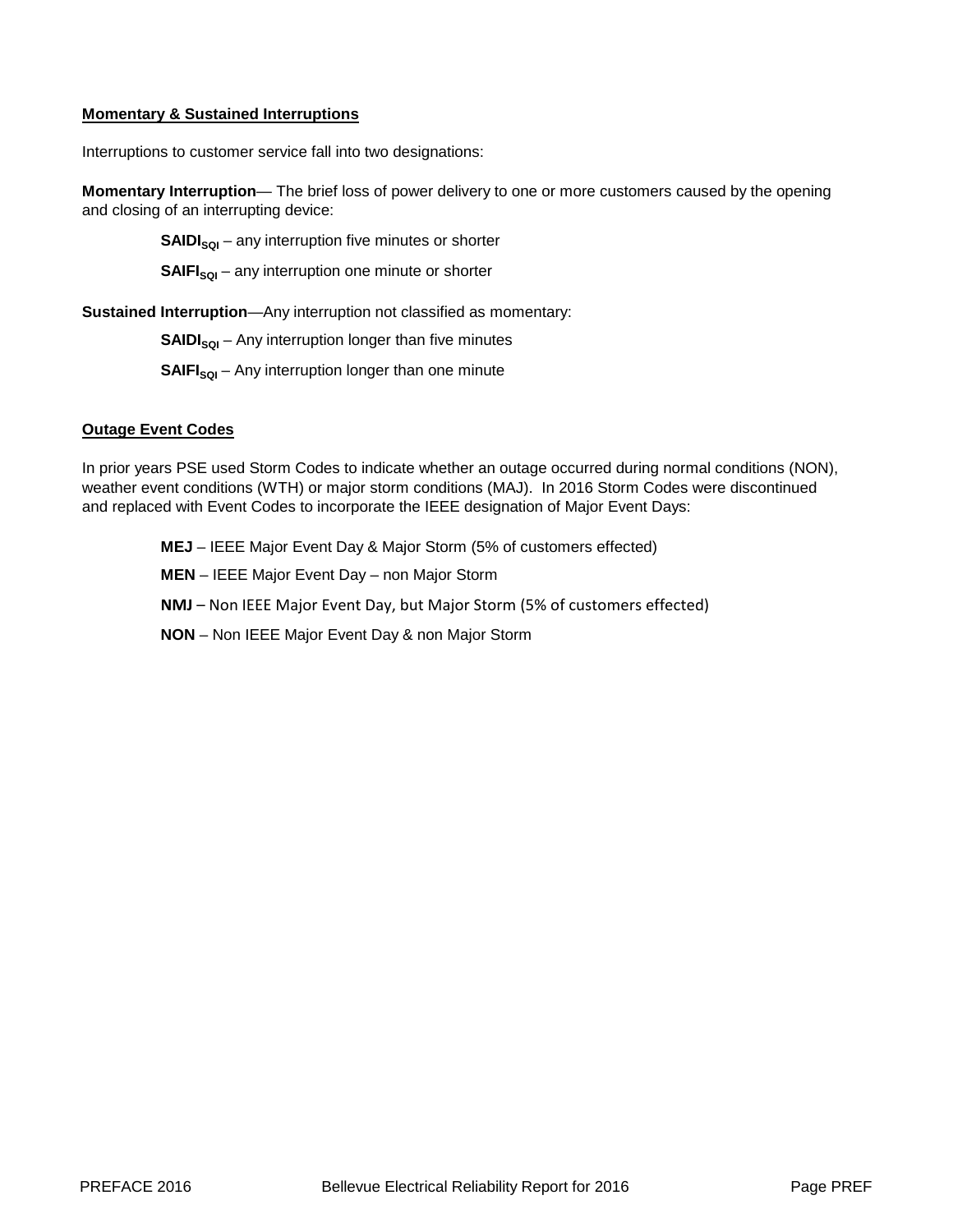## **2016 BELLEVUE ELECTRIC RELIABILITY REPORT**

This report summarizes electric service reliability for customers within the City of Bellevue for calendar year 2016. For the 11th consecutive year, service reliability as measured by SAIDI & SAIFI for Bellevue customers well exceeded that experienced by all PSE customers in the aggregate. Of the 96 distribution circuits serving Bellevue customers in 2016, 74 circuits had reliability numbers better than the system wide performance (14 circuits experienced no unplanned outages). 22 circuits had SAIDI and/or SAIFI figures that exceeded 2016 system wide performance values.

#### **SYSTEM AVERAGE INTERRUPTION DURATION INDEX (SAIDI) & SYSTEM AVERAGE INTERRUPTION FREQUENCY INDEX (SAIFI) FIVE YEAR HISTORY**

| ັ    |                 |            | ີ               |            |  |
|------|-----------------|------------|-----------------|------------|--|
|      | <b>SAIDI</b>    |            | <b>SAIFI</b>    |            |  |
|      | <b>BELLEVUE</b> | <b>PSE</b> | <b>BELLEVUE</b> | <b>PSE</b> |  |
| 2012 | 52.4            | 245.0      | 0.40            | 0.92       |  |
| 2013 | 100.7           | 247.0      | 0.41            | 0.86       |  |
| 2014 | 160.2           | 312.0      | 0.60            | 1.04       |  |
| 2015 | 186.9           | 361.0      | 0.71            | 1.11       |  |
| 2016 | 107.0           | 148.0      | 0.74            | 1.06       |  |

SAIFI figures in outage events, all non-storm outages SAIDI figures in minutes, all outages including storm

PSE SAIDI figures for 2012 - 2015 are five year rolling average figures. The 2012 Bellevue SAIDI figure was calculated as a single year figure.

2016 SAIDI figures were calculated using the IEEE 1366 method for the single year 2016. The 2014 - 2015 Bellevue SAIDI figures were calculated as a five year rolling average figures. The 2013 Bellevue SAIDI figure was calculated as a four year rolling average for years 2010 - 2013.

PSE analyzes the reliability of its circuits using two standard benchmarks of the electric utility industry, SAIDI and SAIFI.

**SAIDI**Total 5-year Average: The System Average Interruption Duration Index is a measure of how long the average customer is out of service during a rolling five year period, and is determined as:

> *Total customer outage minutes for the current and past four years\* Average electric customer count over the current and past four years\**

*\* Single year SAIDI figures are calcuated for the five years then averaged*

**SAIDI**<sub>IEEE</sub> is determined as:

*Sum of the customer outage minutes\* Total number of customers served*

*\*SAIDI IEEE figures are single year figures exlcuding Major Event Day outage events.*

Some customers will experience outages longer than the average and some shorter.

**SAIFI:** The System Average Interruption Frequency Index is a measure of how often the average

*Sum of the number of customers affected by each outage*

*Total number of customers served*

*SAIFI figures are single year figures excluding 5% Exclusion Major Event Day outage events* 

Some customers will experience more outages than the average and some fewer.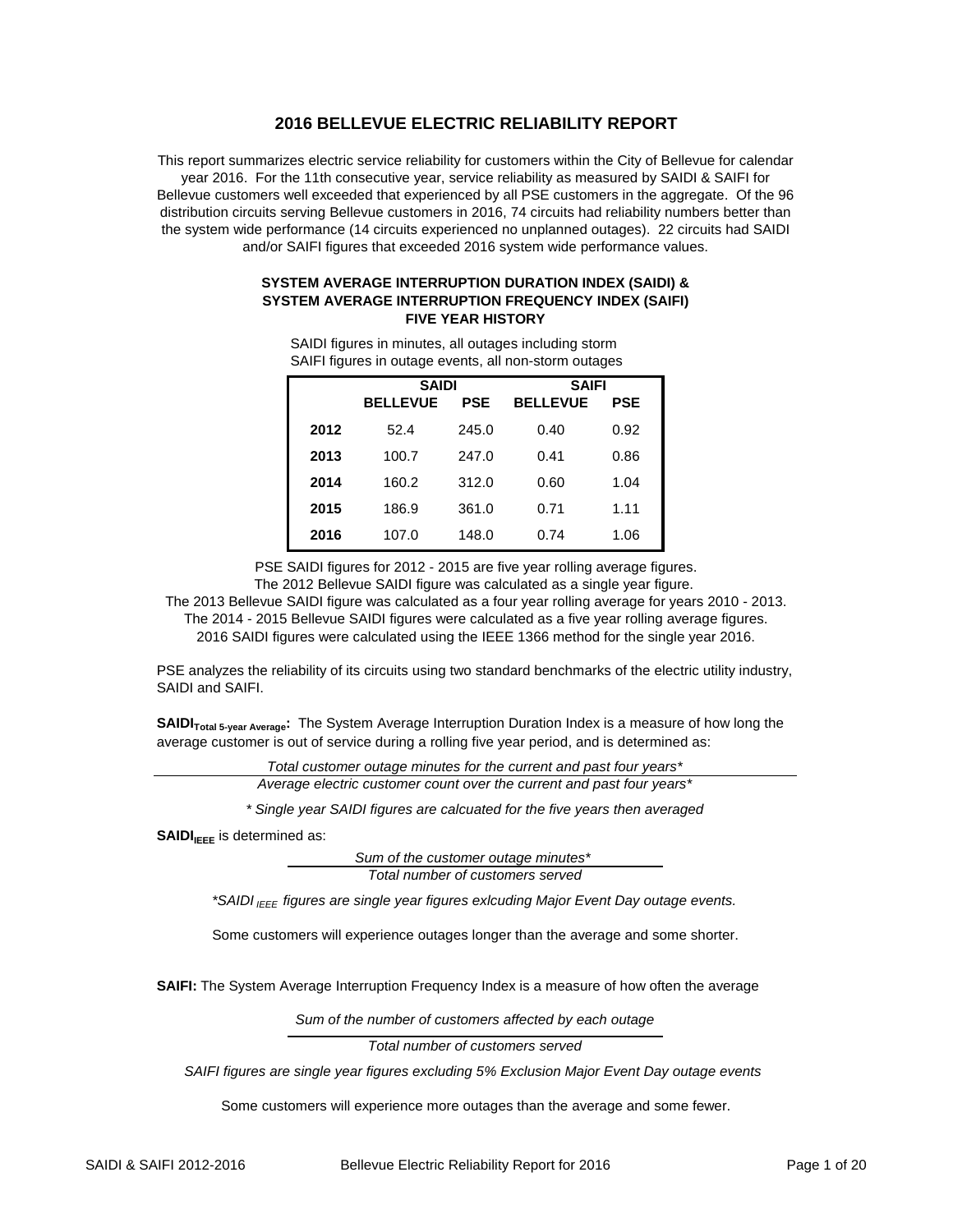## **CIRCUITS THAT EXCEEDED PSE SYSTEM SAIDI OR SAIFI BY YEAR 2012 - 2016**

During the 2012-2016 five year period 64 circuits serving customers in Bellevue performed below system wide performance in one or more years. Of these 64 circuits...

35 (55%) circuits performed below system wide performance once in five years

15 (23%) circuits performed below system wide performance twice in five years

- 12 (19%) circuits performed below system wide performance in three of the five years
- 2 ( 3%) circuit performed below system wide performance in four of the five years

Performance for years 2012 & 2016\* uses single year SAIDI figures. Performance for year 2013 uses four year average (2010 - 2013) SAIDI figures. Performance for years 2014 - 2015 use five year average SAIDI figures.

|                |      |  |                |      |                |                | Repeat Counts  |                         |  |
|----------------|------|--|----------------|------|----------------|----------------|----------------|-------------------------|--|
| <b>CIRCUIT</b> | 2012 |  | 2013 2014 2015 | 2016 | 1              | $\overline{2}$ | 3              | $\overline{\mathbf{4}}$ |  |
| <b>ARD-11</b>  |      |  |                |      |                | 1              |                |                         |  |
| <b>ARD-13</b>  |      |  |                |      | $\mathbf{1}$   |                |                |                         |  |
| <b>ARD-15</b>  |      |  |                |      |                | $\mathbf{1}$   |                |                         |  |
| <b>BTR-22</b>  |      |  |                |      |                |                |                | 1                       |  |
| <b>CEN-11</b>  |      |  |                |      |                |                | $\overline{1}$ |                         |  |
| <b>CEN-12</b>  |      |  |                |      | 1              |                |                |                         |  |
| <b>CEN-13</b>  |      |  |                |      | $\overline{1}$ |                |                |                         |  |
| <b>CEN-14</b>  |      |  |                |      |                | 1              |                |                         |  |
| $CLY-23$       |      |  |                |      |                | $\overline{1}$ |                |                         |  |
| <b>CLY-25</b>  |      |  |                |      | 1              |                |                |                         |  |
| <b>CLY-27</b>  |      |  |                |      |                | $\mathbf{1}$   |                |                         |  |
| <b>COL-22</b>  |      |  |                |      | $\overline{1}$ |                |                |                         |  |
| <b>COL-23</b>  |      |  |                |      | $\mathbf 1$    |                |                |                         |  |
| COL-25         |      |  |                |      | $\mathbf{1}$   |                |                |                         |  |
| COL-26         |      |  |                |      |                |                | 1              |                         |  |
| <b>EGT-11</b>  |      |  |                |      | $\overline{1}$ |                |                |                         |  |
| <b>EGT-12</b>  |      |  |                |      | $\overline{1}$ |                |                |                         |  |
| <b>EGT-13</b>  |      |  |                |      |                |                | $\mathbf{1}$   |                         |  |
| <b>EGT-15</b>  |      |  |                |      | 1              |                |                |                         |  |
| <b>EGT-16</b>  |      |  |                |      | 1              |                |                |                         |  |
| <b>EGT-25</b>  |      |  |                |      |                |                | $\mathbf 1$    |                         |  |
| <b>EGT-26</b>  |      |  |                |      | $\mathbf 1$    |                |                |                         |  |
| <b>EGT-27</b>  |      |  |                |      | 1              |                |                |                         |  |
| <b>EGT-28</b>  |      |  |                |      | 1              |                |                |                         |  |
| <b>EVE-23</b>  |      |  |                |      |                |                |                | 1                       |  |
| $FAC-12$       |      |  |                |      | $\mathbf{1}$   |                |                |                         |  |
| <b>FAC-14</b>  |      |  |                |      | $\overline{1}$ |                |                |                         |  |
| <b>FAC-24</b>  |      |  |                |      | 1              |                |                |                         |  |
| GOO-13         |      |  |                |      | $\overline{1}$ |                |                |                         |  |
| <b>HAZ-12</b>  |      |  |                |      | $\overline{1}$ |                |                |                         |  |
| <b>HOU-23</b>  |      |  |                |      | 1              |                |                |                         |  |
| <b>HOU-25</b>  |      |  |                |      |                | $\mathbf{1}$   |                |                         |  |
| <b>KWH-25</b>  |      |  |                |      |                |                | 1              |                         |  |
| <b>LHL-22</b>  |      |  |                |      |                |                | $\overline{1}$ |                         |  |
| <b>LHL-23</b>  |      |  |                |      | 1              |                |                |                         |  |
| <b>LHL-25</b>  |      |  |                |      | 1              |                |                |                         |  |
| <b>LHL-26</b>  |      |  |                |      | 1              |                |                |                         |  |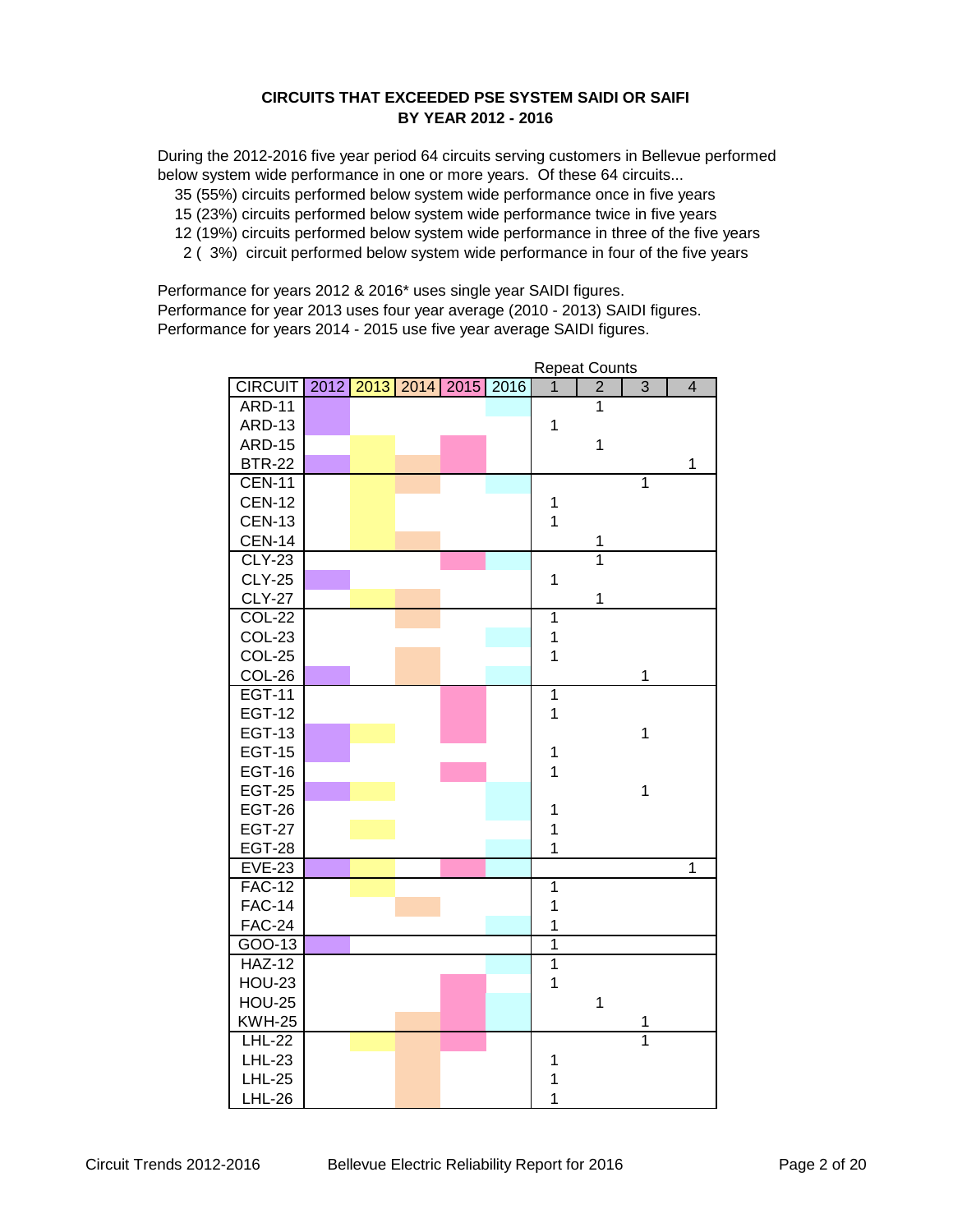| LOC-25        |      |      |      |      |                 | 1              |     |     |                |  |
|---------------|------|------|------|------|-----------------|----------------|-----|-----|----------------|--|
| LOC-32        |      |      |      |      |                 | 1              |     |     |                |  |
| LOC-34        |      |      |      |      |                 | 1              |     |     |                |  |
| LOC-35        |      |      |      |      |                 | 1              |     |     |                |  |
| <b>MED-35</b> |      |      |      |      |                 |                | 1   |     |                |  |
| MED-36        |      |      |      |      |                 |                | 1   |     |                |  |
| <b>MLK-13</b> |      |      |      |      |                 | 1              |     |     |                |  |
| <b>MLK-15</b> |      |      |      |      |                 | 1              |     |     |                |  |
| <b>NOB-12</b> |      |      |      |      |                 | 1              |     |     |                |  |
| <b>NOB-22</b> |      |      |      |      |                 | 1              |     |     |                |  |
| <b>NOB-24</b> |      |      |      |      |                 | 1              |     |     |                |  |
| <b>NRU-23</b> |      |      |      |      |                 |                |     | 1   |                |  |
| <b>NRU-25</b> |      |      |      |      |                 |                | 1   |     |                |  |
| <b>NRU-26</b> |      |      |      |      |                 | 1              |     |     |                |  |
| <b>NRU-27</b> |      |      |      |      |                 |                |     | 1   |                |  |
| <b>OVE-12</b> |      |      |      |      |                 |                | 1   |     |                |  |
| <b>OVE-15</b> |      |      |      |      |                 |                |     | 1   |                |  |
| <b>PHA-13</b> |      |      |      |      |                 | $\overline{1}$ |     |     |                |  |
| <b>PHA-15</b> |      |      |      |      |                 |                | 1   |     |                |  |
| <b>PHA-16</b> |      |      |      |      |                 |                |     |     |                |  |
| <b>PHA-17</b> |      |      |      |      |                 |                |     |     |                |  |
| <b>SBE-22</b> |      |      |      |      |                 |                | 1   |     |                |  |
| <b>SBE-23</b> |      |      |      |      |                 | 1              |     |     |                |  |
| <b>SOM-13</b> |      |      |      |      |                 |                | 1   |     |                |  |
| <b>SOM-15</b> |      |      |      |      |                 |                |     |     |                |  |
| <b>SOM-16</b> |      |      |      |      |                 |                |     |     |                |  |
| <b>SOM-17</b> |      |      |      |      |                 |                |     |     |                |  |
| <b>Totals</b> | 19   | 20   | 25   | 23   | $\overline{22}$ | 35             | 15  | 12  | $\overline{2}$ |  |
|               | 2012 | 2013 | 2014 | 2015 | 2016            | 55%            | 23% | 19% | 3%             |  |

\* 2016 SAIDI figures were calculated using the IEEE 1366 method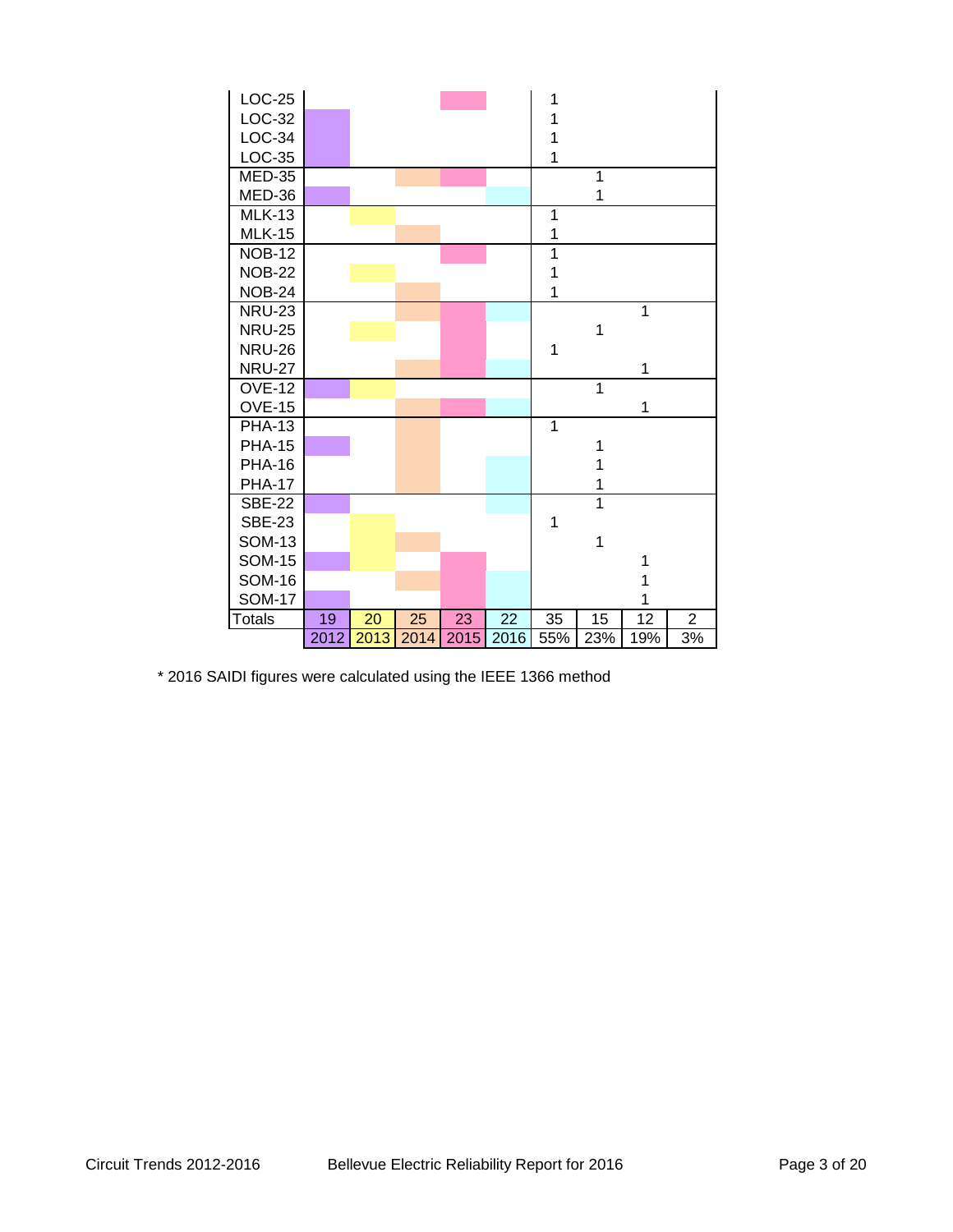|               | <b>CIRCUITS THAT EXCEED 2016 PSE</b><br><b>SYSTEM SAIDI AND/OR SAIFI</b><br>SQI: SAIDI = 155 SAIFI = 1.30<br>PSE: SAIDI = 148 SAIFI = 1.06<br>Bellevue: SAIDI = 107 SAIFI = 0.74<br><b>SAIDI</b><br><b>CIRCUIT</b> |              | Notes: SAIDI figures reflect all non-major event day outages, scheduled & unscheduled; SAIFI figures reflect all non-5% exclusion major event day outages, scheduled & unscheduled<br>SAIDI (IEEE 1366 method) & SAIFI figures are calculated single year figures for 2016. |                                                                                           |                                                                                                  |
|---------------|--------------------------------------------------------------------------------------------------------------------------------------------------------------------------------------------------------------------|--------------|-----------------------------------------------------------------------------------------------------------------------------------------------------------------------------------------------------------------------------------------------------------------------------|-------------------------------------------------------------------------------------------|--------------------------------------------------------------------------------------------------|
|               |                                                                                                                                                                                                                    | <b>SAIFI</b> | 2016 Events Comments                                                                                                                                                                                                                                                        | Actions & Projects Completed in 2016                                                      | <b>Planned Actions &amp; Projects</b>                                                            |
|               | Circuits with planned actions or investigations                                                                                                                                                                    |              |                                                                                                                                                                                                                                                                             |                                                                                           |                                                                                                  |
|               |                                                                                                                                                                                                                    |              |                                                                                                                                                                                                                                                                             |                                                                                           |                                                                                                  |
| <b>SOM-16</b> | 405.7                                                                                                                                                                                                              | 3.18         | Three circuit outages resulted from trees in the overhead feeder along Coal Creek Parkway.                                                                                                                                                                                  |                                                                                           | PSE Planning is reviewing options to improve this system infrastructure.                         |
| <b>KWH-25</b> | 368.6                                                                                                                                                                                                              | 1.29         | A circuit outage occurred when several spans of overhead feeder along NE 24th ST came down (believed to be cased by Overhead feeder was reinstalled on poles.<br>a tree fall, but cause not recorded in the outage event log)                                               |                                                                                           | PSE Planning is reviewing options to sectionalize an overhead segment<br>extended outage events. |
| <b>HAZ-12</b> | 268.8                                                                                                                                                                                                              | 2.55         | Hazelwood substation was taken off line for equipment replacement/upgrades with temporary circuit configuration<br>impacting circuit performance during the Summer of 2016.                                                                                                 | Substation and feeder construction were completed and the system switched to normal.      | PSE Planning is reviewing options to improve this system infrastructure.                         |
| <b>EGT-25</b> | 225.2                                                                                                                                                                                                              | 1.05         | An underground feeder cable failed causing a circuit outage.                                                                                                                                                                                                                | Underground feeder cables were replaced.                                                  | Additional feeder cables will be replaced in the near future (2017).                             |
| <b>SBE-22</b> | 186.2                                                                                                                                                                                                              | 1.35         | A circuit outage resulted from trees in the overhead feeder along Bellevue Way SE.                                                                                                                                                                                          | PSE tree crews did 'hot spot' trimming to restore required vegetation clearance.          | This area is scheduled for an underground conversion in 2017 in associ<br>construction.          |
|               |                                                                                                                                                                                                                    |              | Circuits with completed 2016 actions - no additional corrective action needed                                                                                                                                                                                               |                                                                                           |                                                                                                  |
| <b>CEN-11</b> | 841.1                                                                                                                                                                                                              | 2.07         | Several outages were scheduled outages supporting relocation work for the Sound Transit East Link project.                                                                                                                                                                  | Switch U837 was replaced with a SCADA enabled switch.                                     |                                                                                                  |
| <b>SOM-17</b> | 392.3                                                                                                                                                                                                              | 2.66         | Two circuit outages resulted from trees in the overhead feeder along Coal Creek Parkway.<br>A third circuit outage resulted from a failed underground feeder cable.                                                                                                         |                                                                                           |                                                                                                  |
| <b>COL-23</b> | 345.4                                                                                                                                                                                                              | 2.00         | An animal contact tripped the substation tranformer resulting in a circuit outage. One circuit outage resulted from a failed Switch U2527 and cable connections were replaced.<br>pad-mount switch.                                                                         |                                                                                           |                                                                                                  |
| MED-36        | 281.8                                                                                                                                                                                                              | 2.40         | A car-pole accident caused a circuit outage. A tree limb fell into overhead feeder during trimming work causing a circuit<br>outage.                                                                                                                                        |                                                                                           |                                                                                                  |
| <b>OVE-15</b> | 266.5                                                                                                                                                                                                              | 2.34         | An animal contact tripped the substation tranformer resulting in a circuit outage. A car-pole accident caused a an<br>extended large outage.                                                                                                                                |                                                                                           |                                                                                                  |
| <b>HOU-25</b> | 224.0                                                                                                                                                                                                              | 2.18         | A tree in overhead feeder caused a circuit outage with the resulting fault causing damage to an overhead disconnect<br>switch. The damage switch failed causing a second circuit outage.                                                                                    | The failed switch and associated equipment and cable connections were replaced.           |                                                                                                  |
| <b>NRU-27</b> | 204.8                                                                                                                                                                                                              | 0.85         | Failed distribution junction boxes resulted in two extedend larges outages. A scheduled outage to replace distribution<br>cables resulted in an extedend outage to a local area                                                                                             | Failed and suspect junction boxes and cable elbows were replaced.                         |                                                                                                  |
| <b>EGT-28</b> | 199.0                                                                                                                                                                                                              | 1.05         | A failed feeder cable splice caused a circuit outage (including extended investigation to find and isloate the problem).                                                                                                                                                    | The underground feeder cables were repaired.                                              |                                                                                                  |
| COL-26        | 193.3                                                                                                                                                                                                              | 1.39         | An animal contact tripped the substation tranformer resulting in a circuit outage.                                                                                                                                                                                          |                                                                                           |                                                                                                  |
| <b>NRU-23</b> | 189.3                                                                                                                                                                                                              | 0.59         | Failed distribution cables casued an extended to a local area outage. A scheduled outage to replace distribution cables<br>resulted in an extedend outage to a local area.                                                                                                  | Distribution cables were repaired and replaced.                                           |                                                                                                  |
| <b>FAC-24</b> | 177.5                                                                                                                                                                                                              | 0.78         | A failed distribution junction box resulted in an extedend outage to a local area. A car-transformer accident caused an<br>extended outage to a local area.                                                                                                                 | Failed and suspect junction boxes and cable elbows were replaced.                         |                                                                                                  |
| <b>CEN-13</b> | 173.7                                                                                                                                                                                                              | 0.35         | A SCADA equiped switch operated (unexpectedly) causing a large outage.                                                                                                                                                                                                      | The switch was confgured to operate in local control pending communications verification. |                                                                                                  |
| <b>EGT-26</b> | 156.1                                                                                                                                                                                                              | 0.89         | A failed distribution cable elbow resulted in an extedend outage to a local area.                                                                                                                                                                                           | The failed elbow was replaced.                                                            |                                                                                                  |
| <b>PHA-17</b> | 148.2                                                                                                                                                                                                              | 1.16         | A car-pole accident required dropping the circuit to make the area safe and replace the pole.                                                                                                                                                                               | The broken pole was replaced.                                                             |                                                                                                  |
| <b>PHA-16</b> | 100.9                                                                                                                                                                                                              | 1.15         | An euipment problem in the substation caused an unsafe condition requiring the substation inspector to open the circuit.<br>Customers were temporarily switched to PHA-17 while repairs were completed.                                                                     | Failed and suspect equipment was replaced.                                                |                                                                                                  |
| EVE-23        | 124.5                                                                                                                                                                                                              | 1.09         | Failed switches along West Lake Sammimish Parkway resulted in a circuit outage. Servicemen isolated the failed<br>switches and restored feede operation.                                                                                                                    | All three switches and the arrestors on this pole were replaced.                          |                                                                                                  |
|               | Circuits for which no corrective action is needed                                                                                                                                                                  |              |                                                                                                                                                                                                                                                                             |                                                                                           |                                                                                                  |
| ARD-11        | 230.0                                                                                                                                                                                                              | 0.79         | A scheduled outage to replace a three phase underground cable run along Bel-Red Road resulted in an extended large<br>outage.                                                                                                                                               |                                                                                           |                                                                                                  |
|               |                                                                                                                                                                                                                    |              |                                                                                                                                                                                                                                                                             |                                                                                           |                                                                                                  |

Figure exceeded PSE system wide average figure

Figure exceeding system wide average and Service Quality Index

SAIDI & SAIFI figure results in part from circuit outages due to 2016 substation outage

g is reviewing options to sectionalize an overhead segment of this circuit to reduce impact from future age events.

scheduled for an underground conversion in 2017 in associtation with Sound Transit East Link project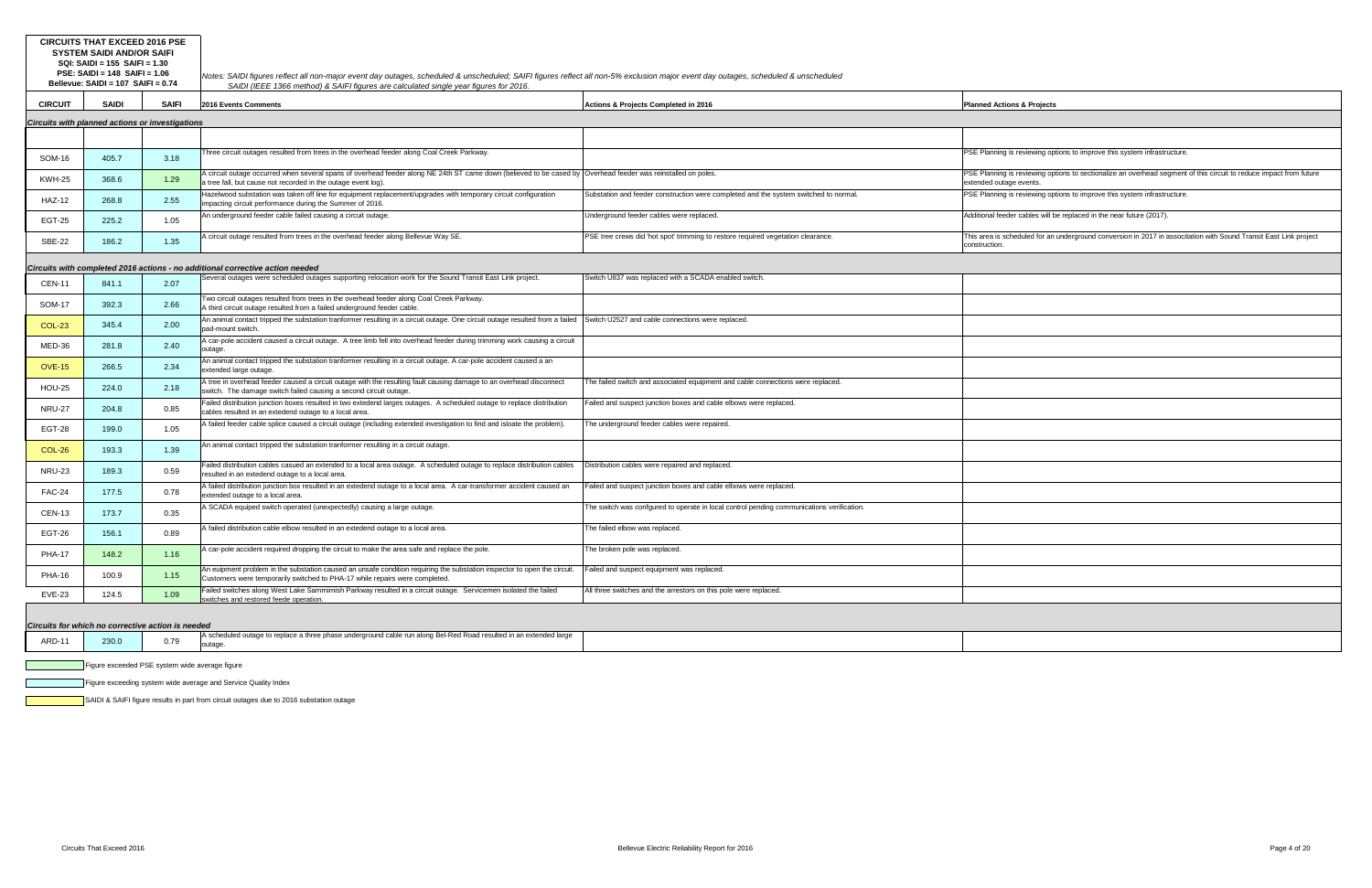## **2016 PERFORMANCE FOR CIRCUITS SERVING BELLEVUE**

|                         |                  |                                          | <b>UNPLANNED</b>     |                |                    |
|-------------------------|------------------|------------------------------------------|----------------------|----------------|--------------------|
|                         | <b>CUSTOMERS</b> | UNPLANNED                                | <b>OUTAGE</b>        |                |                    |
| <b>CIRCUIT</b>          | (METERS)         | OUTAGES <sup>1</sup>                     | MINUTES <sup>1</sup> | $S$ AIDI $2$   | SAIFI <sup>2</sup> |
|                         |                  | 2016 PSE Companywide performance figures |                      | 148            | 1.06               |
| ARD-11                  | 213              |                                          | 748                  | 229.96         | 0.79               |
| ARD-13                  | 635              | 3                                        | 90,531               | 95.96          | 1.01               |
| <b>ARD-15</b>           | 1,294            | 1                                        | 34,728               | 26.85          | 0.21               |
| ARD-43                  | 10               | 0                                        | 0                    | 0.00           | 0.00               |
| <b>BTR-14</b>           | 1,145            | $\overline{2}$                           | 1,254                | 1.10           | 0.01               |
| <b>BTR-21</b>           | 1,126            | 5                                        | 63,748               | 62.69          | 0.29               |
| <b>BTR-22</b>           | 650              | 12                                       | 50,973               | 79.51          | 0.49               |
| <b>BTR-23</b>           | 643              | 1                                        | 1,205                | 2.90           | 0.04               |
| <b>CEN-11</b>           | 30               | 3                                        | 2,237                | 841.07         | 2.07               |
| <b>CEN-12</b>           | 15               | 0                                        | 0                    | 0.00           | 0.00               |
| <b>CEN-13</b>           | 239              | 1                                        | 38,328               | 173.68         | 0.35               |
| <b>CEN-14</b>           | 307              | 1                                        | 3,502                | 11.41          | 0.20               |
| <b>CEN-22</b>           | 432              | 1                                        | 14,434               | 89.70          | 3<br>0.68          |
| <b>CEN-25</b>           | 874              | 4                                        | 70,230               | 80.36          | 3<br>0.61          |
| <b>CLY-22</b>           | 345              | $\overline{0}$                           | 0                    | 1.65           | 0.00               |
| <b>CLY-23</b>           | 538              | 1                                        | 609                  | 27.11          | 0.07               |
| <b>CLY-25</b>           | 1,518            | 3                                        | 34,108               | 29.04          | 0.30               |
| <b>CLY-26</b>           | 1,200            | 6                                        | 23,189               | 36.82          | 0.24               |
| <b>CLY-27</b>           | 727              | 0                                        | 0                    | 47.50          | 0.19               |
| COL-22                  | 1                | 1                                        | 101                  | 101.46         | 3<br>1.00          |
| <b>COL-23</b>           | 204              | $\overline{c}$                           | 51,352               | 345.39         | 3<br>2.00          |
| <b>COL-24</b>           | 26               | 1                                        | 2,740                | 105.37         | 3<br>1.04          |
| <b>COL-25</b>           | 240              | 4                                        | 26,215               | 109.23         | 3<br>1.04          |
| <b>COL-26</b>           | 1,830            | 12                                       | 350,575              | 193.28         | 3<br>1.39          |
| EGT-11                  | 1,116            | 10                                       | 126,820              | 137.49         | 0.46               |
| <b>EGT-12</b>           | 2,814            | 12                                       | 46,343               | 133.42         | 0.98               |
| <b>EGT-13</b>           | 7                | 0                                        | 0                    | 0.00           | 0.00               |
| <b>EGT-15</b>           | 343              | 1                                        | 6,844                | 19.95          | 0.13               |
| <b>EGT-16</b>           | 440              | 10                                       | 11,397               | 25.90          | 0.13               |
| <b>EGT-25</b>           | 677              | 6                                        | 152,483              | 225.23         | 1.05               |
| <b>EGT-26</b>           | 118              | $\overline{c}$                           | 34,740               | 156.08         | 0.89               |
| <b>EGT-27</b>           | 595              | 12                                       | 6,986                | 12.40          | 0.15               |
| <b>EGT-28</b>           | 1,962            | 22                                       | 382,985              | 199.01         | 1.05               |
| <b>EVE-23</b>           | 2,936            | 16                                       | 231,586              | 124.48         | 1.09               |
| <b>FAC-12</b>           | 1,266            | 14                                       | 100,052              | 79.03          | 0.49               |
| <b>FAC-13</b>           | 554              | 1                                        | 36                   | 0.80           | 0.00               |
| <b>FAC-14</b>           | 454              | $\overline{2}$                           | 2,621                | 24.64          | 0.19               |
| <b>FAC-21</b>           | 97               | 0                                        | 0                    | 0.00           | 0.00               |
| <b>FAC-23</b>           | 228              | 4                                        | 11,629               | 51.27          | 0.54               |
| <b>FAC-24</b>           | 80               | $\overline{c}$                           | 13,707               | 177.50         | 0.78               |
| <b>FAC-25</b>           | 1,503            | 9                                        | 147,268              | 111.53         | 0.42               |
| GOO-13                  | 1,802            | $\overline{1}$                           | 201                  | 8.97           | 0.04               |
| GOO-21                  | 216              | 5                                        | 16,265               | 111.54         | 0.86               |
| <b>HAZ-12</b>           | 2,176            | 7                                        | 378,702              | 268.81         | 2.55               |
| <b>HAZ-13</b>           | 1,204            | 6                                        | 5,708                | 8.90           | 0.04               |
| <b>HOU-23</b>           | 1,323            | $\overline{4}$                           | 12,154               | 9.19           | 0.05               |
| <b>HOU-25</b>           | 499              | 14                                       | 93,468               | 223.99         | 2.18               |
| <b>KWH-22</b>           | 886              | $\overline{5}$                           | 1,236                | 1.45           | 0.01               |
| <b>KWH-23</b>           | 942              | 18                                       | 110,843              | 144.40         | 0.61               |
| <b>KWH-25</b>           | 1,621            | 17                                       | 597,578              | 368.65         | 1.29               |
| <b>KWH-26</b>           | 271              | 1                                        | 131                  | 0.48           | 0.00               |
| LHL-22                  | 1,012            | 4                                        | 61,462               | 71.51          | 0.92               |
| LHL-23                  | 1,262            | 3                                        | 6,298                | 38.45          | 0.17               |
| <b>LHL-25</b>           | 2,124            | 25                                       | 97,149               | 60.15          | 0.41               |
| LHL-26<br><b>LOC-22</b> | 552<br>2,243     | 6<br>1                                   | 60,157<br>1,779      | 109.23<br>1.80 | 1.04<br>0.01       |
| $LOC-23$                | 1,676            | 2                                        | 28                   | 14.13          | 0.71               |
|                         |                  |                                          |                      |                |                    |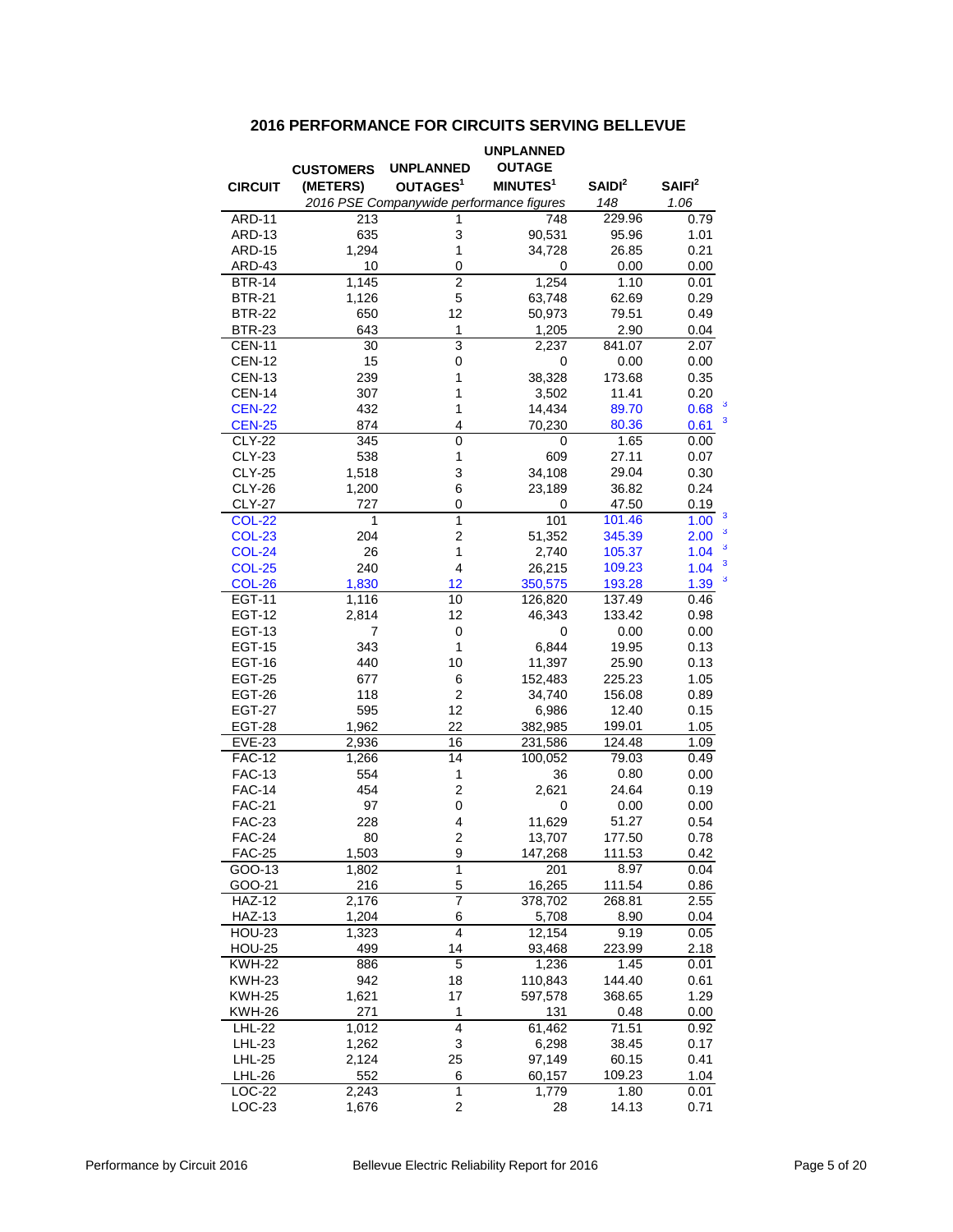| $LOC-24$      | 51        | 0                       | 0              | 0.00   | 0.00      |
|---------------|-----------|-------------------------|----------------|--------|-----------|
| LOC-25        | $\pmb{0}$ | 0                       | 0              | 0.00   | 0.00      |
| $LOC-32$      | 165       | 0                       | 0              | 0.00   | 0.00      |
| LOC-33        | 310       | 1                       | 477            | 32.65  | 0.12      |
| LOC-34        | 308       | 0                       | $\mathbf 0$    | 0.00   | 0.00      |
| LOC-35        | 22        | 1                       | 1,457          | 66.23  | 1.05      |
| <b>MED-35</b> | 190       | 6                       | 1,931          | 50.58  | 0.18      |
| MED-36        | 669       | 7                       | 188,548        | 281.84 | 2.40      |
| <b>MLK-12</b> | 425       | 5                       | 17,933         | 42.20  | 0.32      |
| <b>MLK-13</b> | 1,609     | 5                       | 67,301         | 92.32  | 0.47      |
| <b>MLK-15</b> | 1,633     | 10                      | 88,684         | 69.72  | 0.56      |
| <b>MLK-16</b> | 1,513     | 7                       | 61,891         | 42.96  | 0.29      |
| <b>NOB-11</b> | 62        | $\mathbf 0$             | 0              | 0.00   | 0.00      |
| <b>NOB-12</b> | 275       | 1                       | 2,302          | 11.28  | 0.08      |
| <b>NOB-13</b> | 31        | 1                       | 80             | 25.42  | 0.35      |
| <b>NOB-14</b> | 544       | $\mathbf 0$             | $\overline{0}$ | 1.74   | 0.01      |
| <b>NOB-21</b> | 5         | 0                       | 0              | 0.00   | 0.00      |
| <b>NOB-22</b> | 169       | 0                       | $\mathbf 0$    | 0.00   | 0.00      |
| <b>NOB-23</b> | 1,081     | 4                       | 7,511          | 7.84   | 0.06      |
| <b>NOB-24</b> | 976       | 6                       | 1,203          | 9.26   | 0.08      |
| <b>NRU-23</b> | 847       | 15                      | 101,639        | 189.28 | 0.59      |
| <b>NRU-25</b> | 852       | 4                       | 14,750         | 37.53  | 0.36      |
| <b>NRU-26</b> | 182       | $\overline{\mathbf{c}}$ | 509            | 6.27   | 0.02      |
| <b>NRU-27</b> | 631       | 9                       | 93,326         | 204.83 | 0.85      |
| <b>OVE-12</b> | 546       | $6\phantom{1}6$         | 47,448         | 86.90  | 3<br>1.04 |
| <b>OVE-15</b> | 665       | 10                      | 177,200        | 266.47 | 3<br>2.34 |
| <b>PHA-13</b> | 1,048     | 14                      | 17,814         | 17.06  | 0.08      |
| <b>PHA-15</b> | 179       | 2                       | 7,862          | 43.92  | 0.25      |
| <b>PHA-16</b> | 2,062     | 15                      | 203,352        | 100.90 | 1.15      |
| <b>PHA-17</b> | 700       | 6                       | 98,883         | 148.19 | 1.16      |
| <b>ROS-17</b> | 1,224     | 12                      | 82,308         | 117.18 | 0.41      |
| <b>SBE-22</b> | 341       | 3                       | 55,700         | 186.24 | 1.35      |
| <b>SBE-23</b> | 359       | $\overline{7}$          | 1,700          | 67.31  | 0.10      |
| <b>SBE-25</b> | 363       | 6                       | 10,938         | 30.13  | 0.18      |
| <b>SBE-26</b> | 1,742     | 10                      | 4,231          | 10.94  | 0.08      |
| <b>SOM-13</b> | 969       | $\overline{2}$          | 532,937        | 127.40 | 1.00      |
| <b>SOM-15</b> | 1,752     | 12                      | 68,689         | 73.16  | 0.40      |
| <b>SOM-16</b> | 2,556     | 19                      | 900,652        | 405.65 | 3.18      |
| <b>SOM-17</b> | 1,752     | 14                      | 660,471        | 392.30 | 2.66      |
|               |           |                         |                |        |           |
| <b>Totals</b> | 78,049    | 529                     | 7,099,188      |        |           |

#### Scheduled Outages 128 816,042

#### Notes

- 1 Figures exclude Major Event Day and Major Storm outages.
- 2 SAIDI are 2016 single year figures calculated using the IEEE 1366 method which excludes Major Event Day outage events. SAIFI are 2016 single year figures which exclude 5% Exclusion Major Event Day outage events.
- 3 Includes one circuit outage resulting from substation bank outage.
- 4 SAIDI & SAIFI figures greater than zero reflect inclusion scheduled outages (including customer requested outages).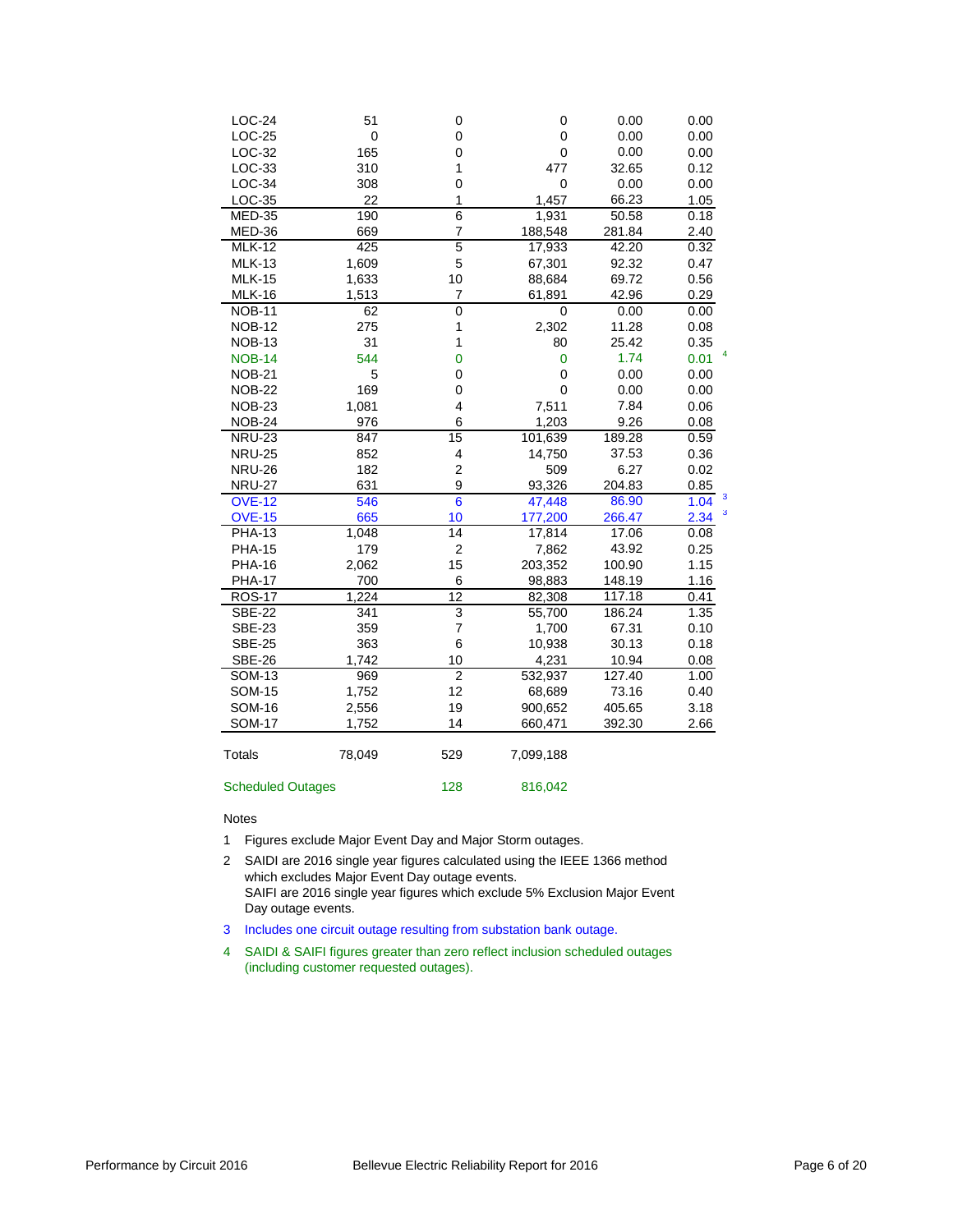# **2016 OUTAGES FOR CIRCUITS SERVING BELLEVUE EXCLUDING SCHEDULED OUTAGES**

# **BY CAUSE**

| <b>CAUSE</b> |                             |        | <b>OUTAGES</b> |                | <b>OUTAGE MINUTES</b> |                |
|--------------|-----------------------------|--------|----------------|----------------|-----------------------|----------------|
| <b>CODE</b>  | <b>CAUSE DESCRIPTION</b>    |        | <b>COUNT</b>   | <b>PERCENT</b> | <b>COUNT</b>          | <b>PERCENT</b> |
| AC           | <b>ACCIDENT</b>             |        | 17             | 3.2%           | 178.761               | 2.5%           |
| BA           | <b>BIRD OR ANIMAL</b>       |        | 108            | 20.4%          | 744.050               | 10.5%          |
| CE.          | <b>CUSTOMER EQUIPMENT</b>   |        | 3              | 0.6%           | 275                   | $0.0\%$        |
| CP.          | <b>CAR EQUIPMENT</b>        |        | 6              | 1.1%           | 225,210               | 3.2%           |
| DU           | DIG UP UNDERGROUND          |        | 15             | 2.8%           | 32.206                | 0.5%           |
| EF           | EQUIPMENT FAILURE           |        | 220            | 41.6%          | 3.248.240             | 45.8%          |
| FI.          | <b>FAULTY INSTALLATION</b>  |        | 14             | 2.6%           | 5.739                 | 0.1%           |
| LI           | <b>LIGHTNING</b>            |        | 2              | 0.4%           | 3.679                 | 0.1%           |
| OD           | <b>OUTSIDE DISTURBANCE</b>  |        | 7              | 1.3%           | 111,955               | 1.6%           |
| OE.          | <b>OUTAGE WHILE WORKING</b> |        | 6              | 1.1%           | 4.082                 | 0.1%           |
| TV           | TREE                        |        | 61             | 11.5%          | 1,336,579             | 18.8%          |
| <b>UN</b>    | UNKNOWN CAUSE               |        | 70             | 13.2%          | 1.208.413             | 17.0%          |
|              |                             | Totals | 529            | 100%           | 7.099.189             | 100%           |

# **BY EQUIPMENT**

| <b>EQUIP</b> |                                       |                         | <b>OUTAGES</b> | <b>OUTAGE MINUTES</b> |                |
|--------------|---------------------------------------|-------------------------|----------------|-----------------------|----------------|
| <b>CODE</b>  | <b>EQUIPMENT DESCRIPTION</b>          | <b>COUNT</b>            | <b>PERCENT</b> | <b>COUNT</b>          | <b>PERCENT</b> |
| <b>ACE</b>   | ALL CUSTOMER EQUIPMENT                | 1                       | 0.2%           | 68                    | 0.0%           |
| <b>OAR</b>   | <b>OVERHEAD ARRESTER</b>              | 3                       | 0.6%           | 117,501               | 1.7%           |
| <b>OCE</b>   | <b>CUSTOMER EQUIPMENT</b>             | 1                       | 0.2%           | 76                    | 0.0%           |
| <b>OCN</b>   | OVERHEAD SECONDARY CONNECTOR          | 14                      | 2.6%           | 11,233                | 0.2%           |
| <b>OCO</b>   | OVERHEAD CONDUCTOR                    | 33                      | 6.2%           | 1,948,244             | 27.4%          |
| <b>OFC</b>   | <b>OVERHEAD CUT-OUT</b>               | 8                       | 1.5%           | 17,463                | 0.2%           |
| OFU          | OVERHEAD LINE FUSE / FUSE LINK        | 43                      | 8.1%           | 304,637               | 4.3%           |
| <b>OJU</b>   | OVERHEAD JUMPER WIRE                  | 8                       | 1.5%           | 97,219                | 1.4%           |
| OMP          | OVERHEAD METER POINT (EDOM100)        | $\overline{\mathbf{4}}$ | 0.8%           | 610                   | 0.0%           |
| OPO          | OVERHEAD POLE (EDOP100)               | 11                      | 2.1%           | 386,782               | 5.4%           |
| OSV          | <b>OVERHEAD SERVICE</b>               | 28                      | 5.3%           | 7,226                 | 0.1%           |
| <b>OTF</b>   | OVERHEAD TRANSFORMER FUSE             | 79                      | 14.9%          | 85,421                | 1.2%           |
| <b>OTR</b>   | <b>OVERHEAD TRANSFORMER</b>           | 23                      | 4.3%           | 75,530                | 1.1%           |
| <b>PMF</b>   | PADMOUNT SWITCH FUSE                  | 10                      | 1.9%           | 56,765                | 0.8%           |
| <b>PMP</b>   | PADMOUNT METER POINT (EDUM100)        | $\mathbf{1}$            | 0.2%           | 925                   | 0.0%           |
| <b>PTF</b>   | PADMOUNT TRANSFORMER FUSE             | 4                       | 0.8%           | 3,013                 | 0.0%           |
| <b>SCB</b>   | <b>POWER CIRCUIT BREAKER</b>          | 5                       | 0.9%           | 601,828               | 8.5%           |
| SWD          | SWITCH - DISTRIBUTION DISCONNECT      | $\mathbf{1}$            | 0.2%           | 165,727               | 2.3%           |
| <b>TER</b>   | <b>TERMINATION (POWER CABLE)</b>      | 1                       | 0.2%           | 124                   | 0.0%           |
| <b>UEL</b>   | UNDERGROUND ELBOW                     | 6                       | 1.1%           | 101,272               | 1.4%           |
| <b>UFJ</b>   | UNDERGROUND J-BOX                     | 10                      | 1.9%           | 145,929               | 2.1%           |
| <b>UGF</b>   | UNDERGROUND SUBMERSIBLE FUSE          | $\overline{2}$          | 0.4%           | 18,034                | 0.3%           |
| <b>UGV</b>   | UNDERGROUND VAULT                     | $\mathbf{1}$            | 0.2%           | 14,725                | 0.2%           |
| <b>UHH</b>   | UNDERGROUND HANDHOLE - SECONDARY      | $\,6$                   | 1.1%           | 2,992                 | 0.0%           |
| UJU          | UNDERGROUND PRIMARY JUMPER            | $\mathbf{1}$            | 0.2%           | 17,170                | 0.2%           |
| <b>UPC</b>   | UNDERGROUND PRIMARY CABLE             | 77                      | 14.5%          | 1,849,006             | 26.0%          |
| <b>UPS</b>   | UNDERGROUND PADMOUNT SWITCH (EDUS100) | 3                       | 0.6%           | 30,681                | 0.4%           |
| <b>UPT</b>   | UNDERGROUND PADMOUNT TRANSFO          | 20                      | 3.8%           | 144,272               | 2.0%           |
| <b>USC</b>   | UNDERGROUND SECONDARY CABLE           | 22                      | 4.2%           | 10,984                | 0.2%           |
| <b>USE</b>   | UNDERGROUND SECONDARY CONNECT         | $\overline{\mathbf{4}}$ | 0.8%           | 3,107                 | 0.0%           |
| <b>USP</b>   | UNDERGROUND PRIMARY SPLICE            | $\mathbf{1}$            | 0.2%           | 345,518               | 4.9%           |
| <b>USV</b>   | UNDERGROUND SERVICE                   | 53                      | 10.0%          | 19,339                | 0.3%           |
| <b>UTC</b>   | UNDERGROUND TERMINAL FUSE             | 17                      | 3.2%           | 139,256               | 2.0%           |
| <b>UTR</b>   | UNDERGROUND SUBMERSIBLE TRANSFORMER   | 22                      | 4.2%           | 136,346               | 1.9%           |
| <b>VCB</b>   | VACUUM CIRCUIT BREAKER (POWER)        | 6                       | 1.1%           | 240,166               | 3.4%           |
|              | <b>Totals</b>                         | 529                     | 100%           | 7,099,189             | 100%           |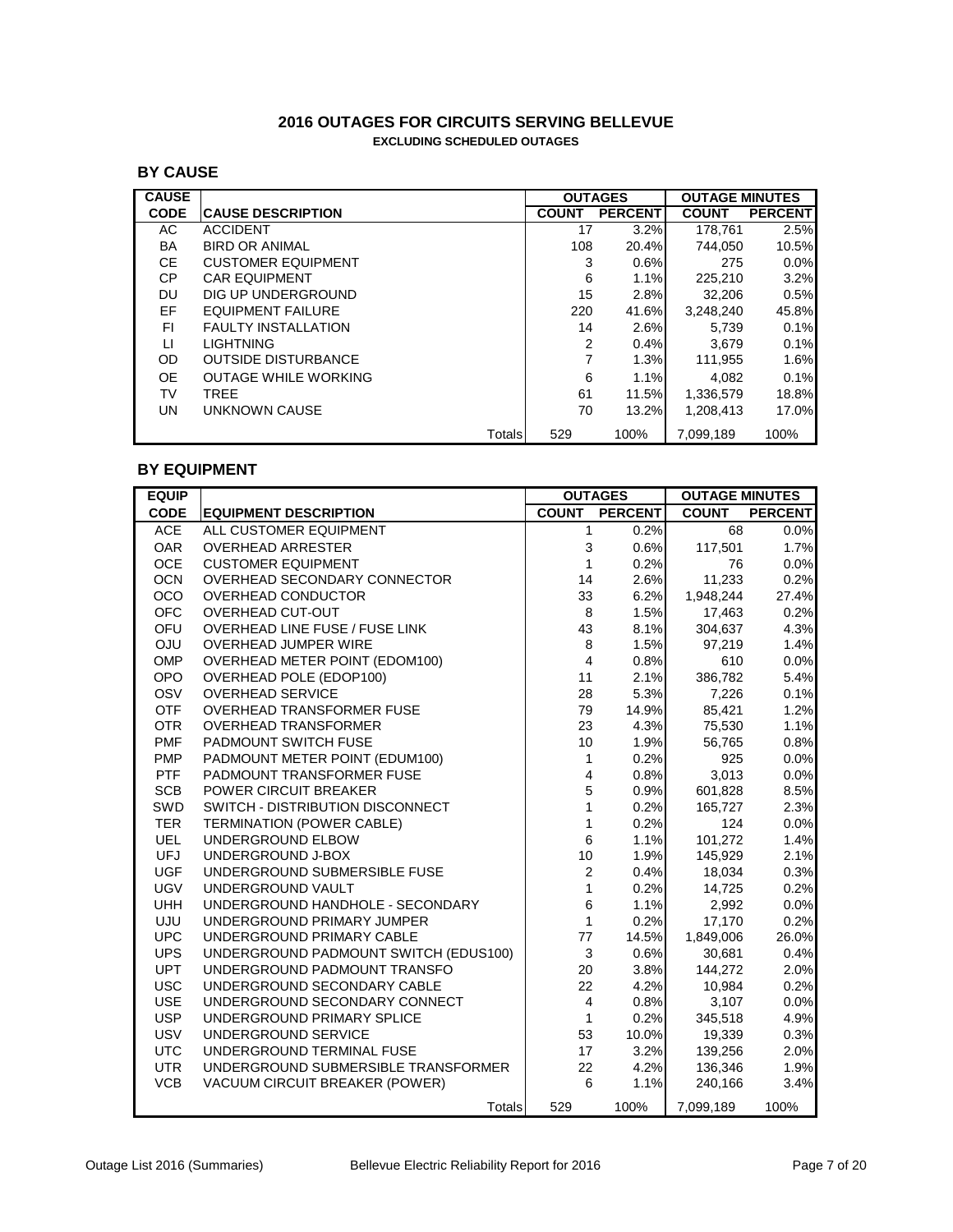# **EXCLUDING CUSTOMER REQUESTED & SCHEDULED OUTAGES 2016 OUTAGES FOR CIRCUITS SERVING BELLEVUE**

|             |                       |                  |              | <b>CUSTOMERS</b> | <b>CUSTOMER</b> | <b>EVENT</b> |
|-------------|-----------------------|------------------|--------------|------------------|-----------------|--------------|
| <b>DATE</b> | <b>CIRCUIT</b>        | <b>EQUIPMENT</b> | <b>CAUSE</b> | <b>OUT</b>       | <b>MINUTES</b>  | <b>CODE</b>  |
| 12/29/2016  | <b>ARD-11</b>         | <b>UPC</b>       | EF           | 3                | 748             | <b>NON</b>   |
| 4/20/2016   | <b>ARD-13</b>         | <b>PMF</b>       | ΒA           | 4                | 586             | <b>NON</b>   |
| 8/11/2016   | <b>ARD-13</b>         | <b>OMP</b>       | AC           | 1                | 298             | <b>NON</b>   |
| 8/31/2016   | <b>ARD-13</b>         | <b>UPC</b>       | EF           | 948              | 89,647          | <b>NON</b>   |
| 6/15/2016   | <b>ARD-15</b>         | <b>UTC</b>       | BA           | 265              | 34,728          | <b>NON</b>   |
| 3/1/2016    | <b>BTR-14</b>         | <b>OTR</b>       | $\Box$       | 19               | 8,847           | <b>MEJ</b>   |
| 10/31/2016  | <b>BTR-14</b>         | <b>UTC</b>       | TV           | 6                | 693             | <b>NON</b>   |
| 11/1/2016   | <b>BTR-14</b>         | <b>PMF</b>       | <b>UN</b>    | 3                | 561             | <b>NON</b>   |
| 3/14/2016   | <b>BTR-21</b>         | <b>OCO</b>       | TV           | 13               | 6,841           | <b>NMJ</b>   |
| 4/18/2016   | <b>BTR-21</b>         | <b>OCN</b>       | EF           | $\overline{2}$   | 191             | <b>NON</b>   |
| 4/18/2016   | <b>BTR-21</b>         | <b>UPC</b>       | EF           | 152              | 34,874          | <b>NON</b>   |
| 7/18/2016   | <b>BTR-21</b>         | <b>OTF</b>       | BA           | 3                | 86              | <b>NON</b>   |
| 9/19/2016   | <b>BTR-21</b>         | <b>UPC</b>       | EF           | 152              | 28,317          | <b>NON</b>   |
| 10/27/2016  | <b>BTR-21</b>         | <b>OCO</b>       | <b>UN</b>    | 15               | 280             | <b>NON</b>   |
| 3/1/2016    | <b>BTR-22</b>         | <b>UJU</b>       | EF           | 24               | 4,447           | <b>MEN</b>   |
| 3/13/2016   | <b>BTR-22</b>         | OCO              | TV           | 119              | 46,207          | MEJ          |
| 4/18/2016   | <b>BTR-22</b>         | <b>OTF</b>       | <b>UN</b>    | 3                | 225             | <b>NON</b>   |
| 4/24/2016   | <b>BTR-22</b>         | <b>OTR</b>       | EF           | 1                | 161             | <b>NON</b>   |
| 4/29/2016   | <b>BTR-22</b>         | <b>UPC</b>       | <b>UN</b>    | 29               | 8,824           | <b>NON</b>   |
| 5/6/2016    | <b>BTR-22</b>         | <b>USC</b>       | EF           | 1                | 205             | <b>NON</b>   |
| 5/22/2016   | <b>BTR-22</b>         | <b>OTF</b>       | BA           | 5                | 718             | <b>NON</b>   |
| 5/31/2016   | <b>BTR-22</b>         | <b>OTF</b>       | <b>BA</b>    | 53               | 7,948           | <b>NON</b>   |
| 6/10/2016   | <b>BTR-22</b>         | OFU              | TV           | 131              | 9,332           | <b>NON</b>   |
| 6/10/2016   | <b>BTR-22</b>         | OFU              | TV           | 1                | 33              | <b>NON</b>   |
| 7/23/2016   | <b>BTR-22</b>         | <b>USV</b>       | <b>DU</b>    | 1                | 420             | <b>NON</b>   |
| 7/27/2016   | <b>BTR-22</b>         | OFU              | TV           | 1                | 90              | <b>NON</b>   |
| 9/19/2016   | <b>BTR-22</b>         | <b>UPC</b>       | <b>UN</b>    | 12               | 3,737           | <b>NON</b>   |
| 10/24/2016  | <b>BTR-22</b>         | <b>OTR</b>       | BA           | 53               | 19,280          | <b>NON</b>   |
| 5/3/2016    | <b>BTR-23</b>         | <b>UPT</b>       | AC           | 9                | 1,205           | <b>NON</b>   |
| 2/20/2016   | <b>CEN-11</b>         | <b>UEL</b>       | <b>OE</b>    | $\overline{c}$   | 139             | <b>NON</b>   |
| 8/1/2016    | <b>CEN-11</b>         | <b>UPC</b>       | EF           | 1                | 887             | <b>NON</b>   |
| 9/30/2016   | <b>CEN-11</b>         | <b>UPC</b>       | EF           | $\overline{2}$   | 1,211           | <b>NON</b>   |
| 11/28/2016  | <b>CEN-13</b>         | <b>PMF</b>       | <b>UN</b>    | 71               | 38,328          | <b>NON</b>   |
| 5/18/2016   | <b>CEN-14</b>         | OFU              | <b>OE</b>    | 62               | 3,502           | <b>NON</b>   |
|             |                       |                  |              |                  |                 |              |
| 11/6/2016   | $CEN-221$             | <b>SCB</b>       | ВA           | 111              | 14,434          | <b>NON</b>   |
| 2/28/2016   | <b>CEN-25</b>         | OFU              | FI           | 4                | 515             | <b>NON</b>   |
| 5/7/2016    | <b>CEN-25</b>         | <b>USC</b>       | EF           | 1                | 268             | <b>NON</b>   |
| 5/8/2016    | <b>CEN-25</b>         | OFU              | TV           | 65               | 9,632           | <b>NON</b>   |
| 11/6/2016   | $CEN-25$ <sup>1</sup> | <b>SCB</b>       | <b>BA</b>    | 460              | 59,815          | <b>NON</b>   |
| 3/10/2016   | <b>CLY-23</b>         | <b>OCO</b>       | TV           | 44               | 13,001          | <b>MEJ</b>   |
| 3/13/2016   | <b>CLY-23</b>         | OCO              | TV           | 44               | 38,748          | <b>MEJ</b>   |
| 3/14/2016   | <b>CLY-23</b>         | OCO              | TV           | $\boldsymbol{2}$ | 142             | <b>NMJ</b>   |
| 5/18/2016   | <b>CLY-23</b>         | <b>OTF</b>       | BA           | $\overline{7}$   | 609             | <b>NON</b>   |
| 10/15/2016  | <b>CLY-23</b>         | <b>OTF</b>       | TV           | 5                | 3,478           | <b>MEJ</b>   |
| 6/24/2016   | <b>CLY-25</b>         | <b>UPC</b>       | EF           | 150              | 29,755          | <b>NON</b>   |
| 7/2/2016    | <b>CLY-25</b>         | OFU              | TV           | 28               | 4,216           | <b>NON</b>   |
| 8/29/2016   | <b>CLY-25</b>         | <b>OTF</b>       | <b>UN</b>    | 1                | 137             | <b>NON</b>   |
| 1/30/2016   | <b>CLY-26</b>         | <b>TER</b>       | BA           | $\mathbf{2}$     | 124             | <b>NON</b>   |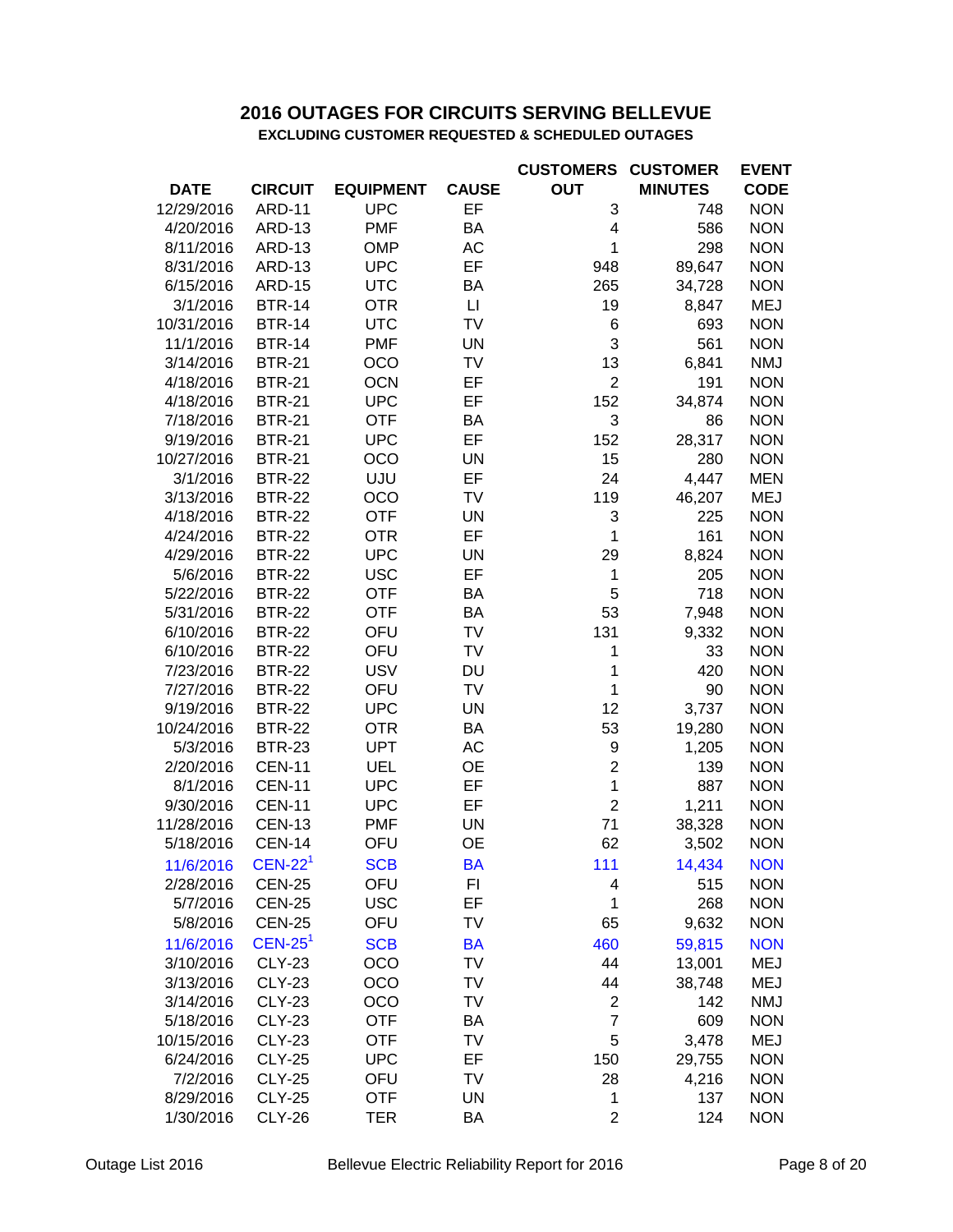| 3/1/2016   | <b>CLY-26</b> | <b>USV</b> | EF        | 1                       | 229     | <b>MEN</b> |
|------------|---------------|------------|-----------|-------------------------|---------|------------|
| 3/6/2016   | <b>CLY-26</b> | <b>UEL</b> | EF        | 178                     | 21,848  | <b>NON</b> |
| 3/6/2016   | <b>CLY-26</b> | <b>USV</b> | <b>UN</b> | 1                       | 163     | <b>NON</b> |
| 8/17/2016  | <b>CLY-26</b> | <b>OTF</b> | BA        | 4                       | 354     | <b>NON</b> |
| 8/20/2016  | <b>CLY-26</b> | <b>OTR</b> | EF        | $\mathbf 1$             | 355     | <b>NON</b> |
| 10/18/2016 | <b>CLY-26</b> | <b>UPC</b> | <b>OE</b> | 4                       | 345     | <b>NON</b> |
| 9/22/2016  | $COL-221$     | <b>VCB</b> | <b>BA</b> | 1                       | 101     | <b>NON</b> |
| 12/24/2016 | COL-23        | <b>UPS</b> | EF        | 269                     | 30,653  | <b>NON</b> |
| 9/22/2016  | $COL-231$     | <b>VCB</b> | <b>BA</b> | 204                     | 20,699  | <b>NON</b> |
| 9/22/2016  | $COL-241$     | <b>VCB</b> | <b>BA</b> | 27                      | 2,740   | <b>NON</b> |
| 4/14/2016  | COL-25        | <b>PMP</b> | AC        | 8                       | 925     | <b>NON</b> |
| 5/28/2016  | COL-25        | <b>OTR</b> | TV        | 3                       | 1,066   | <b>NON</b> |
| 6/9/2016   | COL-25        | OSV        | TV        | 1                       | 75      | <b>NON</b> |
|            | $COL-251$     |            |           |                         |         |            |
| 9/22/2016  |               | <b>VCB</b> | <b>BA</b> | 238                     | 24,149  | <b>NON</b> |
| 4/22/2016  | COL-26        | <b>USC</b> | DU        | 4                       | 495     | <b>NON</b> |
| 5/31/2016  | COL-26        | <b>UPC</b> | EF        | 35                      | 21,832  | <b>NON</b> |
| 6/6/2016   | COL-26        | <b>UPC</b> | UN        | 62                      | 12,679  | <b>NON</b> |
| 8/5/2016   | COL-26        | <b>UTR</b> | EF        | 16                      | 9,347   | <b>NON</b> |
| 8/5/2016   | COL-26        | <b>UTR</b> | EF        | 15                      | 8,530   | <b>NON</b> |
| 8/5/2016   | COL-26        | <b>UTR</b> | EF        | 14                      | 5,862   | <b>NON</b> |
| 8/12/2016  | COL-26        | UEL        | EF        | 226                     | 23,449  | <b>NON</b> |
| 10/4/2016  | COL-26        | <b>OTF</b> | BA        | 4                       | 226     | <b>NON</b> |
| 10/15/2016 | COL-26        | <b>USV</b> | EF        | 1                       | 606     | <b>MEJ</b> |
| 10/23/2016 | COL-26        | <b>UTR</b> | <b>UN</b> | 38                      | 12,653  | <b>NON</b> |
| 12/3/2016  | COL-26        | OFU        | EF        | 255                     | 68,946  | <b>NON</b> |
| 12/9/2016  | COL-26        | <b>USV</b> | EF        | 1                       | 673     | <b>NON</b> |
| 9/22/2016  | $COL-261$     | <b>VCB</b> | <b>BA</b> | 1,832                   | 185,883 | <b>NON</b> |
| 2/14/2016  | <b>EGT-11</b> | OCO        | TV        | 157                     | 69,467  | <b>NON</b> |
| 6/4/2016   | <b>EGT-11</b> | <b>OTF</b> | EF        | 3                       | 268     | <b>NON</b> |
| 6/9/2016   | <b>EGT-11</b> | <b>OTF</b> | BA        | 3                       | 348     | <b>NON</b> |
| 6/13/2016  | <b>EGT-11</b> | <b>OTF</b> | BA        | 5                       | 638     | <b>NON</b> |
| 6/21/2016  | <b>EGT-11</b> | <b>USC</b> | <b>UN</b> | $\mathbf 1$             | 186     | <b>NON</b> |
| 6/27/2016  | <b>EGT-11</b> | <b>USC</b> | EF        | 1                       | 151     | <b>NON</b> |
| 6/30/2016  | <b>EGT-11</b> | <b>UPC</b> | <b>UN</b> | 71                      | 20,100  | <b>NON</b> |
| 10/16/2016 | <b>EGT-11</b> | OFU        | <b>TV</b> | 8                       | 931     | <b>NMJ</b> |
| 10/18/2016 | <b>EGT-11</b> | <b>OCO</b> | TV        | 8                       | 128     | <b>NON</b> |
| 11/6/2016  | <b>EGT-11</b> | <b>UPC</b> | EF        | 75                      | 34,284  | <b>NON</b> |
| 11/17/2016 | <b>EGT-11</b> | <b>OTR</b> | EF        | 3                       | 1,250   | <b>NON</b> |
| 1/5/2016   | <b>EGT-12</b> | <b>OCN</b> | EF        | 3                       | 509     | <b>NON</b> |
| 2/15/2016  | <b>EGT-12</b> | OCO        | TV        | 80                      | 2,996   | <b>NON</b> |
| 3/1/2016   | <b>EGT-12</b> | OCO        | TV        | 3,448                   | 588,746 | <b>MEJ</b> |
| 3/10/2016  | <b>EGT-12</b> | OCO        | TV        | 2,460                   | 206,844 | <b>MEJ</b> |
| 3/13/2016  | <b>EGT-12</b> | <b>OTF</b> | BA        | $\overline{\mathbf{c}}$ | 271     | <b>MEN</b> |
| 3/13/2016  | <b>EGT-12</b> | OFU        | TV        | $6\phantom{1}6$         | 10,904  | <b>MEJ</b> |
| 3/23/2016  | <b>EGT-12</b> | <b>UPT</b> | EF        | 14                      | 656     | <b>NON</b> |
| 3/23/2016  | <b>EGT-12</b> | OFU        | TV        | 45                      | 40,185  | <b>NON</b> |
| 3/30/2016  | <b>EGT-12</b> | <b>USV</b> | DU        | 1                       | 157     | <b>NON</b> |
| 3/30/2016  | <b>EGT-12</b> | <b>OTR</b> | EF        | 3                       | 626     | <b>NON</b> |
| 4/20/2016  | <b>EGT-12</b> | <b>OTF</b> | <b>UN</b> | 1                       | 109     | <b>NON</b> |
| 4/30/2016  | <b>EGT-12</b> | <b>OTF</b> | EF        | 5                       | 283     | <b>NON</b> |
| 7/4/2016   | <b>EGT-12</b> | <b>OTF</b> | BA        | 3                       | 246     | <b>NON</b> |
| 8/12/2016  | <b>EGT-12</b> | <b>OTF</b> | BA        | 3                       | 278     | <b>NON</b> |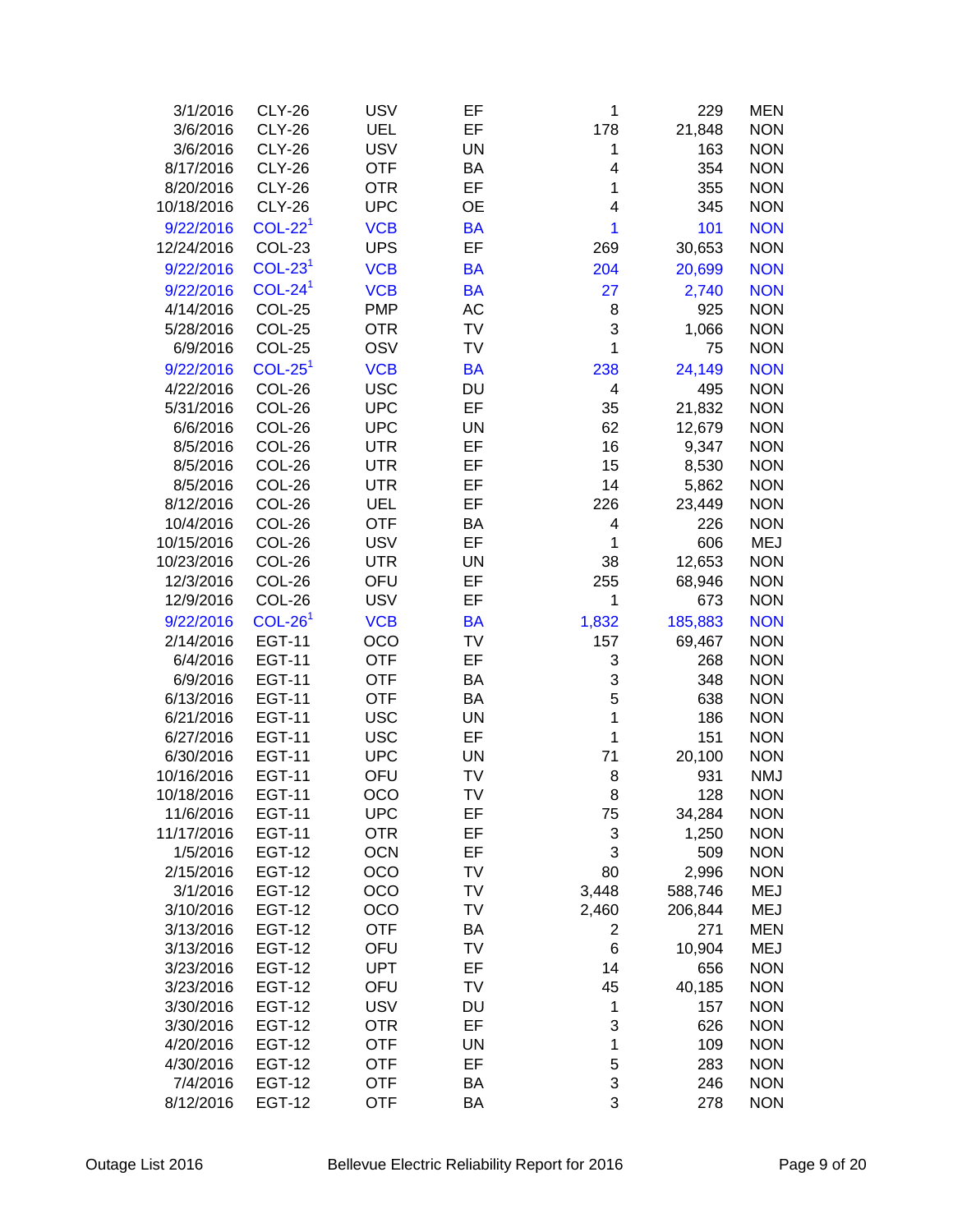| 9/7/2016   | <b>EGT-12</b> | <b>USV</b> | EF        | 1                       | 141     | <b>NON</b> |
|------------|---------------|------------|-----------|-------------------------|---------|------------|
| 9/10/2016  | <b>EGT-12</b> | OMP        | <b>UN</b> | 1                       | 168     | <b>MEN</b> |
| 10/18/2016 | <b>EGT-12</b> | <b>UHH</b> | EF        | 1                       | 157     | <b>NON</b> |
| 3/13/2016  | <b>EGT-15</b> | OCO        | <b>TV</b> | 270                     | 113,355 | <b>MEJ</b> |
| 9/10/2016  | <b>EGT-15</b> | <b>UPC</b> | EF        | 12                      | 5,337   | <b>MEN</b> |
| 9/10/2016  | <b>EGT-15</b> | <b>UPC</b> | EF        | 0                       | 668     | <b>MEN</b> |
| 10/7/2016  | <b>EGT-15</b> | <b>UTR</b> | EF        | 20                      | 6,844   | <b>NON</b> |
| 1/20/2016  | <b>EGT-16</b> | <b>OFC</b> | EF        | 4                       | 467     | <b>NON</b> |
| 3/30/2016  | <b>EGT-16</b> | <b>UTC</b> | EF        | 1                       | 71      | <b>NON</b> |
| 5/19/2016  | <b>EGT-16</b> | <b>OTF</b> | BA        | 8                       | 1,139   | <b>NON</b> |
| 5/24/2016  | <b>EGT-16</b> | <b>OTF</b> | BA        | 5                       | 276     | <b>NON</b> |
| 6/30/2016  | <b>EGT-16</b> | <b>PMF</b> | BA        | 1                       | 103     | <b>NON</b> |
| 7/30/2016  | <b>EGT-16</b> | <b>OTF</b> | BA        | 8                       | 657     | <b>NON</b> |
| 8/27/2016  | <b>EGT-16</b> |            | TV        |                         |         | <b>NON</b> |
|            |               | <b>OTR</b> |           | 11                      | 7,403   |            |
| 9/28/2016  | <b>EGT-16</b> | OSV        | <b>UN</b> | 1                       | 183     | <b>NON</b> |
| 11/13/2016 | <b>EGT-16</b> | <b>OTF</b> | BA        | 18                      | 950     | <b>NON</b> |
| 12/14/2016 | <b>EGT-16</b> | <b>OCN</b> | EF        | 1                       | 148     | <b>NON</b> |
| 3/10/2016  | <b>EGT-25</b> | OCO        | <b>TV</b> | 674                     | 55,010  | <b>MEJ</b> |
| 4/2/2016   | <b>EGT-25</b> | <b>UPC</b> | EF        | 674                     | 148,363 | <b>NON</b> |
| 4/16/2016  | <b>EGT-25</b> | <b>OTF</b> | BA        | 4                       | 380     | <b>NON</b> |
| 6/17/2016  | <b>EGT-25</b> | <b>OTF</b> | <b>BA</b> | 14                      | 1,706   | <b>NON</b> |
| 6/29/2016  | <b>EGT-25</b> | <b>UPC</b> | <b>UN</b> | 13                      | 1,751   | <b>NON</b> |
| 11/3/2016  | <b>EGT-25</b> | <b>OTF</b> | BA        | 2                       | 167     | <b>NON</b> |
| 11/21/2016 | <b>EGT-25</b> | <b>OCN</b> | EF        | 1                       | 116     | <b>NON</b> |
| 7/29/2016  | <b>EGT-26</b> | UEL        | EF        | 195                     | 32,645  | <b>NON</b> |
| 10/28/2016 | <b>EGT-26</b> | <b>UPC</b> | EF        | 7                       | 2,095   | <b>NON</b> |
| 1/23/2016  | <b>EGT-27</b> | OSV        | TV        | 1                       | 117     | <b>NON</b> |
| 1/24/2016  | <b>EGT-27</b> | OSV        | EF        | $\mathbf{1}$            | 62      | <b>NON</b> |
| 1/26/2016  | <b>EGT-27</b> | OCO        | OD        | 42                      | 2,804   | <b>NON</b> |
| 3/13/2016  | <b>EGT-27</b> | OCO        | TV        | 42                      | 2,680   | <b>MEJ</b> |
| 3/16/2016  | <b>EGT-27</b> | <b>OTF</b> | <b>UN</b> | 6                       | 571     | <b>NON</b> |
| 3/27/2016  | <b>EGT-27</b> | OSV        | TV        | 1                       | 123     | <b>NON</b> |
| 5/23/2016  | <b>EGT-27</b> | <b>UPC</b> | DU        | 6                       | 1,218   | <b>NON</b> |
| 7/8/2016   | <b>EGT-27</b> | <b>OTF</b> | <b>BA</b> | 3                       | 350     | <b>NON</b> |
| 7/26/2016  | <b>EGT-27</b> | OSV        | FI        | 1                       | 156     | <b>NON</b> |
| 9/25/2016  | <b>EGT-27</b> | OSV        | EF        | 1                       | 60      | <b>NON</b> |
| 10/27/2016 | EGT-27        | OSV        | TV        | 7                       | 471     | <b>NON</b> |
| 10/29/2016 | <b>EGT-27</b> | <b>OTF</b> | UN        | $\boldsymbol{7}$        | 773     | <b>NON</b> |
| 11/13/2016 | <b>EGT-27</b> | <b>OTF</b> | BA        | 6                       | 281     | <b>NON</b> |
| 2/3/2016   | <b>EGT-28</b> | <b>OTF</b> | BA        | 1                       | 38      | <b>NON</b> |
| 2/12/2016  | <b>EGT-28</b> | <b>USE</b> | EF        | 5                       | 1,196   | <b>NON</b> |
| 3/1/2016   | <b>EGT-28</b> | OFU        | TV        | 31                      | 4,537   | <b>MEJ</b> |
| 3/8/2016   | <b>EGT-28</b> | <b>USC</b> | EF        | 1                       | 96      | <b>NON</b> |
| 3/12/2016  | <b>EGT-28</b> | <b>USV</b> | EF        | 1                       | 529     | <b>NMJ</b> |
| 3/24/2016  | <b>EGT-28</b> | <b>USV</b> | EF        | 1                       | 124     | <b>NON</b> |
| 3/24/2016  | <b>EGT-28</b> | <b>USV</b> | <b>UN</b> | 1                       | 164     | <b>NON</b> |
| 3/30/2016  | <b>EGT-28</b> | <b>USV</b> | EF        | 1                       | 142     | <b>NON</b> |
| 4/6/2016   | <b>EGT-28</b> | OFU        | BA        | 31                      | 3,300   | <b>NON</b> |
| 4/27/2016  | <b>EGT-28</b> | <b>OFC</b> | BA        | 46                      | 4,077   | <b>NON</b> |
| 5/29/2016  | <b>EGT-28</b> | <b>UPC</b> | EF        | 34                      | 4,362   | <b>NON</b> |
| 6/14/2016  | <b>EGT-28</b> | <b>UPC</b> | EF        | 2                       | 442     | <b>NON</b> |
| 6/15/2016  | <b>EGT-28</b> | <b>OTF</b> | BA        | $\overline{\mathbf{c}}$ | 116     | <b>NON</b> |
| 6/22/2016  | <b>EGT-28</b> | <b>UTC</b> | BA        | $\overline{c}$          | 163     | <b>NON</b> |
|            |               |            |           |                         |         |            |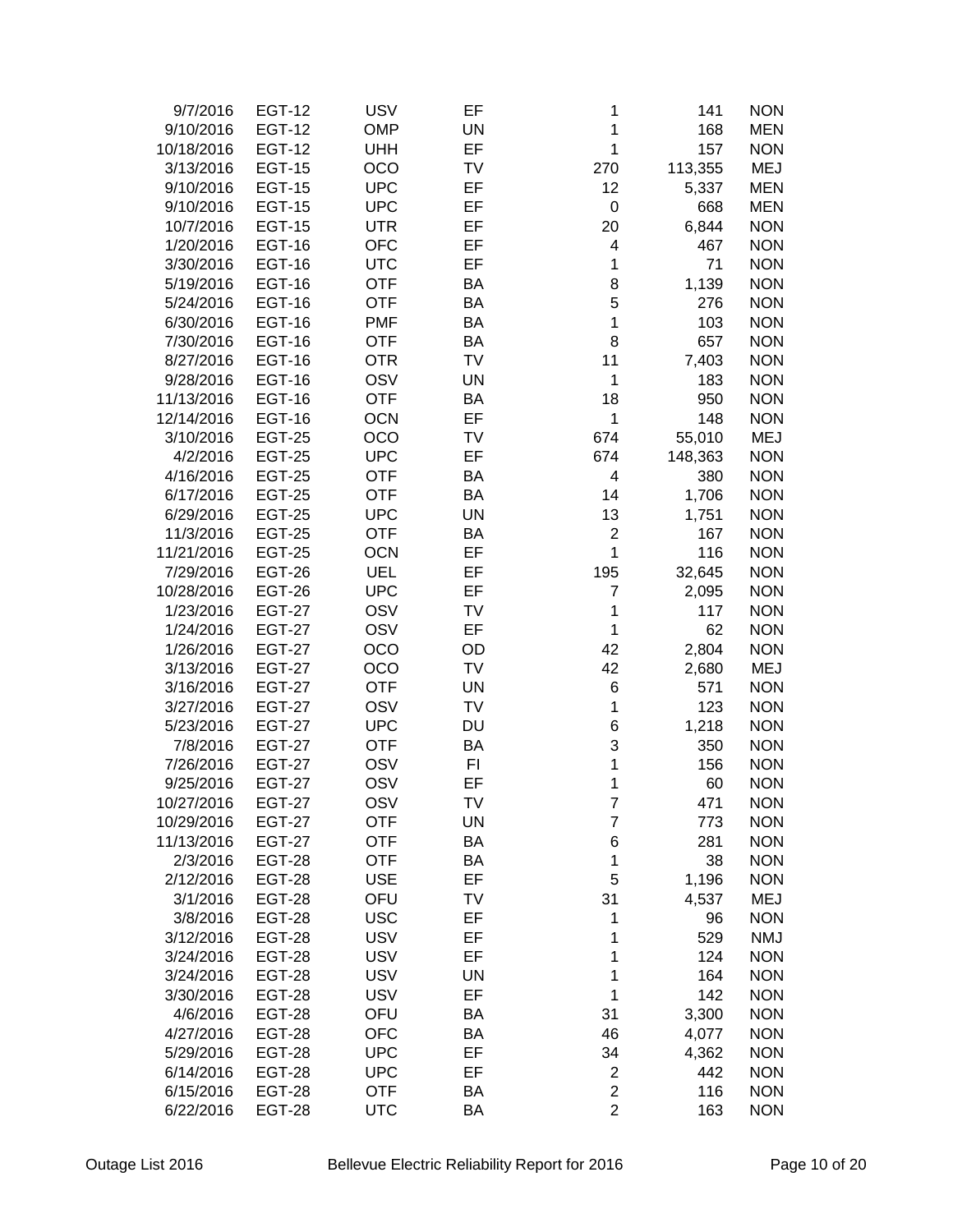| <b>OTF</b><br><b>BA</b><br>10<br>1,310<br><b>NON</b><br>7/5/2016<br><b>EGT-28</b><br>EF<br><b>UPC</b><br>59<br><b>NON</b><br>8/20/2016<br><b>EGT-28</b><br>9,695<br><b>OTF</b><br><b>UN</b><br><b>NON</b><br>9/1/2016<br><b>EGT-28</b><br>2<br>167<br>3<br><b>OTF</b><br><b>UN</b><br><b>NON</b><br>9/1/2016<br><b>EGT-28</b><br>89<br>$\overline{2}$<br><b>UTC</b><br><b>NON</b><br>9/6/2016<br><b>EGT-28</b><br>BA<br>219<br>6<br><b>NON</b><br><b>OTF</b><br><b>BA</b><br>10/1/2016<br><b>EGT-28</b><br>268<br>EF<br><b>UPC</b><br>10,824<br><b>NON</b><br>10/12/2016<br><b>EGT-28</b><br>95<br>49<br><b>UTC</b><br><b>TV</b><br><b>MEJ</b><br>10/14/2016<br><b>EGT-28</b><br>8,730<br><b>USP</b><br>EF<br>1,725<br><b>NON</b><br>11/23/2016<br><b>EGT-28</b><br>345,518<br><b>UTR</b><br>EF<br><b>NON</b><br>11/29/2016<br><b>EGT-28</b><br>7<br>598<br><b>USV</b><br>EF<br>1<br><b>NON</b><br>1/12/2016<br><b>EVE-23</b><br>182<br>EF<br>$\overline{7}$<br><b>EVE-23</b><br><b>NON</b><br>1/13/2016<br><b>UHH</b><br>645<br><b>EVE-23</b><br>OCO<br>TV<br><b>MEJ</b><br>3/1/2016<br>267<br>162,750<br><b>USV</b><br><b>EVE-23</b><br>EF<br>5<br><b>NON</b><br>3/7/2016<br>764<br><b>EVE-23</b><br><b>OJU</b><br>18<br><b>NON</b><br>5/2/2016<br>OD<br>4,258<br>EF<br>OFU<br><b>NON</b><br>5/27/2016<br><b>EVE-23</b><br>184<br>18,851<br>EF<br>82<br><b>NON</b><br>5/27/2016<br><b>EVE-23</b><br>OFU<br>1,133<br>EF<br>17<br><b>NON</b><br>6/9/2016<br><b>EVE-23</b><br><b>UEL</b><br>5,392<br><b>OPO</b><br><b>CP</b><br>199<br>60,277<br><b>NON</b><br>6/24/2016<br><b>EVE-23</b><br><b>EVE-23</b><br><b>PTF</b><br>FI<br><b>NON</b><br>7/6/2016<br>223<br>4<br><b>OTR</b><br>1<br>200<br><b>NON</b><br>7/8/2016<br><b>EVE-23</b><br>BA<br><b>OAR</b><br>EF<br>2,199<br>117,082<br><b>NON</b><br>7/8/2016<br><b>EVE-23</b><br><b>UPC</b><br>EF<br><b>NON</b><br>7/26/2016<br><b>EVE-23</b><br>13<br>3,811<br><b>NON</b><br><b>EVE-23</b><br><b>UFJ</b><br>EF<br>8/17/2016<br>28<br>3,200<br><b>UPT</b><br>EF<br>5<br><b>NON</b><br>8/25/2016<br><b>EVE-23</b><br>1,374<br><b>NON</b><br><b>EVE-23</b><br>OFU<br><b>BA</b><br>17<br>8/30/2016<br>1,507<br>11/17/2016<br><b>EVE-23</b><br><b>UPC</b><br>EF<br>37<br><b>NON</b><br>12,687<br><b>FAC-12</b><br>EF<br><b>NON</b><br>2/10/2016<br><b>UHH</b><br>3<br>366<br><b>FAC-12</b><br><b>NON</b><br>3/28/2016<br><b>UPC</b><br><b>DU</b><br>179<br>22,426<br>EF<br>4/9/2016<br><b>FAC-12</b><br><b>USC</b><br>$\overline{c}$<br>836<br><b>NON</b><br>$\mathbf 1$<br>4/24/2016<br><b>FAC-12</b><br><b>USV</b><br><b>UN</b><br>369<br><b>NON</b><br>EF<br>71<br><b>FAC-12</b><br><b>UFJ</b><br><b>NON</b><br>4/26/2016<br>10,019<br><b>FAC-12</b><br><b>UN</b><br>71<br><b>NON</b><br>4/26/2016<br><b>UTR</b><br>7,134<br><b>FAC-12</b><br><b>USC</b><br><b>DU</b><br><b>NON</b><br>5/13/2016<br>1<br>100<br>EF<br>9<br><b>NON</b><br>7/5/2016<br><b>FAC-12</b><br><b>UPC</b><br>3,560<br>7/8/2016<br><b>FAC-12</b><br><b>OTF</b><br>ВA<br>10<br>1,219<br><b>NON</b><br><b>OTF</b><br><b>NON</b><br>7/24/2016<br><b>FAC-12</b><br>BA<br>224<br>15,348<br>EF<br><b>UPC</b><br><b>NON</b><br>8/6/2016<br><b>FAC-12</b><br>9<br>4,872<br><b>OTF</b><br>$\overline{2}$<br><b>NON</b><br>9/11/2016<br><b>FAC-12</b><br>BA<br>122<br><b>UPC</b><br><b>UN</b><br>42<br><b>NON</b><br>9/17/2016<br><b>FAC-12</b><br>33,573<br><b>USV</b><br>EF<br><b>NON</b><br>10/31/2016<br><b>FAC-12</b><br>1<br>108<br>OCO<br>81<br><b>MEJ</b><br>3/13/2016<br><b>FAC-13</b><br>TV<br>219,106<br><b>FAC-13</b><br>OCO<br><b>TV</b><br>1<br><b>NON</b><br>8/27/2016<br>36<br><b>FAC-14</b><br><b>PMF</b><br>17<br><b>NON</b><br>9/6/2016<br>BA<br>1,084<br><b>FAC-14</b><br><b>PMF</b><br><b>NON</b><br>9/12/2016<br>BA<br>18<br>1,537<br><b>FAC-23</b><br><b>OJU</b><br>EF<br><b>NON</b><br>1/11/2016<br>54<br>4,863<br>4/6/2016<br>TV<br>1<br><b>NON</b><br><b>FAC-23</b><br><b>OTF</b><br>5<br><b>FAC-23</b><br>$\overline{c}$<br>12/25/2016<br><b>PTF</b><br>EF<br>166<br><b>NON</b><br>$FAC-23^{1,2}$<br>9/22/2016<br><b>VCB</b><br>65<br><b>NON</b><br><b>BA</b><br>6,595<br><b>UPT</b><br><b>CP</b><br><b>NON</b><br>1/30/2016<br><b>FAC-24</b><br>30<br>7,355<br><b>FAC-24</b><br>EF<br><b>NON</b><br>3/31/2016<br>UFJ<br>31<br>6,352<br><b>NON</b><br>1/28/2016<br><b>FAC-25</b><br><b>UPC</b><br>AC<br>30<br>5,078 | 6/30/2016 | <b>EGT-28</b> | <b>USV</b> | EF | 1 | 77 | <b>NON</b> |
|---------------------------------------------------------------------------------------------------------------------------------------------------------------------------------------------------------------------------------------------------------------------------------------------------------------------------------------------------------------------------------------------------------------------------------------------------------------------------------------------------------------------------------------------------------------------------------------------------------------------------------------------------------------------------------------------------------------------------------------------------------------------------------------------------------------------------------------------------------------------------------------------------------------------------------------------------------------------------------------------------------------------------------------------------------------------------------------------------------------------------------------------------------------------------------------------------------------------------------------------------------------------------------------------------------------------------------------------------------------------------------------------------------------------------------------------------------------------------------------------------------------------------------------------------------------------------------------------------------------------------------------------------------------------------------------------------------------------------------------------------------------------------------------------------------------------------------------------------------------------------------------------------------------------------------------------------------------------------------------------------------------------------------------------------------------------------------------------------------------------------------------------------------------------------------------------------------------------------------------------------------------------------------------------------------------------------------------------------------------------------------------------------------------------------------------------------------------------------------------------------------------------------------------------------------------------------------------------------------------------------------------------------------------------------------------------------------------------------------------------------------------------------------------------------------------------------------------------------------------------------------------------------------------------------------------------------------------------------------------------------------------------------------------------------------------------------------------------------------------------------------------------------------------------------------------------------------------------------------------------------------------------------------------------------------------------------------------------------------------------------------------------------------------------------------------------------------------------------------------------------------------------------------------------------------------------------------------------------------------------------------------------------------------------------------------------------------------------------------------------------------------------------------------------------------------------------------------------------------------------------------------------------------------------------------------------------------------------------------------------------------------------------------------------------------------------------------------------------------------------------------------------------------------------------------------------------------------------------------------------------------------------------------------------------------------------------------------------------------------|-----------|---------------|------------|----|---|----|------------|
|                                                                                                                                                                                                                                                                                                                                                                                                                                                                                                                                                                                                                                                                                                                                                                                                                                                                                                                                                                                                                                                                                                                                                                                                                                                                                                                                                                                                                                                                                                                                                                                                                                                                                                                                                                                                                                                                                                                                                                                                                                                                                                                                                                                                                                                                                                                                                                                                                                                                                                                                                                                                                                                                                                                                                                                                                                                                                                                                                                                                                                                                                                                                                                                                                                                                                                                                                                                                                                                                                                                                                                                                                                                                                                                                                                                                                                                                                                                                                                                                                                                                                                                                                                                                                                                                                                                                                               |           |               |            |    |   |    |            |
|                                                                                                                                                                                                                                                                                                                                                                                                                                                                                                                                                                                                                                                                                                                                                                                                                                                                                                                                                                                                                                                                                                                                                                                                                                                                                                                                                                                                                                                                                                                                                                                                                                                                                                                                                                                                                                                                                                                                                                                                                                                                                                                                                                                                                                                                                                                                                                                                                                                                                                                                                                                                                                                                                                                                                                                                                                                                                                                                                                                                                                                                                                                                                                                                                                                                                                                                                                                                                                                                                                                                                                                                                                                                                                                                                                                                                                                                                                                                                                                                                                                                                                                                                                                                                                                                                                                                                               |           |               |            |    |   |    |            |
|                                                                                                                                                                                                                                                                                                                                                                                                                                                                                                                                                                                                                                                                                                                                                                                                                                                                                                                                                                                                                                                                                                                                                                                                                                                                                                                                                                                                                                                                                                                                                                                                                                                                                                                                                                                                                                                                                                                                                                                                                                                                                                                                                                                                                                                                                                                                                                                                                                                                                                                                                                                                                                                                                                                                                                                                                                                                                                                                                                                                                                                                                                                                                                                                                                                                                                                                                                                                                                                                                                                                                                                                                                                                                                                                                                                                                                                                                                                                                                                                                                                                                                                                                                                                                                                                                                                                                               |           |               |            |    |   |    |            |
|                                                                                                                                                                                                                                                                                                                                                                                                                                                                                                                                                                                                                                                                                                                                                                                                                                                                                                                                                                                                                                                                                                                                                                                                                                                                                                                                                                                                                                                                                                                                                                                                                                                                                                                                                                                                                                                                                                                                                                                                                                                                                                                                                                                                                                                                                                                                                                                                                                                                                                                                                                                                                                                                                                                                                                                                                                                                                                                                                                                                                                                                                                                                                                                                                                                                                                                                                                                                                                                                                                                                                                                                                                                                                                                                                                                                                                                                                                                                                                                                                                                                                                                                                                                                                                                                                                                                                               |           |               |            |    |   |    |            |
|                                                                                                                                                                                                                                                                                                                                                                                                                                                                                                                                                                                                                                                                                                                                                                                                                                                                                                                                                                                                                                                                                                                                                                                                                                                                                                                                                                                                                                                                                                                                                                                                                                                                                                                                                                                                                                                                                                                                                                                                                                                                                                                                                                                                                                                                                                                                                                                                                                                                                                                                                                                                                                                                                                                                                                                                                                                                                                                                                                                                                                                                                                                                                                                                                                                                                                                                                                                                                                                                                                                                                                                                                                                                                                                                                                                                                                                                                                                                                                                                                                                                                                                                                                                                                                                                                                                                                               |           |               |            |    |   |    |            |
|                                                                                                                                                                                                                                                                                                                                                                                                                                                                                                                                                                                                                                                                                                                                                                                                                                                                                                                                                                                                                                                                                                                                                                                                                                                                                                                                                                                                                                                                                                                                                                                                                                                                                                                                                                                                                                                                                                                                                                                                                                                                                                                                                                                                                                                                                                                                                                                                                                                                                                                                                                                                                                                                                                                                                                                                                                                                                                                                                                                                                                                                                                                                                                                                                                                                                                                                                                                                                                                                                                                                                                                                                                                                                                                                                                                                                                                                                                                                                                                                                                                                                                                                                                                                                                                                                                                                                               |           |               |            |    |   |    |            |
|                                                                                                                                                                                                                                                                                                                                                                                                                                                                                                                                                                                                                                                                                                                                                                                                                                                                                                                                                                                                                                                                                                                                                                                                                                                                                                                                                                                                                                                                                                                                                                                                                                                                                                                                                                                                                                                                                                                                                                                                                                                                                                                                                                                                                                                                                                                                                                                                                                                                                                                                                                                                                                                                                                                                                                                                                                                                                                                                                                                                                                                                                                                                                                                                                                                                                                                                                                                                                                                                                                                                                                                                                                                                                                                                                                                                                                                                                                                                                                                                                                                                                                                                                                                                                                                                                                                                                               |           |               |            |    |   |    |            |
|                                                                                                                                                                                                                                                                                                                                                                                                                                                                                                                                                                                                                                                                                                                                                                                                                                                                                                                                                                                                                                                                                                                                                                                                                                                                                                                                                                                                                                                                                                                                                                                                                                                                                                                                                                                                                                                                                                                                                                                                                                                                                                                                                                                                                                                                                                                                                                                                                                                                                                                                                                                                                                                                                                                                                                                                                                                                                                                                                                                                                                                                                                                                                                                                                                                                                                                                                                                                                                                                                                                                                                                                                                                                                                                                                                                                                                                                                                                                                                                                                                                                                                                                                                                                                                                                                                                                                               |           |               |            |    |   |    |            |
|                                                                                                                                                                                                                                                                                                                                                                                                                                                                                                                                                                                                                                                                                                                                                                                                                                                                                                                                                                                                                                                                                                                                                                                                                                                                                                                                                                                                                                                                                                                                                                                                                                                                                                                                                                                                                                                                                                                                                                                                                                                                                                                                                                                                                                                                                                                                                                                                                                                                                                                                                                                                                                                                                                                                                                                                                                                                                                                                                                                                                                                                                                                                                                                                                                                                                                                                                                                                                                                                                                                                                                                                                                                                                                                                                                                                                                                                                                                                                                                                                                                                                                                                                                                                                                                                                                                                                               |           |               |            |    |   |    |            |
|                                                                                                                                                                                                                                                                                                                                                                                                                                                                                                                                                                                                                                                                                                                                                                                                                                                                                                                                                                                                                                                                                                                                                                                                                                                                                                                                                                                                                                                                                                                                                                                                                                                                                                                                                                                                                                                                                                                                                                                                                                                                                                                                                                                                                                                                                                                                                                                                                                                                                                                                                                                                                                                                                                                                                                                                                                                                                                                                                                                                                                                                                                                                                                                                                                                                                                                                                                                                                                                                                                                                                                                                                                                                                                                                                                                                                                                                                                                                                                                                                                                                                                                                                                                                                                                                                                                                                               |           |               |            |    |   |    |            |
|                                                                                                                                                                                                                                                                                                                                                                                                                                                                                                                                                                                                                                                                                                                                                                                                                                                                                                                                                                                                                                                                                                                                                                                                                                                                                                                                                                                                                                                                                                                                                                                                                                                                                                                                                                                                                                                                                                                                                                                                                                                                                                                                                                                                                                                                                                                                                                                                                                                                                                                                                                                                                                                                                                                                                                                                                                                                                                                                                                                                                                                                                                                                                                                                                                                                                                                                                                                                                                                                                                                                                                                                                                                                                                                                                                                                                                                                                                                                                                                                                                                                                                                                                                                                                                                                                                                                                               |           |               |            |    |   |    |            |
|                                                                                                                                                                                                                                                                                                                                                                                                                                                                                                                                                                                                                                                                                                                                                                                                                                                                                                                                                                                                                                                                                                                                                                                                                                                                                                                                                                                                                                                                                                                                                                                                                                                                                                                                                                                                                                                                                                                                                                                                                                                                                                                                                                                                                                                                                                                                                                                                                                                                                                                                                                                                                                                                                                                                                                                                                                                                                                                                                                                                                                                                                                                                                                                                                                                                                                                                                                                                                                                                                                                                                                                                                                                                                                                                                                                                                                                                                                                                                                                                                                                                                                                                                                                                                                                                                                                                                               |           |               |            |    |   |    |            |
|                                                                                                                                                                                                                                                                                                                                                                                                                                                                                                                                                                                                                                                                                                                                                                                                                                                                                                                                                                                                                                                                                                                                                                                                                                                                                                                                                                                                                                                                                                                                                                                                                                                                                                                                                                                                                                                                                                                                                                                                                                                                                                                                                                                                                                                                                                                                                                                                                                                                                                                                                                                                                                                                                                                                                                                                                                                                                                                                                                                                                                                                                                                                                                                                                                                                                                                                                                                                                                                                                                                                                                                                                                                                                                                                                                                                                                                                                                                                                                                                                                                                                                                                                                                                                                                                                                                                                               |           |               |            |    |   |    |            |
|                                                                                                                                                                                                                                                                                                                                                                                                                                                                                                                                                                                                                                                                                                                                                                                                                                                                                                                                                                                                                                                                                                                                                                                                                                                                                                                                                                                                                                                                                                                                                                                                                                                                                                                                                                                                                                                                                                                                                                                                                                                                                                                                                                                                                                                                                                                                                                                                                                                                                                                                                                                                                                                                                                                                                                                                                                                                                                                                                                                                                                                                                                                                                                                                                                                                                                                                                                                                                                                                                                                                                                                                                                                                                                                                                                                                                                                                                                                                                                                                                                                                                                                                                                                                                                                                                                                                                               |           |               |            |    |   |    |            |
|                                                                                                                                                                                                                                                                                                                                                                                                                                                                                                                                                                                                                                                                                                                                                                                                                                                                                                                                                                                                                                                                                                                                                                                                                                                                                                                                                                                                                                                                                                                                                                                                                                                                                                                                                                                                                                                                                                                                                                                                                                                                                                                                                                                                                                                                                                                                                                                                                                                                                                                                                                                                                                                                                                                                                                                                                                                                                                                                                                                                                                                                                                                                                                                                                                                                                                                                                                                                                                                                                                                                                                                                                                                                                                                                                                                                                                                                                                                                                                                                                                                                                                                                                                                                                                                                                                                                                               |           |               |            |    |   |    |            |
|                                                                                                                                                                                                                                                                                                                                                                                                                                                                                                                                                                                                                                                                                                                                                                                                                                                                                                                                                                                                                                                                                                                                                                                                                                                                                                                                                                                                                                                                                                                                                                                                                                                                                                                                                                                                                                                                                                                                                                                                                                                                                                                                                                                                                                                                                                                                                                                                                                                                                                                                                                                                                                                                                                                                                                                                                                                                                                                                                                                                                                                                                                                                                                                                                                                                                                                                                                                                                                                                                                                                                                                                                                                                                                                                                                                                                                                                                                                                                                                                                                                                                                                                                                                                                                                                                                                                                               |           |               |            |    |   |    |            |
|                                                                                                                                                                                                                                                                                                                                                                                                                                                                                                                                                                                                                                                                                                                                                                                                                                                                                                                                                                                                                                                                                                                                                                                                                                                                                                                                                                                                                                                                                                                                                                                                                                                                                                                                                                                                                                                                                                                                                                                                                                                                                                                                                                                                                                                                                                                                                                                                                                                                                                                                                                                                                                                                                                                                                                                                                                                                                                                                                                                                                                                                                                                                                                                                                                                                                                                                                                                                                                                                                                                                                                                                                                                                                                                                                                                                                                                                                                                                                                                                                                                                                                                                                                                                                                                                                                                                                               |           |               |            |    |   |    |            |
|                                                                                                                                                                                                                                                                                                                                                                                                                                                                                                                                                                                                                                                                                                                                                                                                                                                                                                                                                                                                                                                                                                                                                                                                                                                                                                                                                                                                                                                                                                                                                                                                                                                                                                                                                                                                                                                                                                                                                                                                                                                                                                                                                                                                                                                                                                                                                                                                                                                                                                                                                                                                                                                                                                                                                                                                                                                                                                                                                                                                                                                                                                                                                                                                                                                                                                                                                                                                                                                                                                                                                                                                                                                                                                                                                                                                                                                                                                                                                                                                                                                                                                                                                                                                                                                                                                                                                               |           |               |            |    |   |    |            |
|                                                                                                                                                                                                                                                                                                                                                                                                                                                                                                                                                                                                                                                                                                                                                                                                                                                                                                                                                                                                                                                                                                                                                                                                                                                                                                                                                                                                                                                                                                                                                                                                                                                                                                                                                                                                                                                                                                                                                                                                                                                                                                                                                                                                                                                                                                                                                                                                                                                                                                                                                                                                                                                                                                                                                                                                                                                                                                                                                                                                                                                                                                                                                                                                                                                                                                                                                                                                                                                                                                                                                                                                                                                                                                                                                                                                                                                                                                                                                                                                                                                                                                                                                                                                                                                                                                                                                               |           |               |            |    |   |    |            |
|                                                                                                                                                                                                                                                                                                                                                                                                                                                                                                                                                                                                                                                                                                                                                                                                                                                                                                                                                                                                                                                                                                                                                                                                                                                                                                                                                                                                                                                                                                                                                                                                                                                                                                                                                                                                                                                                                                                                                                                                                                                                                                                                                                                                                                                                                                                                                                                                                                                                                                                                                                                                                                                                                                                                                                                                                                                                                                                                                                                                                                                                                                                                                                                                                                                                                                                                                                                                                                                                                                                                                                                                                                                                                                                                                                                                                                                                                                                                                                                                                                                                                                                                                                                                                                                                                                                                                               |           |               |            |    |   |    |            |
|                                                                                                                                                                                                                                                                                                                                                                                                                                                                                                                                                                                                                                                                                                                                                                                                                                                                                                                                                                                                                                                                                                                                                                                                                                                                                                                                                                                                                                                                                                                                                                                                                                                                                                                                                                                                                                                                                                                                                                                                                                                                                                                                                                                                                                                                                                                                                                                                                                                                                                                                                                                                                                                                                                                                                                                                                                                                                                                                                                                                                                                                                                                                                                                                                                                                                                                                                                                                                                                                                                                                                                                                                                                                                                                                                                                                                                                                                                                                                                                                                                                                                                                                                                                                                                                                                                                                                               |           |               |            |    |   |    |            |
|                                                                                                                                                                                                                                                                                                                                                                                                                                                                                                                                                                                                                                                                                                                                                                                                                                                                                                                                                                                                                                                                                                                                                                                                                                                                                                                                                                                                                                                                                                                                                                                                                                                                                                                                                                                                                                                                                                                                                                                                                                                                                                                                                                                                                                                                                                                                                                                                                                                                                                                                                                                                                                                                                                                                                                                                                                                                                                                                                                                                                                                                                                                                                                                                                                                                                                                                                                                                                                                                                                                                                                                                                                                                                                                                                                                                                                                                                                                                                                                                                                                                                                                                                                                                                                                                                                                                                               |           |               |            |    |   |    |            |
|                                                                                                                                                                                                                                                                                                                                                                                                                                                                                                                                                                                                                                                                                                                                                                                                                                                                                                                                                                                                                                                                                                                                                                                                                                                                                                                                                                                                                                                                                                                                                                                                                                                                                                                                                                                                                                                                                                                                                                                                                                                                                                                                                                                                                                                                                                                                                                                                                                                                                                                                                                                                                                                                                                                                                                                                                                                                                                                                                                                                                                                                                                                                                                                                                                                                                                                                                                                                                                                                                                                                                                                                                                                                                                                                                                                                                                                                                                                                                                                                                                                                                                                                                                                                                                                                                                                                                               |           |               |            |    |   |    |            |
|                                                                                                                                                                                                                                                                                                                                                                                                                                                                                                                                                                                                                                                                                                                                                                                                                                                                                                                                                                                                                                                                                                                                                                                                                                                                                                                                                                                                                                                                                                                                                                                                                                                                                                                                                                                                                                                                                                                                                                                                                                                                                                                                                                                                                                                                                                                                                                                                                                                                                                                                                                                                                                                                                                                                                                                                                                                                                                                                                                                                                                                                                                                                                                                                                                                                                                                                                                                                                                                                                                                                                                                                                                                                                                                                                                                                                                                                                                                                                                                                                                                                                                                                                                                                                                                                                                                                                               |           |               |            |    |   |    |            |
|                                                                                                                                                                                                                                                                                                                                                                                                                                                                                                                                                                                                                                                                                                                                                                                                                                                                                                                                                                                                                                                                                                                                                                                                                                                                                                                                                                                                                                                                                                                                                                                                                                                                                                                                                                                                                                                                                                                                                                                                                                                                                                                                                                                                                                                                                                                                                                                                                                                                                                                                                                                                                                                                                                                                                                                                                                                                                                                                                                                                                                                                                                                                                                                                                                                                                                                                                                                                                                                                                                                                                                                                                                                                                                                                                                                                                                                                                                                                                                                                                                                                                                                                                                                                                                                                                                                                                               |           |               |            |    |   |    |            |
|                                                                                                                                                                                                                                                                                                                                                                                                                                                                                                                                                                                                                                                                                                                                                                                                                                                                                                                                                                                                                                                                                                                                                                                                                                                                                                                                                                                                                                                                                                                                                                                                                                                                                                                                                                                                                                                                                                                                                                                                                                                                                                                                                                                                                                                                                                                                                                                                                                                                                                                                                                                                                                                                                                                                                                                                                                                                                                                                                                                                                                                                                                                                                                                                                                                                                                                                                                                                                                                                                                                                                                                                                                                                                                                                                                                                                                                                                                                                                                                                                                                                                                                                                                                                                                                                                                                                                               |           |               |            |    |   |    |            |
|                                                                                                                                                                                                                                                                                                                                                                                                                                                                                                                                                                                                                                                                                                                                                                                                                                                                                                                                                                                                                                                                                                                                                                                                                                                                                                                                                                                                                                                                                                                                                                                                                                                                                                                                                                                                                                                                                                                                                                                                                                                                                                                                                                                                                                                                                                                                                                                                                                                                                                                                                                                                                                                                                                                                                                                                                                                                                                                                                                                                                                                                                                                                                                                                                                                                                                                                                                                                                                                                                                                                                                                                                                                                                                                                                                                                                                                                                                                                                                                                                                                                                                                                                                                                                                                                                                                                                               |           |               |            |    |   |    |            |
|                                                                                                                                                                                                                                                                                                                                                                                                                                                                                                                                                                                                                                                                                                                                                                                                                                                                                                                                                                                                                                                                                                                                                                                                                                                                                                                                                                                                                                                                                                                                                                                                                                                                                                                                                                                                                                                                                                                                                                                                                                                                                                                                                                                                                                                                                                                                                                                                                                                                                                                                                                                                                                                                                                                                                                                                                                                                                                                                                                                                                                                                                                                                                                                                                                                                                                                                                                                                                                                                                                                                                                                                                                                                                                                                                                                                                                                                                                                                                                                                                                                                                                                                                                                                                                                                                                                                                               |           |               |            |    |   |    |            |
|                                                                                                                                                                                                                                                                                                                                                                                                                                                                                                                                                                                                                                                                                                                                                                                                                                                                                                                                                                                                                                                                                                                                                                                                                                                                                                                                                                                                                                                                                                                                                                                                                                                                                                                                                                                                                                                                                                                                                                                                                                                                                                                                                                                                                                                                                                                                                                                                                                                                                                                                                                                                                                                                                                                                                                                                                                                                                                                                                                                                                                                                                                                                                                                                                                                                                                                                                                                                                                                                                                                                                                                                                                                                                                                                                                                                                                                                                                                                                                                                                                                                                                                                                                                                                                                                                                                                                               |           |               |            |    |   |    |            |
|                                                                                                                                                                                                                                                                                                                                                                                                                                                                                                                                                                                                                                                                                                                                                                                                                                                                                                                                                                                                                                                                                                                                                                                                                                                                                                                                                                                                                                                                                                                                                                                                                                                                                                                                                                                                                                                                                                                                                                                                                                                                                                                                                                                                                                                                                                                                                                                                                                                                                                                                                                                                                                                                                                                                                                                                                                                                                                                                                                                                                                                                                                                                                                                                                                                                                                                                                                                                                                                                                                                                                                                                                                                                                                                                                                                                                                                                                                                                                                                                                                                                                                                                                                                                                                                                                                                                                               |           |               |            |    |   |    |            |
|                                                                                                                                                                                                                                                                                                                                                                                                                                                                                                                                                                                                                                                                                                                                                                                                                                                                                                                                                                                                                                                                                                                                                                                                                                                                                                                                                                                                                                                                                                                                                                                                                                                                                                                                                                                                                                                                                                                                                                                                                                                                                                                                                                                                                                                                                                                                                                                                                                                                                                                                                                                                                                                                                                                                                                                                                                                                                                                                                                                                                                                                                                                                                                                                                                                                                                                                                                                                                                                                                                                                                                                                                                                                                                                                                                                                                                                                                                                                                                                                                                                                                                                                                                                                                                                                                                                                                               |           |               |            |    |   |    |            |
|                                                                                                                                                                                                                                                                                                                                                                                                                                                                                                                                                                                                                                                                                                                                                                                                                                                                                                                                                                                                                                                                                                                                                                                                                                                                                                                                                                                                                                                                                                                                                                                                                                                                                                                                                                                                                                                                                                                                                                                                                                                                                                                                                                                                                                                                                                                                                                                                                                                                                                                                                                                                                                                                                                                                                                                                                                                                                                                                                                                                                                                                                                                                                                                                                                                                                                                                                                                                                                                                                                                                                                                                                                                                                                                                                                                                                                                                                                                                                                                                                                                                                                                                                                                                                                                                                                                                                               |           |               |            |    |   |    |            |
|                                                                                                                                                                                                                                                                                                                                                                                                                                                                                                                                                                                                                                                                                                                                                                                                                                                                                                                                                                                                                                                                                                                                                                                                                                                                                                                                                                                                                                                                                                                                                                                                                                                                                                                                                                                                                                                                                                                                                                                                                                                                                                                                                                                                                                                                                                                                                                                                                                                                                                                                                                                                                                                                                                                                                                                                                                                                                                                                                                                                                                                                                                                                                                                                                                                                                                                                                                                                                                                                                                                                                                                                                                                                                                                                                                                                                                                                                                                                                                                                                                                                                                                                                                                                                                                                                                                                                               |           |               |            |    |   |    |            |
|                                                                                                                                                                                                                                                                                                                                                                                                                                                                                                                                                                                                                                                                                                                                                                                                                                                                                                                                                                                                                                                                                                                                                                                                                                                                                                                                                                                                                                                                                                                                                                                                                                                                                                                                                                                                                                                                                                                                                                                                                                                                                                                                                                                                                                                                                                                                                                                                                                                                                                                                                                                                                                                                                                                                                                                                                                                                                                                                                                                                                                                                                                                                                                                                                                                                                                                                                                                                                                                                                                                                                                                                                                                                                                                                                                                                                                                                                                                                                                                                                                                                                                                                                                                                                                                                                                                                                               |           |               |            |    |   |    |            |
|                                                                                                                                                                                                                                                                                                                                                                                                                                                                                                                                                                                                                                                                                                                                                                                                                                                                                                                                                                                                                                                                                                                                                                                                                                                                                                                                                                                                                                                                                                                                                                                                                                                                                                                                                                                                                                                                                                                                                                                                                                                                                                                                                                                                                                                                                                                                                                                                                                                                                                                                                                                                                                                                                                                                                                                                                                                                                                                                                                                                                                                                                                                                                                                                                                                                                                                                                                                                                                                                                                                                                                                                                                                                                                                                                                                                                                                                                                                                                                                                                                                                                                                                                                                                                                                                                                                                                               |           |               |            |    |   |    |            |
|                                                                                                                                                                                                                                                                                                                                                                                                                                                                                                                                                                                                                                                                                                                                                                                                                                                                                                                                                                                                                                                                                                                                                                                                                                                                                                                                                                                                                                                                                                                                                                                                                                                                                                                                                                                                                                                                                                                                                                                                                                                                                                                                                                                                                                                                                                                                                                                                                                                                                                                                                                                                                                                                                                                                                                                                                                                                                                                                                                                                                                                                                                                                                                                                                                                                                                                                                                                                                                                                                                                                                                                                                                                                                                                                                                                                                                                                                                                                                                                                                                                                                                                                                                                                                                                                                                                                                               |           |               |            |    |   |    |            |
|                                                                                                                                                                                                                                                                                                                                                                                                                                                                                                                                                                                                                                                                                                                                                                                                                                                                                                                                                                                                                                                                                                                                                                                                                                                                                                                                                                                                                                                                                                                                                                                                                                                                                                                                                                                                                                                                                                                                                                                                                                                                                                                                                                                                                                                                                                                                                                                                                                                                                                                                                                                                                                                                                                                                                                                                                                                                                                                                                                                                                                                                                                                                                                                                                                                                                                                                                                                                                                                                                                                                                                                                                                                                                                                                                                                                                                                                                                                                                                                                                                                                                                                                                                                                                                                                                                                                                               |           |               |            |    |   |    |            |
|                                                                                                                                                                                                                                                                                                                                                                                                                                                                                                                                                                                                                                                                                                                                                                                                                                                                                                                                                                                                                                                                                                                                                                                                                                                                                                                                                                                                                                                                                                                                                                                                                                                                                                                                                                                                                                                                                                                                                                                                                                                                                                                                                                                                                                                                                                                                                                                                                                                                                                                                                                                                                                                                                                                                                                                                                                                                                                                                                                                                                                                                                                                                                                                                                                                                                                                                                                                                                                                                                                                                                                                                                                                                                                                                                                                                                                                                                                                                                                                                                                                                                                                                                                                                                                                                                                                                                               |           |               |            |    |   |    |            |
|                                                                                                                                                                                                                                                                                                                                                                                                                                                                                                                                                                                                                                                                                                                                                                                                                                                                                                                                                                                                                                                                                                                                                                                                                                                                                                                                                                                                                                                                                                                                                                                                                                                                                                                                                                                                                                                                                                                                                                                                                                                                                                                                                                                                                                                                                                                                                                                                                                                                                                                                                                                                                                                                                                                                                                                                                                                                                                                                                                                                                                                                                                                                                                                                                                                                                                                                                                                                                                                                                                                                                                                                                                                                                                                                                                                                                                                                                                                                                                                                                                                                                                                                                                                                                                                                                                                                                               |           |               |            |    |   |    |            |
|                                                                                                                                                                                                                                                                                                                                                                                                                                                                                                                                                                                                                                                                                                                                                                                                                                                                                                                                                                                                                                                                                                                                                                                                                                                                                                                                                                                                                                                                                                                                                                                                                                                                                                                                                                                                                                                                                                                                                                                                                                                                                                                                                                                                                                                                                                                                                                                                                                                                                                                                                                                                                                                                                                                                                                                                                                                                                                                                                                                                                                                                                                                                                                                                                                                                                                                                                                                                                                                                                                                                                                                                                                                                                                                                                                                                                                                                                                                                                                                                                                                                                                                                                                                                                                                                                                                                                               |           |               |            |    |   |    |            |
|                                                                                                                                                                                                                                                                                                                                                                                                                                                                                                                                                                                                                                                                                                                                                                                                                                                                                                                                                                                                                                                                                                                                                                                                                                                                                                                                                                                                                                                                                                                                                                                                                                                                                                                                                                                                                                                                                                                                                                                                                                                                                                                                                                                                                                                                                                                                                                                                                                                                                                                                                                                                                                                                                                                                                                                                                                                                                                                                                                                                                                                                                                                                                                                                                                                                                                                                                                                                                                                                                                                                                                                                                                                                                                                                                                                                                                                                                                                                                                                                                                                                                                                                                                                                                                                                                                                                                               |           |               |            |    |   |    |            |
|                                                                                                                                                                                                                                                                                                                                                                                                                                                                                                                                                                                                                                                                                                                                                                                                                                                                                                                                                                                                                                                                                                                                                                                                                                                                                                                                                                                                                                                                                                                                                                                                                                                                                                                                                                                                                                                                                                                                                                                                                                                                                                                                                                                                                                                                                                                                                                                                                                                                                                                                                                                                                                                                                                                                                                                                                                                                                                                                                                                                                                                                                                                                                                                                                                                                                                                                                                                                                                                                                                                                                                                                                                                                                                                                                                                                                                                                                                                                                                                                                                                                                                                                                                                                                                                                                                                                                               |           |               |            |    |   |    |            |
|                                                                                                                                                                                                                                                                                                                                                                                                                                                                                                                                                                                                                                                                                                                                                                                                                                                                                                                                                                                                                                                                                                                                                                                                                                                                                                                                                                                                                                                                                                                                                                                                                                                                                                                                                                                                                                                                                                                                                                                                                                                                                                                                                                                                                                                                                                                                                                                                                                                                                                                                                                                                                                                                                                                                                                                                                                                                                                                                                                                                                                                                                                                                                                                                                                                                                                                                                                                                                                                                                                                                                                                                                                                                                                                                                                                                                                                                                                                                                                                                                                                                                                                                                                                                                                                                                                                                                               |           |               |            |    |   |    |            |
|                                                                                                                                                                                                                                                                                                                                                                                                                                                                                                                                                                                                                                                                                                                                                                                                                                                                                                                                                                                                                                                                                                                                                                                                                                                                                                                                                                                                                                                                                                                                                                                                                                                                                                                                                                                                                                                                                                                                                                                                                                                                                                                                                                                                                                                                                                                                                                                                                                                                                                                                                                                                                                                                                                                                                                                                                                                                                                                                                                                                                                                                                                                                                                                                                                                                                                                                                                                                                                                                                                                                                                                                                                                                                                                                                                                                                                                                                                                                                                                                                                                                                                                                                                                                                                                                                                                                                               |           |               |            |    |   |    |            |
|                                                                                                                                                                                                                                                                                                                                                                                                                                                                                                                                                                                                                                                                                                                                                                                                                                                                                                                                                                                                                                                                                                                                                                                                                                                                                                                                                                                                                                                                                                                                                                                                                                                                                                                                                                                                                                                                                                                                                                                                                                                                                                                                                                                                                                                                                                                                                                                                                                                                                                                                                                                                                                                                                                                                                                                                                                                                                                                                                                                                                                                                                                                                                                                                                                                                                                                                                                                                                                                                                                                                                                                                                                                                                                                                                                                                                                                                                                                                                                                                                                                                                                                                                                                                                                                                                                                                                               |           |               |            |    |   |    |            |
|                                                                                                                                                                                                                                                                                                                                                                                                                                                                                                                                                                                                                                                                                                                                                                                                                                                                                                                                                                                                                                                                                                                                                                                                                                                                                                                                                                                                                                                                                                                                                                                                                                                                                                                                                                                                                                                                                                                                                                                                                                                                                                                                                                                                                                                                                                                                                                                                                                                                                                                                                                                                                                                                                                                                                                                                                                                                                                                                                                                                                                                                                                                                                                                                                                                                                                                                                                                                                                                                                                                                                                                                                                                                                                                                                                                                                                                                                                                                                                                                                                                                                                                                                                                                                                                                                                                                                               |           |               |            |    |   |    |            |
|                                                                                                                                                                                                                                                                                                                                                                                                                                                                                                                                                                                                                                                                                                                                                                                                                                                                                                                                                                                                                                                                                                                                                                                                                                                                                                                                                                                                                                                                                                                                                                                                                                                                                                                                                                                                                                                                                                                                                                                                                                                                                                                                                                                                                                                                                                                                                                                                                                                                                                                                                                                                                                                                                                                                                                                                                                                                                                                                                                                                                                                                                                                                                                                                                                                                                                                                                                                                                                                                                                                                                                                                                                                                                                                                                                                                                                                                                                                                                                                                                                                                                                                                                                                                                                                                                                                                                               |           |               |            |    |   |    |            |
|                                                                                                                                                                                                                                                                                                                                                                                                                                                                                                                                                                                                                                                                                                                                                                                                                                                                                                                                                                                                                                                                                                                                                                                                                                                                                                                                                                                                                                                                                                                                                                                                                                                                                                                                                                                                                                                                                                                                                                                                                                                                                                                                                                                                                                                                                                                                                                                                                                                                                                                                                                                                                                                                                                                                                                                                                                                                                                                                                                                                                                                                                                                                                                                                                                                                                                                                                                                                                                                                                                                                                                                                                                                                                                                                                                                                                                                                                                                                                                                                                                                                                                                                                                                                                                                                                                                                                               |           |               |            |    |   |    |            |
|                                                                                                                                                                                                                                                                                                                                                                                                                                                                                                                                                                                                                                                                                                                                                                                                                                                                                                                                                                                                                                                                                                                                                                                                                                                                                                                                                                                                                                                                                                                                                                                                                                                                                                                                                                                                                                                                                                                                                                                                                                                                                                                                                                                                                                                                                                                                                                                                                                                                                                                                                                                                                                                                                                                                                                                                                                                                                                                                                                                                                                                                                                                                                                                                                                                                                                                                                                                                                                                                                                                                                                                                                                                                                                                                                                                                                                                                                                                                                                                                                                                                                                                                                                                                                                                                                                                                                               |           |               |            |    |   |    |            |
|                                                                                                                                                                                                                                                                                                                                                                                                                                                                                                                                                                                                                                                                                                                                                                                                                                                                                                                                                                                                                                                                                                                                                                                                                                                                                                                                                                                                                                                                                                                                                                                                                                                                                                                                                                                                                                                                                                                                                                                                                                                                                                                                                                                                                                                                                                                                                                                                                                                                                                                                                                                                                                                                                                                                                                                                                                                                                                                                                                                                                                                                                                                                                                                                                                                                                                                                                                                                                                                                                                                                                                                                                                                                                                                                                                                                                                                                                                                                                                                                                                                                                                                                                                                                                                                                                                                                                               |           |               |            |    |   |    |            |
|                                                                                                                                                                                                                                                                                                                                                                                                                                                                                                                                                                                                                                                                                                                                                                                                                                                                                                                                                                                                                                                                                                                                                                                                                                                                                                                                                                                                                                                                                                                                                                                                                                                                                                                                                                                                                                                                                                                                                                                                                                                                                                                                                                                                                                                                                                                                                                                                                                                                                                                                                                                                                                                                                                                                                                                                                                                                                                                                                                                                                                                                                                                                                                                                                                                                                                                                                                                                                                                                                                                                                                                                                                                                                                                                                                                                                                                                                                                                                                                                                                                                                                                                                                                                                                                                                                                                                               |           |               |            |    |   |    |            |
|                                                                                                                                                                                                                                                                                                                                                                                                                                                                                                                                                                                                                                                                                                                                                                                                                                                                                                                                                                                                                                                                                                                                                                                                                                                                                                                                                                                                                                                                                                                                                                                                                                                                                                                                                                                                                                                                                                                                                                                                                                                                                                                                                                                                                                                                                                                                                                                                                                                                                                                                                                                                                                                                                                                                                                                                                                                                                                                                                                                                                                                                                                                                                                                                                                                                                                                                                                                                                                                                                                                                                                                                                                                                                                                                                                                                                                                                                                                                                                                                                                                                                                                                                                                                                                                                                                                                                               |           |               |            |    |   |    |            |
|                                                                                                                                                                                                                                                                                                                                                                                                                                                                                                                                                                                                                                                                                                                                                                                                                                                                                                                                                                                                                                                                                                                                                                                                                                                                                                                                                                                                                                                                                                                                                                                                                                                                                                                                                                                                                                                                                                                                                                                                                                                                                                                                                                                                                                                                                                                                                                                                                                                                                                                                                                                                                                                                                                                                                                                                                                                                                                                                                                                                                                                                                                                                                                                                                                                                                                                                                                                                                                                                                                                                                                                                                                                                                                                                                                                                                                                                                                                                                                                                                                                                                                                                                                                                                                                                                                                                                               |           |               |            |    |   |    |            |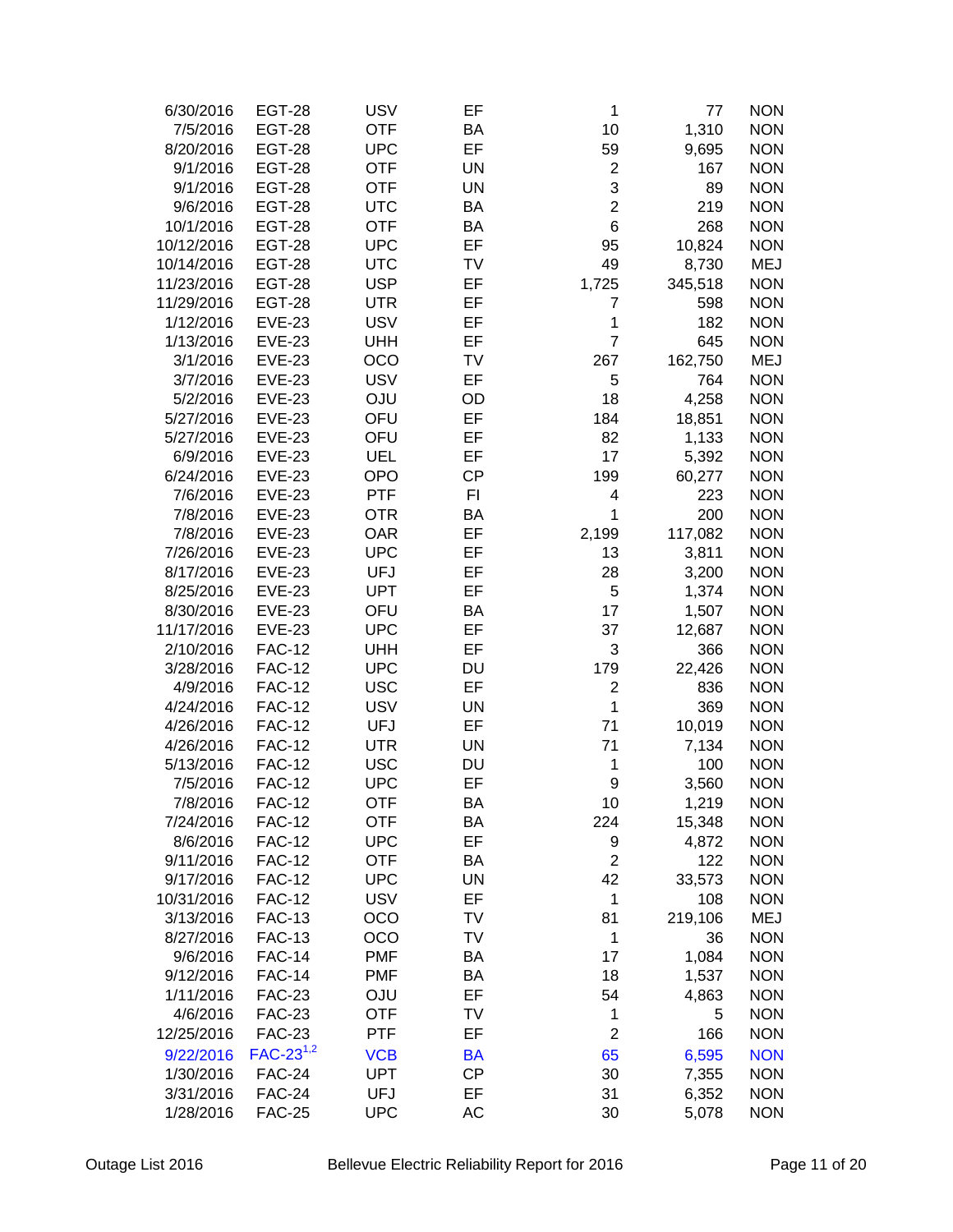| 3/20/2016              | <b>FAC-25</b> | <b>OTR</b> | EF        | 1                       | 279     | <b>NON</b> |
|------------------------|---------------|------------|-----------|-------------------------|---------|------------|
| 5/6/2016               | <b>FAC-25</b> | <b>UPT</b> | AC        | $\mathbf{1}$            | 173     | <b>NON</b> |
| 8/26/2016              | <b>FAC-25</b> | <b>UPC</b> | EF        | 93                      | 8,764   | <b>NON</b> |
| 8/26/2016              | <b>FAC-25</b> | <b>UPC</b> | EF        | 47                      | 14,605  | <b>NON</b> |
| 10/14/2016             | <b>FAC-25</b> | OCO        | <b>TV</b> | 148                     | 34,044  | <b>MEJ</b> |
| 10/14/2016             | <b>FAC-25</b> | OCO        | TV        | 263                     | 114,751 | <b>MEJ</b> |
| 10/14/2016             | <b>FAC-25</b> | OCO        | <b>OE</b> | 263                     | 63,307  | <b>MEJ</b> |
| 10/20/2016             | <b>FAC-25</b> | <b>OPO</b> | AC        | 73                      | 6,872   | <b>NON</b> |
| 10/20/2016             | <b>FAC-25</b> | <b>OPO</b> | OD        | 174                     | 97,605  | <b>NON</b> |
| 11/8/2016              | <b>FAC-25</b> | <b>OTF</b> | BA        | 73                      | 8,035   | <b>NON</b> |
| 11/30/2016             | <b>FAC-25</b> | <b>UPC</b> | EF        | 55                      | 5,857   | <b>NON</b> |
| 7/15/2016              | GOO-13        | <b>USV</b> | EF        | 1                       | 201     | <b>NON</b> |
| 4/30/2016              | GOO-21        | <b>OTF</b> | BA        | $\overline{2}$          | 82      | <b>NON</b> |
| 7/31/2016              | GOO-21        | <b>UTC</b> | <b>BA</b> | 13                      | 1,009   | <b>NON</b> |
| 8/30/2016              | GOO-21        | OFU        | TV        | $\overline{7}$          | 657     | <b>NON</b> |
| 11/29/2016             | GOO-21        | OCO        | <b>UN</b> | 55                      | 858     | <b>NON</b> |
| 12/20/2016             | GOO-21        | OCO        | AC        | 59                      | 13,659  | <b>NON</b> |
| 3/16/2016              | <b>HAZ-12</b> | <b>UTR</b> | EF        | 76                      | 28,383  | <b>NON</b> |
| 7/23/2016              | <b>HAZ-12</b> | <b>OTR</b> | <b>BA</b> | $\mathbf 2$             | 992     | <b>NON</b> |
| 8/26/2016              | <b>HAZ-12</b> | <b>UPC</b> | OD        | $\overline{2}$          | 1,310   | <b>NON</b> |
| 10/19/2016             | <b>HAZ-12</b> | OFU        | TV        | 3                       | 521     | <b>NON</b> |
| 11/28/2016             | <b>HAZ-12</b> | OCO        | <b>UN</b> | 3,717                   | 342,213 | <b>NON</b> |
| 11/28/2016             | <b>HAZ-12</b> | <b>OTR</b> | TV        | 4                       | 1,070   | <b>NON</b> |
| 12/20/2016             | <b>HAZ-12</b> | <b>UTR</b> | EF        | 12                      | 4,213   | <b>NON</b> |
| 1/18/2016              | <b>HAZ-13</b> | <b>USV</b> | EF        | 1                       | 223     | <b>NON</b> |
| 3/13/2016              | <b>HAZ-13</b> | OCO        | <b>TV</b> | 1,202                   | 761,438 | <b>MEJ</b> |
| 3/13/2016              | <b>HAZ-13</b> | OCO        | TV        | 1,202                   | 760,796 | <b>MEJ</b> |
| 3/14/2016              | <b>HAZ-13</b> | <b>UPC</b> | EF        | 3                       | 5,008   | <b>NMJ</b> |
| 7/12/2016              | <b>HAZ-13</b> | OFU        | <b>UN</b> | 24                      | 1,941   | <b>NON</b> |
| 9/23/2016              | <b>HAZ-13</b> | PTF        | TV        | 8                       | 1,419   | <b>NON</b> |
| 10/10/2016             | <b>HAZ-13</b> | <b>UHH</b> | EF        | 1                       | 389     | <b>NON</b> |
| 10/22/2016             | <b>HAZ-13</b> | OFU        | <b>BA</b> | $\overline{7}$          | 613     | <b>NON</b> |
| 11/12/2016             | <b>HAZ-13</b> | <b>OJU</b> | <b>UN</b> | 3                       | 1,123   | <b>NON</b> |
| 3/9/2016               | <b>HOU-23</b> | <b>OTF</b> | BA        | 3                       | 145     | <b>NON</b> |
|                        | <b>HOU-23</b> | OCO        | TV        | 1,347                   |         | <b>MEJ</b> |
| 3/10/2016<br>3/30/2016 |               |            | EF        |                         | 205,733 |            |
|                        | <b>HOU-23</b> | UFJ        |           | 54                      | 11,233  | <b>NON</b> |
| 6/5/2016               | <b>HOU-23</b> | UPT        | EF        | 1                       | 242     | <b>NON</b> |
| 7/25/2016              | <b>HOU-23</b> | <b>OTF</b> | BA        | 4                       | 534     | <b>NON</b> |
| 10/14/2016             | <b>HOU-23</b> | OFU        | UN        | 8                       | 9,395   | <b>MEJ</b> |
| 3/13/2016              | <b>HOU-25</b> | OCO        | TV        | 1                       | 1,680   | <b>MEJ</b> |
| 3/14/2016              | <b>HOU-25</b> | OCO        | TV        | 13                      | 12,849  | <b>NMJ</b> |
| 4/20/2016              | <b>HOU-25</b> | OCO        | TV        | 4                       | 1,564   | <b>NON</b> |
| 5/4/2016               | <b>HOU-25</b> | <b>UPC</b> | DU        | 1                       | 38      | <b>NON</b> |
| 6/5/2016               | <b>HOU-25</b> | <b>UTC</b> | BA        | $\overline{7}$          | 593     | <b>NON</b> |
| 7/8/2016               | <b>HOU-25</b> | <b>OPO</b> | EF        | 3                       | 452     | <b>NON</b> |
| 7/8/2016               | <b>HOU-25</b> | OFC        | EF        | 26                      | 1,425   | <b>NON</b> |
| 7/27/2016              | <b>HOU-25</b> | OFU        | BA        | 3                       | 458     | <b>NON</b> |
| 9/4/2016               | <b>HOU-25</b> | OFU        | BA        | $\overline{\mathbf{4}}$ | 621     | <b>NON</b> |
| 10/4/2016              | <b>HOU-25</b> | OFU        | <b>BA</b> | $\mathbf 5$             | 579     | <b>NON</b> |
| 10/5/2016              | <b>HOU-25</b> | <b>OTF</b> | <b>BA</b> | $\overline{\mathbf{4}}$ | 480     | <b>NON</b> |
| 10/8/2016              | <b>HOU-25</b> | <b>UPT</b> | EF        | 3                       | 693     | <b>NON</b> |
| 10/8/2016              | <b>HOU-25</b> | OCO        | TV        | 480                     | 52,440  | <b>NON</b> |
| 10/9/2016              | <b>HOU-25</b> | OCO        | EF        | 499                     | 32,894  | <b>NON</b> |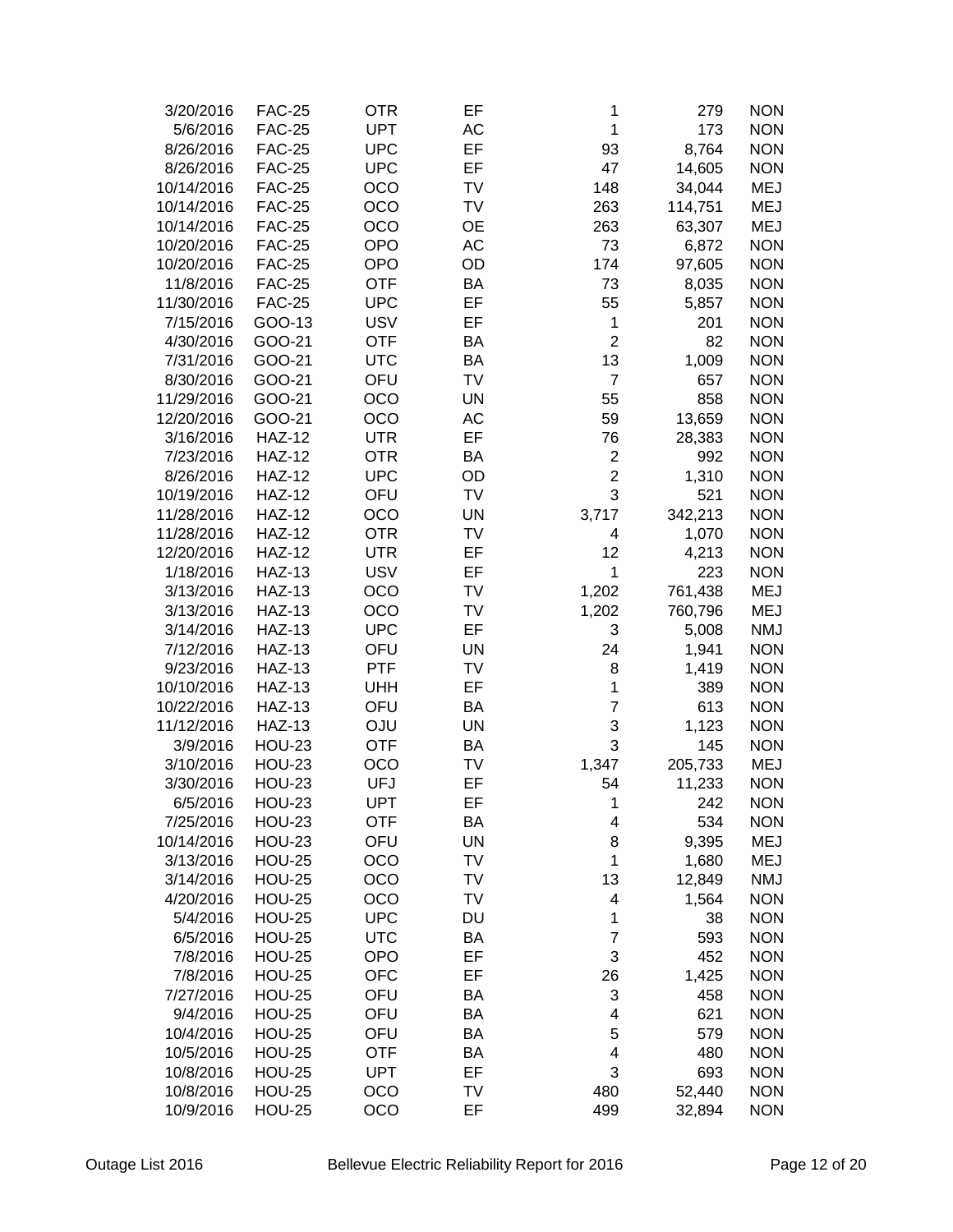| 10/30/2016 | <b>HOU-25</b> | <b>UPC</b> | EF        | 7                | 1,218   | <b>NON</b> |
|------------|---------------|------------|-----------|------------------|---------|------------|
| 11/14/2016 | <b>HOU-25</b> | <b>UTC</b> | BA        | 1                | 13      | <b>NON</b> |
| 1/16/2016  | <b>KWH-22</b> | <b>USV</b> | EF        | 1                | 361     | <b>NON</b> |
| 3/13/2016  | <b>KWH-22</b> | OCO        | <b>TV</b> | 747              | 902,675 | <b>MEJ</b> |
| 3/25/2016  | <b>KWH-22</b> | <b>USV</b> | <b>UN</b> | 1                | 113     | <b>NON</b> |
| 4/14/2016  | <b>KWH-22</b> | <b>USC</b> | EF        | 1                | 172     | <b>NON</b> |
| 7/12/2016  | <b>KWH-22</b> | <b>USC</b> | EF        | 1                | 352     | <b>NON</b> |
| 10/14/2016 | <b>KWH-22</b> | <b>OTF</b> | <b>UN</b> | 11               | 2,838   | <b>MEJ</b> |
| 11/14/2016 | <b>KWH-22</b> | <b>OCN</b> | EF        | 1                | 238     | <b>NON</b> |
| 1/12/2016  | <b>KWH-23</b> | OSV        | <b>CE</b> | 1                | 71      | <b>NON</b> |
| 2/19/2016  | <b>KWH-23</b> | <b>OTF</b> | TV        | 1                | 66      | <b>NON</b> |
| 2/28/2016  | <b>KWH-23</b> | <b>OCN</b> | EF        | 1                | 270     | <b>NON</b> |
| 3/13/2016  | <b>KWH-23</b> | OCO        | TV        | $\overline{c}$   | 2,051   | <b>MEJ</b> |
| 3/17/2016  | <b>KWH-23</b> | <b>USV</b> | DU        | 1                | 347     | <b>NON</b> |
| 5/15/2016  | <b>KWH-23</b> | <b>OTR</b> | BA        | 193              | 15,585  | <b>NON</b> |
| 5/27/2016  | <b>KWH-23</b> | <b>OTF</b> | BA        | 1                | 118     | <b>NON</b> |
| 6/21/2016  | <b>KWH-23</b> | <b>USC</b> | EF        | 1                | 366     | <b>NON</b> |
| 7/13/2016  | <b>KWH-23</b> | <b>USV</b> | EF        | 1                | 779     | <b>NON</b> |
| 7/18/2016  | <b>KWH-23</b> | <b>OTF</b> | <b>TV</b> | 9                | 714     | <b>NON</b> |
| 8/10/2016  | <b>KWH-23</b> | OFU        | BA        | 23               | 1,462   | <b>NON</b> |
| 8/10/2016  | <b>KWH-23</b> | <b>USV</b> | EF        | 1                | 116     | <b>NON</b> |
| 9/1/2016   | <b>KWH-23</b> | <b>UPC</b> | EF        | 6                | 2,772   | <b>NON</b> |
| 9/1/2016   | <b>KWH-23</b> | <b>UPC</b> | EF        | 6                | 2,208   | <b>NON</b> |
| 9/8/2016   | <b>KWH-23</b> | <b>UPC</b> | EF        | 6                | 3,664   | <b>NON</b> |
| 11/24/2016 | <b>KWH-23</b> | <b>USC</b> | EF        | 1                | 189     | <b>NON</b> |
| 11/24/2016 | <b>KWH-23</b> | <b>USV</b> | EF        | 1                | 1,096   | <b>NON</b> |
| 11/26/2016 | <b>KWH-23</b> | <b>OTF</b> | <b>TV</b> | 5                | 272     | <b>NON</b> |
| 12/19/2016 | <b>KWH-23</b> |            | EF        |                  |         | <b>NON</b> |
|            |               | OCO        |           | 193              | 80,748  |            |
| 1/9/2016   | <b>KWH-25</b> | <b>OTR</b> | EF        | 6                | 149     | <b>NON</b> |
| 1/11/2016  | <b>KWH-25</b> | OCO        | <b>UN</b> | 1,818            | 531,594 | <b>NON</b> |
| 2/16/2016  | <b>KWH-25</b> | <b>USV</b> | <b>UN</b> | 1                | 179     | <b>NON</b> |
| 3/1/2016   | <b>KWH-25</b> | OCO        | TV        | 11               | 3,962   | <b>MEJ</b> |
| 3/4/2016   | <b>KWH-25</b> | <b>OTR</b> | BA        | 4                | 881     | <b>NON</b> |
| 5/10/2016  | <b>KWH-25</b> | <b>USC</b> | <b>UN</b> | 1                | 89      | <b>NON</b> |
| 6/17/2016  | <b>KWH-25</b> | <b>UPC</b> | UN        | 6                | 1,819   | <b>NON</b> |
| 6/20/2016  | <b>KWH-25</b> | <b>OTR</b> | TV        | 1                | 93      | <b>NON</b> |
| 7/3/2016   | <b>KWH-25</b> | <b>UTC</b> | ΒA        | 14               | 1,223   | <b>NON</b> |
| 7/8/2016   | <b>KWH-25</b> | OFU        | <b>CP</b> | 128              | 34,327  | <b>NON</b> |
| 8/16/2016  | <b>KWH-25</b> | <b>UFJ</b> | EF        | 65               | 14,749  | <b>NON</b> |
| 9/12/2016  | <b>KWH-25</b> | <b>USV</b> | EF        | 1                | 178     | <b>NON</b> |
| 10/26/2016 | <b>KWH-25</b> | <b>USV</b> | FI        | 1                | 701     | <b>NON</b> |
| 10/31/2016 | <b>KWH-25</b> | OFU        | TV        | 19               | 1,892   | <b>NON</b> |
| 11/18/2016 | <b>KWH-25</b> | OCO        | TV        | 10               | 1,889   | <b>NON</b> |
| 12/14/2016 | <b>KWH-25</b> | <b>USC</b> | OD        | $\boldsymbol{7}$ | 5,486   | <b>NON</b> |
| 12/19/2016 | <b>KWH-25</b> | OCO        | UN        | 5                | 1,910   | <b>NON</b> |
| 12/23/2016 | <b>KWH-25</b> | <b>USV</b> | EF        | 1                | 419     | <b>NON</b> |
| 11/1/2016  | <b>KWH-26</b> | <b>PMF</b> | BA        | 1                | 131     | <b>NON</b> |
| 2/16/2016  | <b>LHL-22</b> | OFU        | EF        | 822              | 47,498  | <b>NON</b> |
| 3/13/2016  | <b>LHL-22</b> | OCO        | <b>TV</b> | 6                | 8,462   | <b>MEJ</b> |
| 9/25/2016  | <b>LHL-22</b> | <b>OTR</b> | BA        | 52               | 13,151  | <b>NON</b> |
| 10/17/2016 | <b>LHL-22</b> | OFU        | <b>TV</b> | 6                | 627     | <b>NON</b> |
| 11/10/2016 | <b>LHL-22</b> | OSV        | UN        | 1                | 186     | <b>NON</b> |
| 2/15/2016  | <b>LHL-23</b> | <b>UTR</b> | UN        | 9                | 5,097   | <b>NON</b> |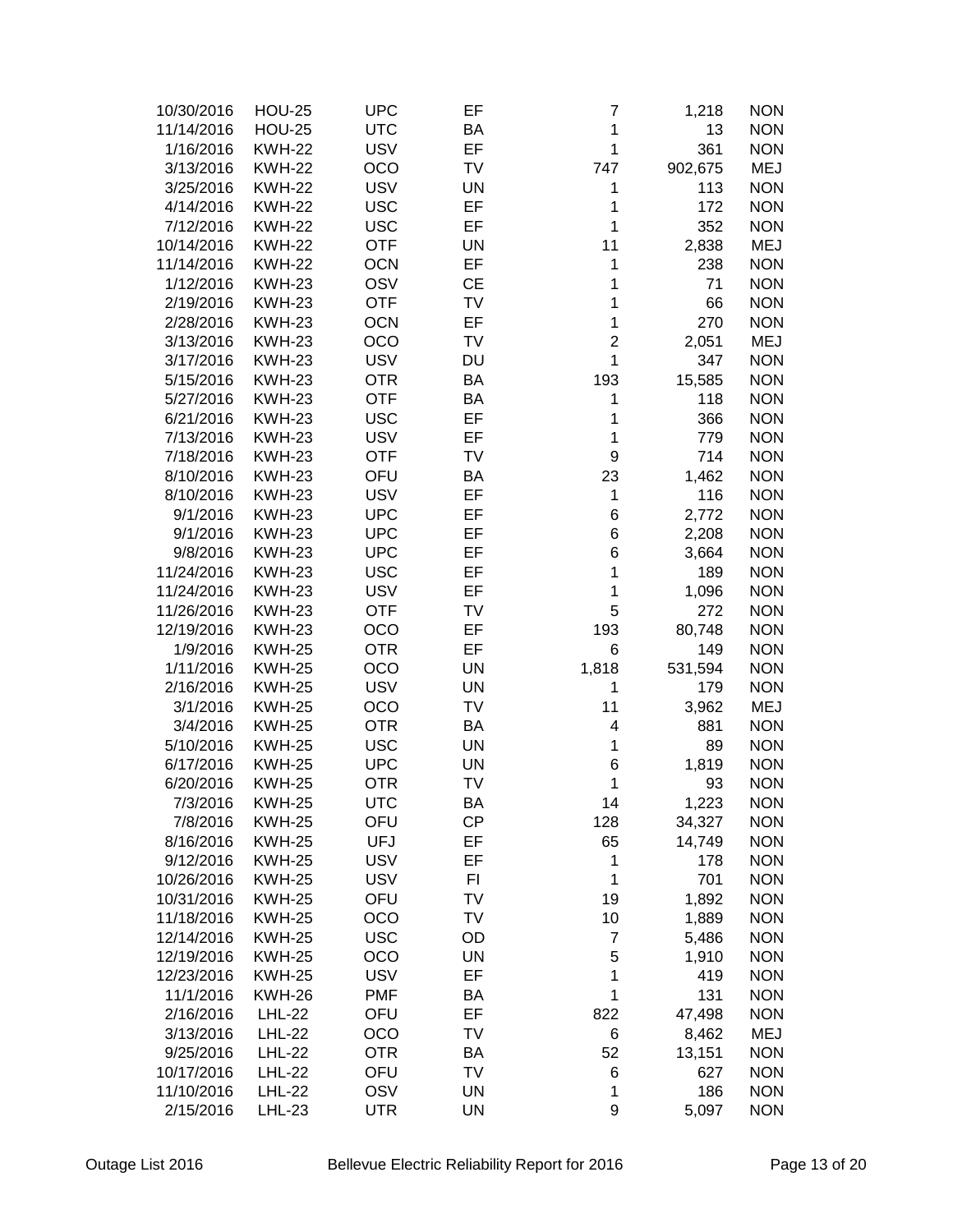| 2/17/2016  | <b>LHL-23</b> | <b>USE</b> | EF        | 1                       | 264            | <b>NON</b> |
|------------|---------------|------------|-----------|-------------------------|----------------|------------|
| 3/10/2016  | <b>LHL-23</b> | OCO        | TV        | 76                      | 6,260          | <b>MEJ</b> |
| 7/4/2016   | <b>LHL-23</b> | <b>OCN</b> | FI        | 14                      | 937            | <b>NON</b> |
| 4/1/2016   | <b>LHL-25</b> | <b>UPC</b> | EF        | 5                       | 417            | <b>NON</b> |
| 4/1/2016   | <b>LHL-25</b> | <b>UPC</b> | EF        | $\overline{2}$          | 168            | <b>NON</b> |
| 4/1/2016   | <b>LHL-25</b> | <b>UPC</b> | EF        | 74                      | 11,815         | <b>NON</b> |
| 4/19/2016  | <b>LHL-25</b> | OSV        | TV        | 1                       | 115            | <b>NON</b> |
| 5/26/2016  | <b>LHL-25</b> | <b>UPC</b> | EF        | 71                      | 15,585         | <b>NON</b> |
| 6/19/2016  | <b>LHL-25</b> | <b>UPC</b> | EF        | 28                      | 7,299          | <b>NON</b> |
| 6/19/2016  | <b>LHL-25</b> | <b>UPC</b> | EF        | 23                      | 3,425          | <b>NON</b> |
| 7/27/2016  | <b>LHL-25</b> | <b>OTF</b> | BA        |                         |                | <b>NON</b> |
|            |               |            |           | 103                     | 10,836         |            |
| 7/27/2016  | <b>LHL-25</b> | <b>OTF</b> | BA        | 8                       | 603            | <b>NON</b> |
| 7/30/2016  | <b>LHL-25</b> | <b>OTF</b> | BA        | $\overline{7}$          | 698            | <b>NON</b> |
| 8/30/2016  | <b>LHL-25</b> | <b>UPC</b> | <b>UN</b> | 48                      | 20,200         | <b>NON</b> |
| 8/31/2016  | <b>LHL-25</b> | <b>UTR</b> | EF        | 19                      | 3,402          | <b>NON</b> |
| 9/19/2016  | <b>LHL-25</b> | <b>OTF</b> | <b>UN</b> | 3                       | 219            | <b>NON</b> |
| 11/2/2016  | <b>LHL-25</b> | <b>UTR</b> | EF        | $\mathbf 1$             | 389            | <b>NON</b> |
| 11/2/2016  | <b>LHL-25</b> | <b>UTR</b> | EF        | $\overline{c}$          | 458            | <b>NON</b> |
| 11/12/2016 | <b>LHL-25</b> | OFU        | TV        | $\mathbf 1$             | 21             | <b>NON</b> |
| 11/20/2016 | <b>LHL-25</b> | <b>USE</b> | <b>UN</b> | $\mathbf 1$             | 398            | <b>NON</b> |
| 11/20/2016 | <b>LHL-25</b> | <b>USE</b> | EF        | 17                      | 1,249          | <b>NON</b> |
| 12/3/2016  | <b>LHL-25</b> | <b>OTF</b> | BA        | 4                       | 437            | <b>NON</b> |
| 12/8/2016  | <b>LHL-25</b> | OSV        | OD        | 1                       | 180            | <b>NON</b> |
| 12/17/2016 | <b>LHL-25</b> | <b>OTF</b> | <b>BA</b> | 8                       | 921            | <b>NON</b> |
| 12/19/2016 | <b>LHL-25</b> | OCO        | EF        | 8                       | 857            | <b>NON</b> |
| 12/19/2016 | <b>LHL-25</b> | OCO        | EF        | 193                     | 12,075         | <b>NON</b> |
| 12/20/2016 | <b>LHL-25</b> | OCO        | EF        | 8                       | 317            | <b>NON</b> |
| 12/27/2016 | <b>LHL-25</b> | <b>UTC</b> | EF        | 142                     | 5,065          | <b>NON</b> |
| 2/4/2016   | <b>LHL-26</b> | <b>OTF</b> | EF        | 14                      | 1,603          | <b>NON</b> |
| 3/2/2016   | <b>LHL-26</b> | OSV        | <b>UN</b> | 1                       | 138            | <b>NMJ</b> |
| 3/26/2016  | <b>LHL-26</b> | <b>OTF</b> | FI        | $\overline{\mathbf{4}}$ | 242            | <b>NON</b> |
| 8/15/2016  | <b>LHL-26</b> | OJU        | BA        | 552                     | 57,575         | <b>NON</b> |
| 9/28/2016  | <b>LHL-26</b> | OSV        | <b>UN</b> | 1                       | 124            | <b>NON</b> |
| 11/24/2016 | <b>LHL-26</b> | <b>USV</b> | EF        | 1                       | 161            | <b>NON</b> |
| 12/1/2016  | <b>LHL-26</b> | <b>UPT</b> | EF        | 4                       | 452            | <b>NON</b> |
| 3/2/2016   | LOC-22        | OCO        | TV        | 4                       | 1,542          | <b>NMJ</b> |
| 9/5/2016   | <b>LOC-22</b> | <b>UPC</b> | EF        | 15                      | 1,779          | <b>NON</b> |
| 3/10/2016  | <b>LOC-23</b> | <b>UTC</b> | TV        | 142                     | 9,062          | <b>MEJ</b> |
| 3/10/2016  | LOC-23        | <b>UTC</b> | TV        | 98                      | 1,060          | <b>MEJ</b> |
| 3/10/2016  | LOC-23        | <b>UTF</b> | TV        | 165                     | 8,003          | <b>MEJ</b> |
| 3/10/2016  | $LOC-23$      | <b>UTC</b> | TV        | 158                     | 6,968          | <b>MEJ</b> |
| 4/25/2016  | LOC-23        | <b>UPS</b> | <b>OE</b> | 3                       | 26             | <b>NON</b> |
| 4/25/2016  | LOC-23        | <b>UPS</b> | <b>OE</b> | 1                       | $\overline{2}$ | <b>NON</b> |
| 2/8/2016   | LOC-33        | OFU        | <b>UN</b> | $\overline{7}$          | 477            | <b>NON</b> |
| 12/28/2016 | LOC-35        | <b>UPC</b> | EF        | 23                      | 1,457          | <b>NON</b> |
| 1/30/2016  | <b>MED-35</b> | <b>UPC</b> | BA        | 6                       | 391            | <b>NON</b> |
| 2/8/2016   | <b>MED-35</b> | <b>USV</b> | EF        | 1                       | 164            | <b>NON</b> |
| 2/9/2016   | <b>MED-35</b> | <b>USV</b> | EF        | 1                       | 283            | <b>NON</b> |
| 3/13/2016  | <b>MED-35</b> | OCO        | TV        | 16                      | 15,053         | <b>MEJ</b> |
| 7/15/2016  | <b>MED-35</b> | OFU        | TV        | $\overline{\mathbf{c}}$ | 276            | <b>NON</b> |
| 12/25/2016 | <b>MED-35</b> | <b>OPO</b> | AC        | $\mathbf 1$             | 145            | <b>NON</b> |
| 12/26/2016 | <b>MED-35</b> | <b>OPO</b> | AC        | 1                       | 672            | <b>NON</b> |
|            |               |            |           | 8                       |                |            |
| 1/7/2016   | MED-36        | <b>USV</b> | <b>DU</b> |                         | 1,101          | <b>NON</b> |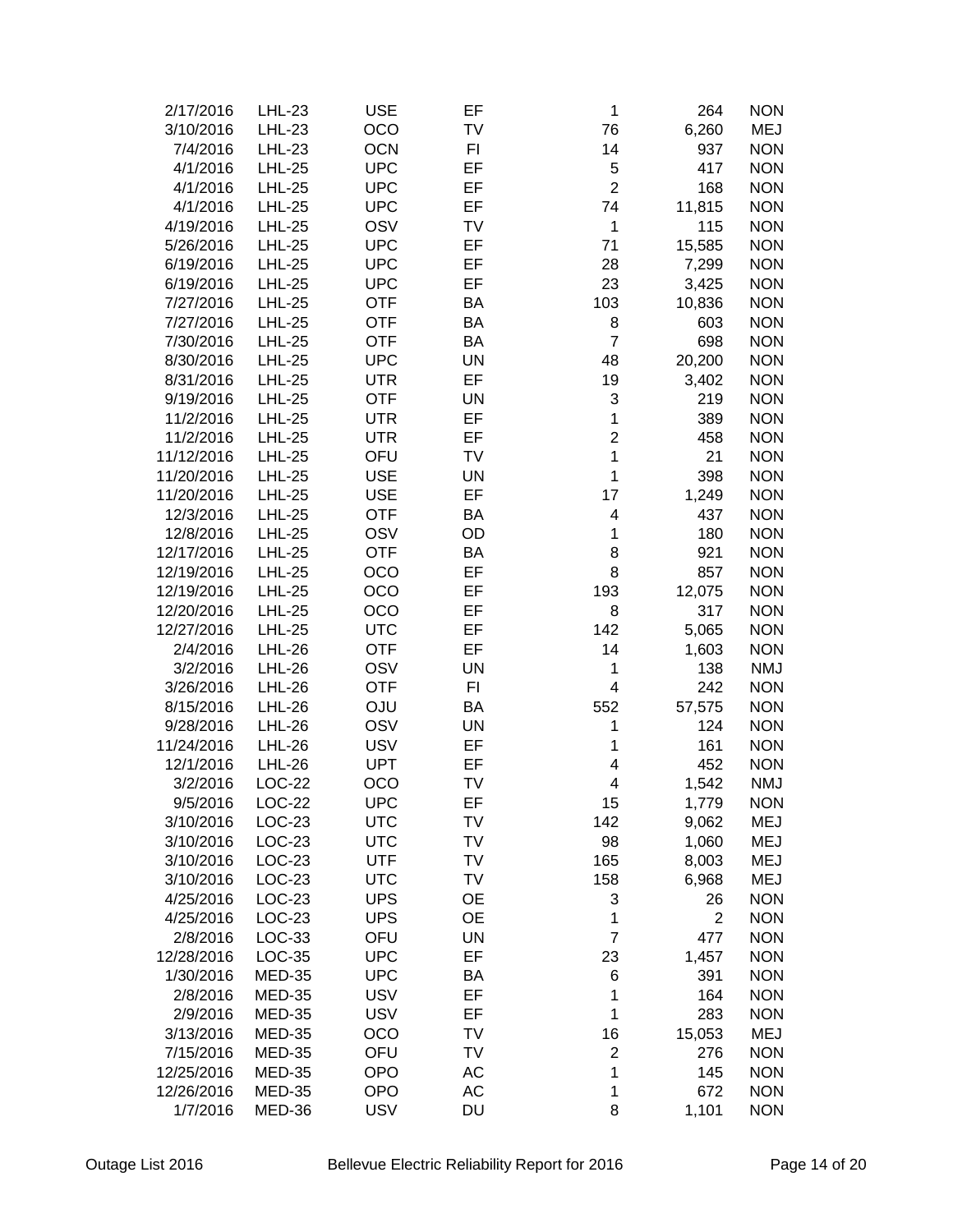| 2/28/2016  | MED-36        | OCO        | TV        | 671            | 48,705  | <b>NON</b> |
|------------|---------------|------------|-----------|----------------|---------|------------|
| 5/11/2016  | MED-36        | <b>UPC</b> | EF        | 43             | 8,801   | <b>NON</b> |
| 5/18/2016  | MED-36        | <b>OTF</b> | BA        | 1              | 54      | <b>NON</b> |
| 5/18/2016  | MED-36        | <b>OTF</b> | BA        | 207            | 13,189  | <b>NON</b> |
| 6/30/2016  | MED-36        | OSV        | <b>TV</b> | 1              | 132     | <b>NON</b> |
| 9/6/2016   | MED-36        | OCO        | AC        | 675            | 116,566 | <b>NON</b> |
| 10/9/2016  | <b>MLK-12</b> | <b>OFC</b> | EF        | 3              | 268     | <b>NON</b> |
| 10/23/2016 | <b>MLK-12</b> | <b>UTR</b> | EF        | 57             | 5,677   | <b>NON</b> |
| 11/30/2016 | <b>MLK-12</b> | <b>UTR</b> | EF        | 22             | 3,994   | <b>NON</b> |
| 11/30/2016 | <b>MLK-12</b> | <b>UTR</b> | EF        | 41             | 4,785   | <b>NON</b> |
|            |               |            |           |                |         |            |
| 11/30/2016 | <b>MLK-12</b> | <b>UTR</b> | EF        | 12             | 3,209   | <b>NON</b> |
| 7/30/2016  | <b>MLK-13</b> | <b>UPC</b> | EF        | 198            | 32,249  | <b>NON</b> |
| 8/29/2016  | <b>MLK-13</b> | <b>PMF</b> | FI        | 1              | 128     | <b>NON</b> |
| 11/1/2016  | <b>MLK-13</b> | <b>UPC</b> | EF        | 57             | 18,454  | <b>NON</b> |
| 11/30/2016 | <b>MLK-13</b> | <b>UGF</b> | EF        | 56             | 15,228  | <b>NON</b> |
| 11/30/2016 | <b>MLK-13</b> | <b>UTR</b> | EF        | 5              | 1,242   | <b>NON</b> |
| 2/21/2016  | <b>MLK-15</b> | <b>UPC</b> | EF        | 74             | 9,783   | <b>NON</b> |
| 7/16/2016  | <b>MLK-15</b> | <b>UPT</b> | EF        | 258            | 44,460  | <b>NON</b> |
| 7/16/2016  | <b>MLK-15</b> | <b>OCN</b> | <b>UN</b> | 1              | 129     | <b>NON</b> |
| 7/19/2016  | <b>MLK-15</b> | <b>OTF</b> | EF        | 3              | 230     | <b>NON</b> |
| 8/29/2016  | <b>MLK-15</b> | OFU        | EF        | 13             | 3,435   | <b>NON</b> |
|            |               |            |           |                |         |            |
| 9/18/2016  | <b>MLK-15</b> | <b>UPC</b> | EF        | 43             | 12,326  | <b>NON</b> |
| 9/23/2016  | <b>MLK-15</b> | OCO        | <b>TV</b> | 16             | 1,560   | <b>NON</b> |
| 10/11/2016 | <b>MLK-15</b> | <b>UFJ</b> | EF        | 81             | 15,552  | <b>NON</b> |
| 10/11/2016 | <b>MLK-15</b> | <b>UFJ</b> | EF        | 116            | 874     | <b>NON</b> |
| 10/14/2016 | <b>MLK-15</b> | OCO        | <b>TV</b> | 32             | 623     | <b>MEJ</b> |
| 12/23/2016 | <b>MLK-15</b> | <b>OFC</b> | EF        | $\overline{2}$ | 335     | <b>NON</b> |
| 3/17/2016  | <b>MLK-16</b> | <b>UTR</b> | EF        | 156            | 16,261  | <b>NON</b> |
| 5/1/2016   | <b>MLK-16</b> | UEL        | EF        | 75             | 17,799  | <b>NON</b> |
| 7/24/2016  | <b>MLK-16</b> | <b>UPC</b> | EF        | 111            | 22,630  | <b>NON</b> |
| 9/2/2016   | <b>MLK-16</b> | <b>USV</b> | EF        | 1              | 147     | <b>NON</b> |
| 9/14/2016  | <b>MLK-16</b> | <b>USV</b> | <b>UN</b> | 1              | 177     | <b>NON</b> |
| 9/29/2016  | <b>MLK-16</b> | <b>UHH</b> | EF        | 5              | 874     | <b>NON</b> |
|            |               | <b>UTR</b> | EF        | 9              | 4,003   | <b>NON</b> |
| 12/2/2016  | <b>MLK-16</b> |            |           |                |         |            |
| 6/9/2016   | <b>NOB-12</b> | <b>UPC</b> | DU        | 16             | 2,302   | <b>NON</b> |
| 6/16/2016  | <b>NOB-13</b> | <b>UPC</b> | EF        | 5              | 80      | <b>NON</b> |
| 5/17/2016  | <b>NOB-23</b> | <b>ACE</b> | <b>OE</b> | 1              | 68      | <b>NON</b> |
| 8/4/2016   | <b>NOB-23</b> | <b>UTC</b> | BA        | 24             | 2,310   | <b>NON</b> |
| 9/22/2016  | <b>NOB-23</b> | <b>UTC</b> | BA        | 18             | 1,101   | <b>NON</b> |
| 11/9/2016  | <b>NOB-23</b> | <b>OPO</b> | EF        | 18             | 4,032   | <b>NON</b> |
| 7/7/2016   | <b>NOB-24</b> | <b>OTF</b> | BA        | 5              | 211     | <b>NON</b> |
| 7/12/2016  | <b>NOB-24</b> | <b>OTF</b> | BA        | 3              | 145     | <b>NON</b> |
| 9/30/2016  | <b>NOB-24</b> | OSV        | AC        | 1              | 288     | <b>NON</b> |
| 10/18/2016 | <b>NOB-24</b> | OJU        | <b>UN</b> | 1              | 153     | <b>NON</b> |
| 11/28/2016 | <b>NOB-24</b> | <b>OTF</b> | EF        | 5              | 330     | <b>NON</b> |
| 12/6/2016  | <b>NOB-24</b> | <b>OCE</b> | <b>CE</b> | 1              | 76      | <b>NON</b> |
| 3/1/2016   | <b>NRU-23</b> | OCO        | TV        | 4              | 1,632   | MEJ        |
|            |               |            |           |                |         |            |
| 3/27/2016  | <b>NRU-23</b> | <b>USV</b> | EF        | 1              | 176     | <b>NON</b> |
| 4/24/2016  | <b>NRU-23</b> | <b>UPC</b> | <b>UN</b> | 27             | 11,056  | <b>NON</b> |
| 5/9/2016   | <b>NRU-23</b> | <b>UPC</b> | <b>UN</b> | 58             | 7,619   | <b>NON</b> |
| 6/10/2016  | <b>NRU-23</b> | OFU        | <b>UN</b> | 3              | 641     | <b>NON</b> |
| 7/1/2016   | <b>NRU-23</b> | <b>UPC</b> | EF        | 117            | 15,218  | <b>NON</b> |
| 7/5/2016   | <b>NRU-23</b> | <b>OTF</b> | BA        | 2              | 239     | <b>NON</b> |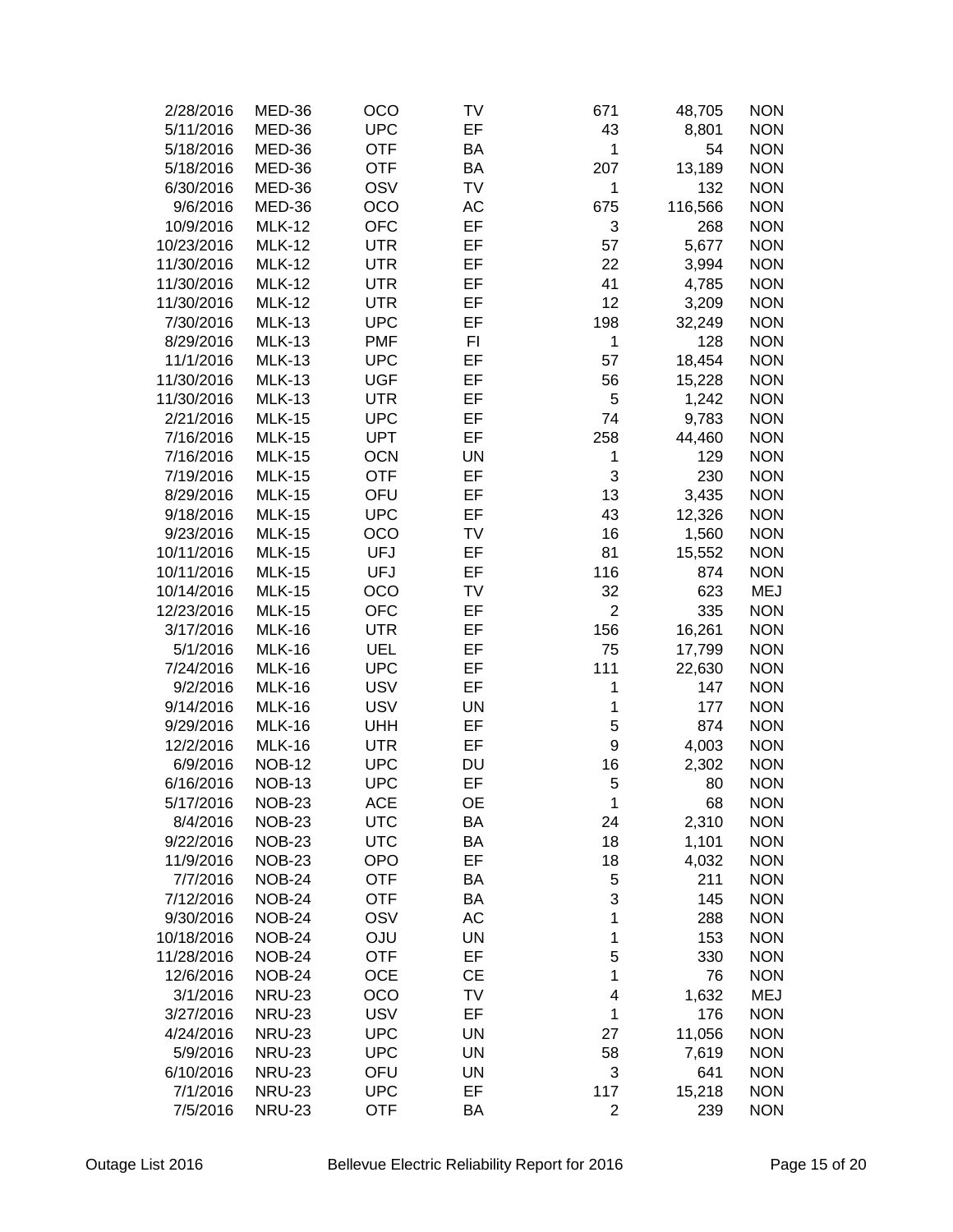| 7/20/2016  | <b>NRU-23</b> | <b>UPC</b> | <b>UN</b> | 27             | 13,122  | <b>NON</b> |
|------------|---------------|------------|-----------|----------------|---------|------------|
| 8/10/2016  | <b>NRU-23</b> | <b>USC</b> | DU        | 1              | 66      | <b>NON</b> |
| 8/24/2016  | <b>NRU-23</b> | <b>USC</b> | FI        | 1              | 315     | <b>NON</b> |
| 9/2/2016   | <b>NRU-23</b> | <b>UPC</b> | EF        | 8              | 45      | <b>NON</b> |
| 9/2/2016   | <b>NRU-23</b> | <b>UPC</b> | <b>UN</b> | 67             | 51,617  | <b>NON</b> |
| 9/2/2016   | <b>NRU-23</b> | <b>UPC</b> | EF        | 0              | 482     | <b>NON</b> |
| 10/10/2016 | <b>NRU-23</b> | <b>UTC</b> | <b>BA</b> | 4              | 262     | <b>NON</b> |
| 10/11/2016 | <b>NRU-23</b> | <b>UTC</b> | <b>UN</b> | 4              | 330     | <b>NON</b> |
| 11/3/2016  | <b>NRU-23</b> | OSV        | AC        | $\overline{2}$ | 451     | <b>NON</b> |
| 2/19/2016  | <b>NRU-25</b> | <b>USV</b> | EF        | 1              | 603     | <b>NON</b> |
|            |               |            | EF        | 1              | 267     | <b>NON</b> |
| 5/20/2016  | <b>NRU-25</b> | <b>USV</b> |           |                |         |            |
| 9/22/2016  | <b>NRU-25</b> | <b>UPC</b> | EF        | 81             | 13,279  | <b>NON</b> |
| 11/14/2016 | <b>NRU-25</b> | <b>USV</b> | EF        | 1              | 601     | <b>NON</b> |
| 3/23/2016  | <b>NRU-26</b> | <b>OJU</b> | EF        | 1              | 207     | <b>NON</b> |
| 10/16/2016 | <b>NRU-26</b> | OFU        | <b>UN</b> | 1              | 151     | <b>NMJ</b> |
| 11/12/2016 | <b>NRU-26</b> | OFU        | FI        | 1              | 302     | <b>NON</b> |
| 3/13/2016  | <b>NRU-27</b> | OCO        | <b>TV</b> | 24             | 35,746  | <b>MEJ</b> |
| 3/28/2016  | <b>NRU-27</b> | <b>OMP</b> | <b>CE</b> | 1              | 128     | <b>NON</b> |
| 5/2/2016   | <b>NRU-27</b> | UFJ        | EF        | 193            | 58,375  | <b>NON</b> |
| 5/8/2016   | <b>NRU-27</b> | UFJ        | EF        | 183            | 25,211  | <b>NON</b> |
| 5/8/2016   | <b>NRU-27</b> | <b>UFJ</b> | EF        | $\overline{2}$ | 364     | <b>NON</b> |
| 5/9/2016   | <b>NRU-27</b> | <b>OTR</b> | BA        | 13             | 1,742   | <b>NON</b> |
| 5/9/2016   | <b>NRU-27</b> | <b>OPO</b> | EF        | 22             | 3,253   | <b>NON</b> |
| 10/7/2016  | <b>NRU-27</b> | OFU        | TV        | 9              | 864     | <b>NON</b> |
| 10/7/2016  | <b>NRU-27</b> | OFU        | <b>TV</b> | 28             | 2,213   | <b>NON</b> |
| 11/22/2016 | <b>NRU-27</b> | <b>OTR</b> | EF        | $\overline{7}$ | 1,176   | <b>NON</b> |
| 3/13/2016  | <b>OVE-12</b> | OCO        | <b>TV</b> | 1,568          | 152,631 | <b>MEJ</b> |
| 3/13/2016  | <b>OVE-12</b> | OCO        | <b>TV</b> | 585            | 21,674  | <b>MEJ</b> |
| 4/13/2016  | <b>OVE-12</b> | <b>UPT</b> | AC        | 8              | 4,409   | <b>NON</b> |
| 6/21/2016  | <b>OVE-12</b> | <b>USC</b> | EF        | 1              | 166     | <b>NON</b> |
| 7/7/2016   | <b>OVE-12</b> | <b>USV</b> | <b>UN</b> | 1              | 340     | <b>NON</b> |
| 8/26/2016  | <b>OVE-12</b> | <b>UPT</b> | EF        | $\overline{7}$ | 1,895   | <b>NON</b> |
| 12/15/2016 | <b>OVE-12</b> | <b>UPT</b> | <b>CP</b> | 5              | 666     | <b>NON</b> |
| 1/30/2016  | $OVE-121$     | <b>UTC</b> | <b>BA</b> | 546            | 39,972  | <b>NON</b> |
| 3/7/2016   | <b>OVE-15</b> | OFU        | <b>UN</b> | 16             | 1,762   | <b>NON</b> |
| 3/10/2016  | <b>OVE-15</b> | <b>OFC</b> | EF        | 4              | 1,621   | MEJ        |
| 3/13/2016  | <b>OVE-15</b> | OCO        | TV        | 661            | 18,288  | <b>MEJ</b> |
| 3/23/2016  | <b>OVE-15</b> | <b>UTR</b> | DU        | 13             | 1,767   | <b>NON</b> |
| 4/24/2016  | <b>OVE-15</b> | <b>OAR</b> | $\sqcup$  | 1              | 111     | <b>NON</b> |
| 5/2/2016   | <b>OVE-15</b> | OFU        | <b>TV</b> | 4              | 733     | <b>NON</b> |
| 5/8/2016   | <b>OVE-15</b> | <b>OTF</b> | <b>TV</b> | 1              | 112     | <b>NON</b> |
| 5/25/2016  | <b>OVE-15</b> | OFU        | <b>TV</b> | 6              | 233     | <b>NON</b> |
| 6/18/2016  | <b>OVE-15</b> | <b>OPO</b> | CP        | 843            | 122,279 | <b>NON</b> |
| 7/13/2016  | <b>OVE-15</b> | <b>OTR</b> | BA        | 3              | 994     | <b>NON</b> |
|            | <b>OVE-15</b> | <b>UPC</b> | EF        | 1              | 526     | <b>NON</b> |
| 11/6/2016  |               |            |           |                |         |            |
| 1/30/2016  | $OVE-151$     | <b>UTC</b> | <b>BA</b> | 665            | 48,683  | <b>NON</b> |
| 1/3/2016   | <b>PHA-13</b> | <b>OTR</b> | <b>UN</b> | 3              | 920     | <b>NON</b> |
| 1/29/2016  | <b>PHA-13</b> | <b>OTF</b> | EF        | $\overline{7}$ | 422     | <b>NON</b> |
| 2/1/2016   | <b>PHA-13</b> | <b>UPT</b> | <b>CP</b> | 3              | 306     | <b>NON</b> |
| 2/19/2016  | <b>PHA-13</b> | OCO        | EF        | 5              | 283     | <b>NON</b> |
| 3/13/2016  | <b>PHA-13</b> | <b>OTF</b> | TV        | $\overline{c}$ | 2,642   | <b>MEJ</b> |
| 3/13/2016  | <b>PHA-13</b> | OCO        | TV        | 145            | 78,235  | <b>MEJ</b> |
| 4/3/2016   | <b>PHA-13</b> | <b>OFC</b> | EF        | 9              | 4,177   | <b>NON</b> |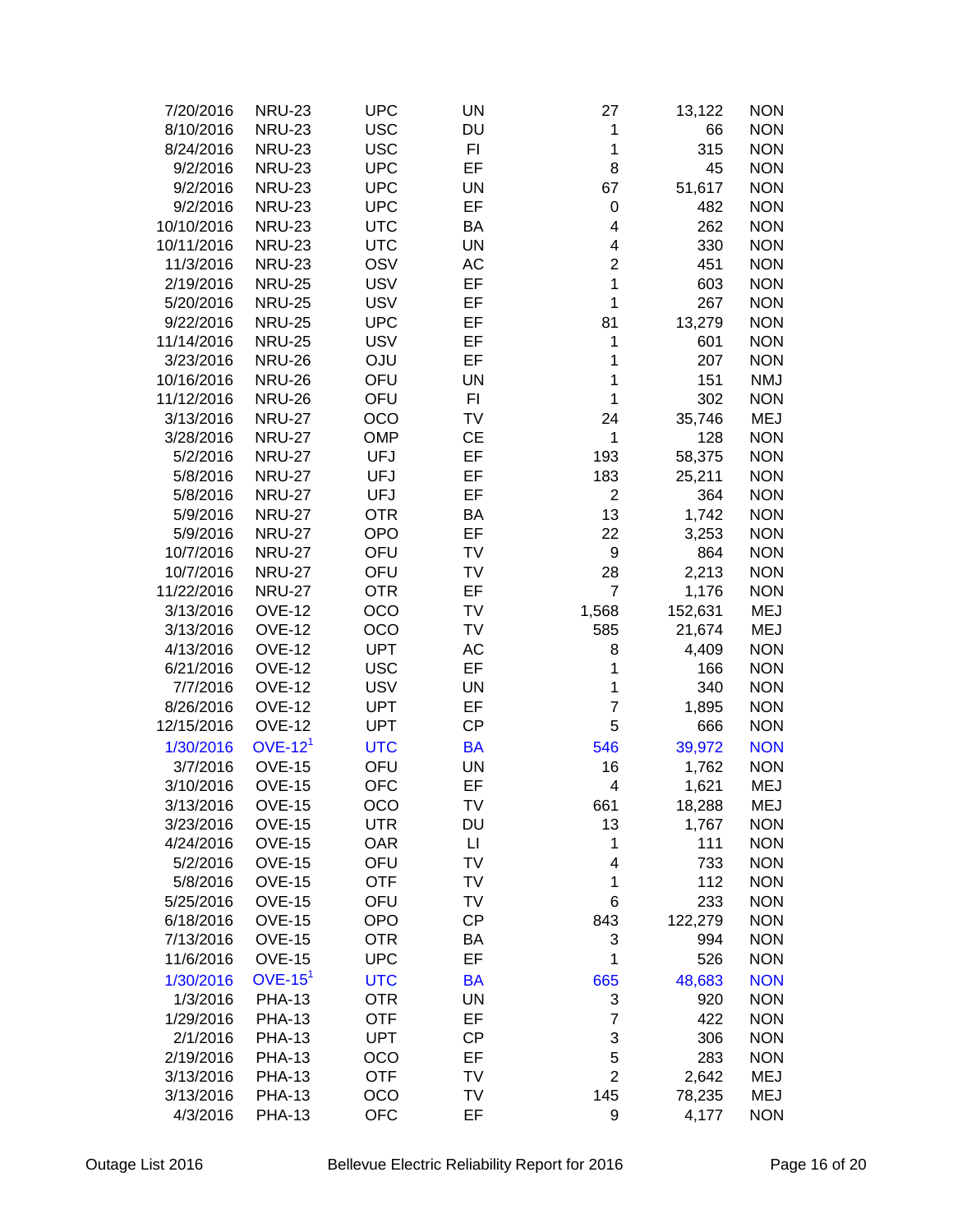| 6/15/2016  | <b>PHA-13</b> | <b>OAR</b> | BA        | 1              | 308     | <b>NON</b> |
|------------|---------------|------------|-----------|----------------|---------|------------|
|            |               |            | <b>UN</b> | 17             |         |            |
| 9/27/2016  | <b>PHA-13</b> | <b>OCN</b> |           |                | 7,505   | <b>NON</b> |
| 10/11/2016 | <b>PHA-13</b> | <b>OTF</b> | BA        | 3              | 248     | <b>NON</b> |
| 10/28/2016 | <b>PHA-13</b> | OCO        | TV        | 11             | 436     | <b>NON</b> |
| 11/12/2016 | <b>PHA-13</b> | OSV        | <b>TV</b> | 5              | 226     | <b>NON</b> |
| 11/15/2016 | <b>PHA-13</b> | OCO        | <b>TV</b> | 3              | 294     | <b>NON</b> |
| 11/15/2016 | <b>PHA-13</b> | OCO        | TV        | 9              | 1,706   | <b>NON</b> |
| 12/22/2016 | <b>PHA-13</b> | <b>USC</b> | EF        | 1              | 216     | <b>NON</b> |
| 12/31/2016 | <b>PHA-13</b> | <b>OTF</b> | BA        | 6              | 767     | <b>NON</b> |
| 4/30/2016  | <b>PHA-15</b> | <b>OTR</b> | UN        | 6              | 2,000   | <b>NON</b> |
| 10/8/2016  | <b>PHA-15</b> | <b>OFC</b> | EF        | 38             | 5,862   | <b>NON</b> |
| 1/11/2016  | <b>PHA-16</b> | OFU        | FI        | 20             | 1,364   | <b>NON</b> |
| 1/25/2016  | <b>PHA-16</b> | SWD        | EF        | 2,063          | 165,727 | <b>NON</b> |
| 3/13/2016  | <b>PHA-16</b> | OCO        | <b>TV</b> | 1,369          | 622,142 | <b>MEJ</b> |
| 3/13/2016  | <b>PHA-16</b> | OCO        | <b>UN</b> | 57             | 47,774  | <b>MEJ</b> |
| 5/19/2016  | <b>PHA-16</b> | <b>OTR</b> | LI        | 8              | 3,568   | <b>NON</b> |
| 6/6/2016   | <b>PHA-16</b> | <b>OTF</b> | BA        | $\overline{2}$ | 127     | <b>NON</b> |
| 6/19/2016  | <b>PHA-16</b> | <b>OCN</b> | EF        | 1              | 665     | <b>NON</b> |
| 6/27/2016  | <b>PHA-16</b> | <b>UPC</b> | EF        | 8              | 3,837   | <b>NON</b> |
| 7/2/2016   | <b>PHA-16</b> | OSV        | EF        | 1              | 120     | <b>NON</b> |
| 7/7/2016   | <b>PHA-16</b> | <b>UGV</b> | EF        | 99             | 14,725  | <b>NON</b> |
| 8/5/2016   | <b>PHA-16</b> | OFU        | BA        | 21             | 2,282   | <b>NON</b> |
| 9/8/2016   | <b>PHA-16</b> | OSV        | <b>UN</b> | 1              | 73      | <b>NON</b> |
| 9/8/2016   | <b>PHA-16</b> | <b>UPC</b> | EF        | 95             | 7,145   | <b>NON</b> |
| 10/8/2016  | <b>PHA-16</b> | <b>OTR</b> | EF        | 6              | 2,589   | <b>NON</b> |
| 10/14/2016 | <b>PHA-16</b> | OFU        | TV        | 35             |         | <b>MEJ</b> |
|            |               | OSV        | EF        | $\overline{7}$ | 8,066   | <b>NON</b> |
| 10/30/2016 | <b>PHA-16</b> |            |           |                | 771     |            |
| 12/8/2016  | <b>PHA-16</b> | OSV        | OD        | 1              | 312     | <b>NON</b> |
| 12/15/2016 | <b>PHA-16</b> | <b>OMP</b> | FI        | 1              | 47      | <b>NON</b> |
| 2/19/2016  | <b>PHA-17</b> | OCO        | TV        | 1              | 69      | <b>NON</b> |
| 3/11/2016  | <b>PHA-17</b> | OFU        | TV        | 39             | 4,848   | <b>NMJ</b> |
| 3/13/2016  | <b>PHA-17</b> | OCO        | TV        | 36             | 46,702  | <b>MEJ</b> |
| 3/13/2016  | <b>PHA-17</b> | OCO        | TV        | 121            | 155,598 | <b>MEJ</b> |
| 3/18/2016  | <b>PHA-17</b> | <b>USV</b> | EF        | 4              | 502     | <b>NON</b> |
| 5/3/2016   | <b>PHA-17</b> | <b>OTF</b> | <b>UN</b> | 16             | 1,049   | <b>NON</b> |
| 6/6/2016   | <b>PHA-17</b> | <b>OFC</b> | EF        | 9              | 852     | <b>NON</b> |
| 8/31/2016  | <b>PHA-17</b> | OFU        | ЕF        | 80             | 9,640   | <b>NON</b> |
| 11/6/2016  | <b>PHA-17</b> | <b>OPO</b> | EF        | 699            | 86,771  | <b>NON</b> |
| 1/6/2016   | <b>ROS-17</b> | <b>USV</b> | EF        | 1              | 5       | <b>NON</b> |
| 1/11/2016  | <b>ROS-17</b> | <b>OCN</b> | UN        | 1              | 224     | <b>NON</b> |
| 3/14/2016  | <b>ROS-17</b> | <b>PMF</b> | UN        | 64             | 56,237  | <b>NMJ</b> |
| 3/14/2016  | <b>ROS-17</b> | <b>PMF</b> | EF        | 1              | 461     | <b>NMJ</b> |
| 3/29/2016  | <b>ROS-17</b> | <b>PMF</b> | UN        | 49             | 9,186   | <b>NON</b> |
| 4/19/2016  | <b>ROS-17</b> | <b>UPT</b> | EF        | 16             | 2,400   | <b>NON</b> |
| 4/19/2016  | <b>ROS-17</b> | <b>UPT</b> | EF        | 0              | 40      | <b>NON</b> |
| 5/18/2016  | <b>ROS-17</b> | <b>USV</b> | EF        | 1              | 580     | <b>NON</b> |
| 7/1/2016   | <b>ROS-17</b> | <b>UPC</b> | EF        | 80             | 21,471  | <b>NON</b> |
| 7/9/2016   | <b>ROS-17</b> | UJU        | EF        | 104            | 17,170  | <b>NON</b> |
| 7/17/2016  | <b>ROS-17</b> | <b>PMF</b> | BA        | 49             | 5,121   | <b>NON</b> |
| 11/2/2016  | <b>ROS-17</b> | <b>UPC</b> | EF        | 4              | 2,131   | <b>NON</b> |
| 11/2/2016  | <b>ROS-17</b> | <b>UPC</b> | EF        | 46             | 3,364   | <b>NON</b> |
| 12/29/2016 | <b>ROS-17</b> | OCO        | AC        | 107            | 20,616  | <b>NON</b> |
| 3/2/2016   | <b>SBE-22</b> | <b>OTF</b> | EF        | 5              | 551     | <b>NMJ</b> |
|            |               |            |           |                |         |            |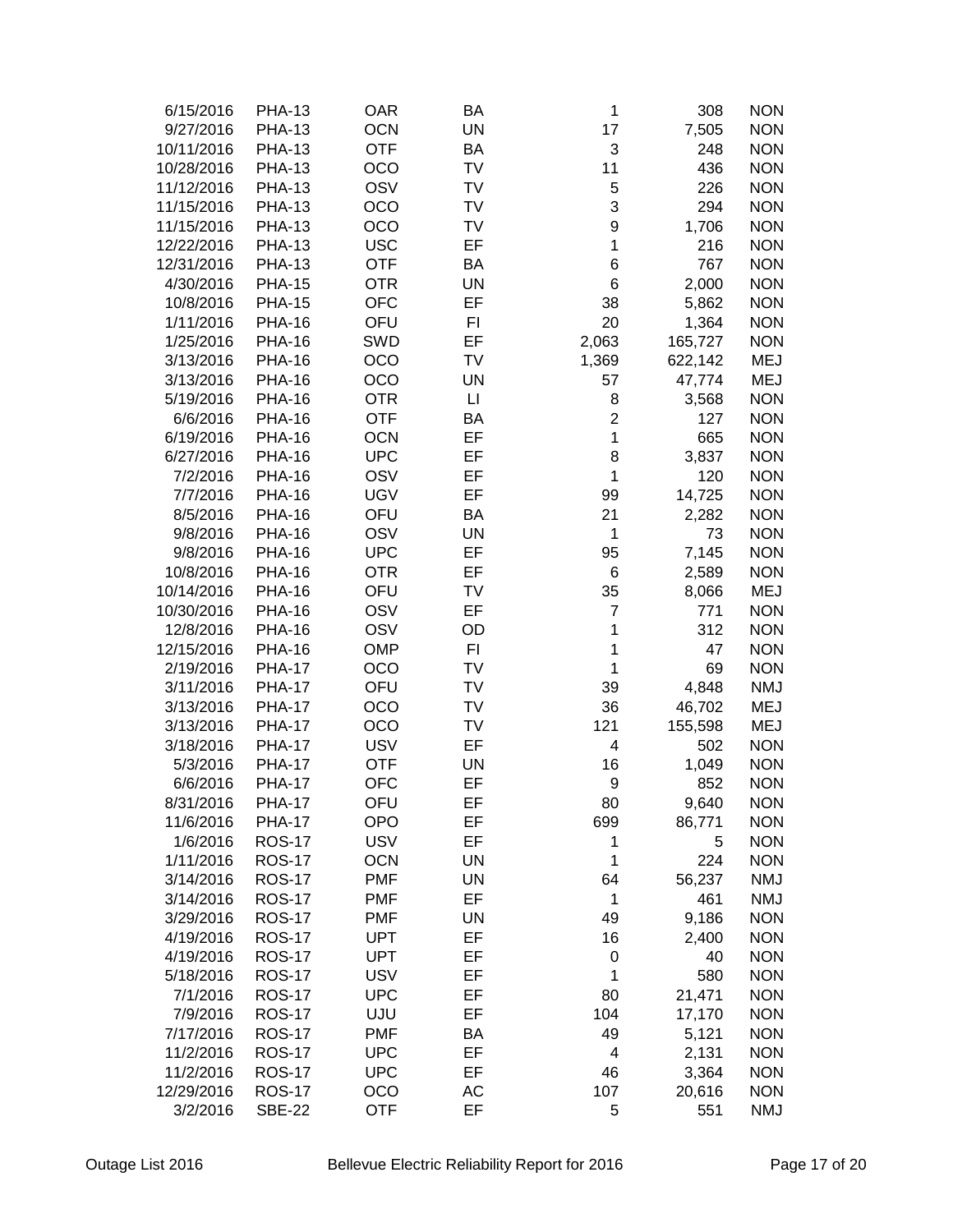| 3/13/2016  | <b>SBE-22</b> | OCO        | TV             | 1                | 1,688   | <b>MEJ</b> |
|------------|---------------|------------|----------------|------------------|---------|------------|
| 5/27/2016  | <b>SBE-22</b> | OFU        | BA             | 3                | 365     | <b>NON</b> |
| 10/7/2016  | <b>SBE-22</b> | OCO        | TV             | 412              | 54,164  | <b>NON</b> |
| 10/9/2016  | <b>SBE-22</b> | OSV        | TV             | 6                | 1,171   | <b>NON</b> |
| 3/13/2016  | <b>SBE-23</b> | <b>UTC</b> | TV             | 169              | 83,621  | <b>MEJ</b> |
| 3/14/2016  | <b>SBE-23</b> | <b>UTC</b> | TV             | 82               | 379     | <b>NMJ</b> |
| 3/14/2016  | <b>SBE-23</b> | OCO        | TV             | 3                | 559     | <b>NMJ</b> |
| 3/14/2016  | <b>SBE-23</b> | OCO        | TV             | 9                | 637     | <b>NMJ</b> |
| 3/14/2016  | <b>SBE-23</b> | OCO        | EF             | 232              | 20,050  | <b>NMJ</b> |
| 5/24/2016  | <b>SBE-23</b> | <b>OTF</b> | BA             | 6                | 353     | <b>NON</b> |
| 6/3/2016   | <b>SBE-23</b> | <b>OTF</b> | TV             | 3                | 329     | <b>NON</b> |
| 6/3/2016   | <b>SBE-23</b> | <b>OTF</b> | TV             | 1                | 74      | <b>NON</b> |
| 6/12/2016  | <b>SBE-23</b> | <b>OTF</b> | EF             | 8                | 302     | <b>NON</b> |
| 6/19/2016  | <b>SBE-23</b> | <b>USV</b> | <b>UN</b>      | 1                | 176     | <b>NON</b> |
| 11/11/2016 | <b>SBE-23</b> | <b>USV</b> | EF             | 1                | 55      | <b>NON</b> |
| 11/22/2016 | <b>SBE-23</b> | <b>USV</b> | DU             | $6\phantom{1}6$  | 411     | <b>NON</b> |
| 3/13/2016  | <b>SBE-25</b> | OCO        | TV             | 20               | 27,631  | <b>MEJ</b> |
| 4/4/2016   | <b>SBE-25</b> | OSV        | TV             | 1                | 158     | <b>NON</b> |
| 6/29/2016  | <b>SBE-25</b> | OCO        | <b>UN</b>      | $\overline{c}$   | 247     | <b>NON</b> |
| 7/13/2016  | <b>SBE-25</b> | OSV        | AC             | 1                | 174     | <b>NON</b> |
| 7/28/2016  | <b>SBE-25</b> | OSV        | TV             | 8                | 789     | <b>NON</b> |
| 8/20/2016  | <b>SBE-25</b> | <b>UPC</b> | EF             | 52               | 9,184   | <b>NON</b> |
| 11/12/2016 | <b>SBE-25</b> | OFU        | <b>UN</b>      | $\boldsymbol{2}$ | 386     | <b>NON</b> |
| 2/15/2016  | <b>SBE-26</b> | <b>OTF</b> | EF             | 6                | 416     | <b>NON</b> |
| 2/18/2016  | <b>SBE-26</b> | OSV        | EF             | 1                | 365     | <b>NON</b> |
| 3/10/2016  | <b>SBE-26</b> | OCO        | TV             | 70               | 5,983   | <b>MEJ</b> |
| 3/15/2016  | <b>SBE-26</b> | OSV        | <b>UN</b>      | 1                | 115     | <b>NMJ</b> |
| 3/21/2016  | <b>SBE-26</b> | PTF        | TV             | 21               | 1,205   | <b>NON</b> |
| 4/20/2016  | <b>SBE-26</b> | <b>USV</b> | EF             | 1                | 206     | <b>NON</b> |
| 6/9/2016   | <b>SBE-26</b> | <b>OTF</b> | <b>BA</b>      | 4                | 692     | <b>NON</b> |
| 6/14/2016  | <b>SBE-26</b> | <b>OCN</b> | F <sub>1</sub> | 1                | 49      | <b>NON</b> |
| 7/10/2016  | <b>SBE-26</b> | <b>OTF</b> | BA             | $\overline{2}$   | 247     | <b>NON</b> |
| 8/4/2016   | <b>SBE-26</b> | <b>OTF</b> | <b>BA</b>      | 6                | 742     | <b>NON</b> |
| 8/22/2016  | <b>SBE-26</b> | OSV        | TV             | 1                | 212     | <b>NON</b> |
| 8/23/2016  | <b>SBE-26</b> | <b>OTF</b> | BA             | $\overline{c}$   | 97      | <b>NON</b> |
| 10/15/2016 | <b>SBE-26</b> | <b>OTF</b> | TV             | $\overline{7}$   | 3,095   | MEJ        |
| 2/8/2016   | <b>SOM-13</b> | <b>USV</b> | UN             | 1                | 141     | <b>NON</b> |
| 3/13/2016  | <b>SOM-13</b> | OCO        | TV             | 1,173            | 477,294 | <b>MEJ</b> |
| 9/22/2016  | <b>SOM-13</b> | <b>UPC</b> | EF             | 4,187            | 532,796 | <b>NON</b> |
| 1/19/2016  | <b>SOM-15</b> | <b>UHH</b> | EF             | 1                | 561     | <b>NON</b> |
| 2/1/2016   | <b>SOM-15</b> | <b>USV</b> | DU             | 1                | 487     | <b>NON</b> |
| 2/11/2016  | <b>SOM-15</b> | <b>USV</b> | <b>UN</b>      | 1                | 188     | <b>NON</b> |
| 3/13/2016  | <b>SOM-15</b> | OCO        | TV             | 1,795            | 734,814 | <b>MEJ</b> |
| 4/14/2016  | <b>SOM-15</b> | <b>OJU</b> | BA             | 1                | 275     | <b>NON</b> |
| 7/6/2016   | <b>SOM-15</b> | <b>UPT</b> | EF             | 54               | 7,215   | <b>NON</b> |
| 7/6/2016   | <b>SOM-15</b> | <b>UPT</b> | EF             | 25               | 7,575   | <b>NON</b> |
| 7/24/2016  | <b>SOM-15</b> | <b>UPC</b> | EF             | 8                | 1,021   | <b>NON</b> |
| 7/24/2016  | <b>SOM-15</b> | <b>UPC</b> | EF             | 80               | 13,381  | <b>NON</b> |
| 7/30/2016  | <b>SOM-15</b> | <b>UPT</b> | <b>UN</b>      | 86               | 34,133  | <b>NON</b> |
| 7/30/2016  | <b>SOM-15</b> | <b>UGF</b> | AC             | 124              | 2,806   | <b>NON</b> |
| 10/17/2016 | <b>SOM-15</b> | <b>USV</b> | UN             |                  | 254     | <b>NMJ</b> |
| 11/1/2016  | <b>SOM-15</b> | <b>USV</b> | FI             | 1<br>1           | 176     | <b>NON</b> |
|            |               |            |                |                  |         |            |
| 11/16/2016 | <b>SOM-15</b> | <b>USV</b> | DU             | 1                | 871     | <b>NON</b> |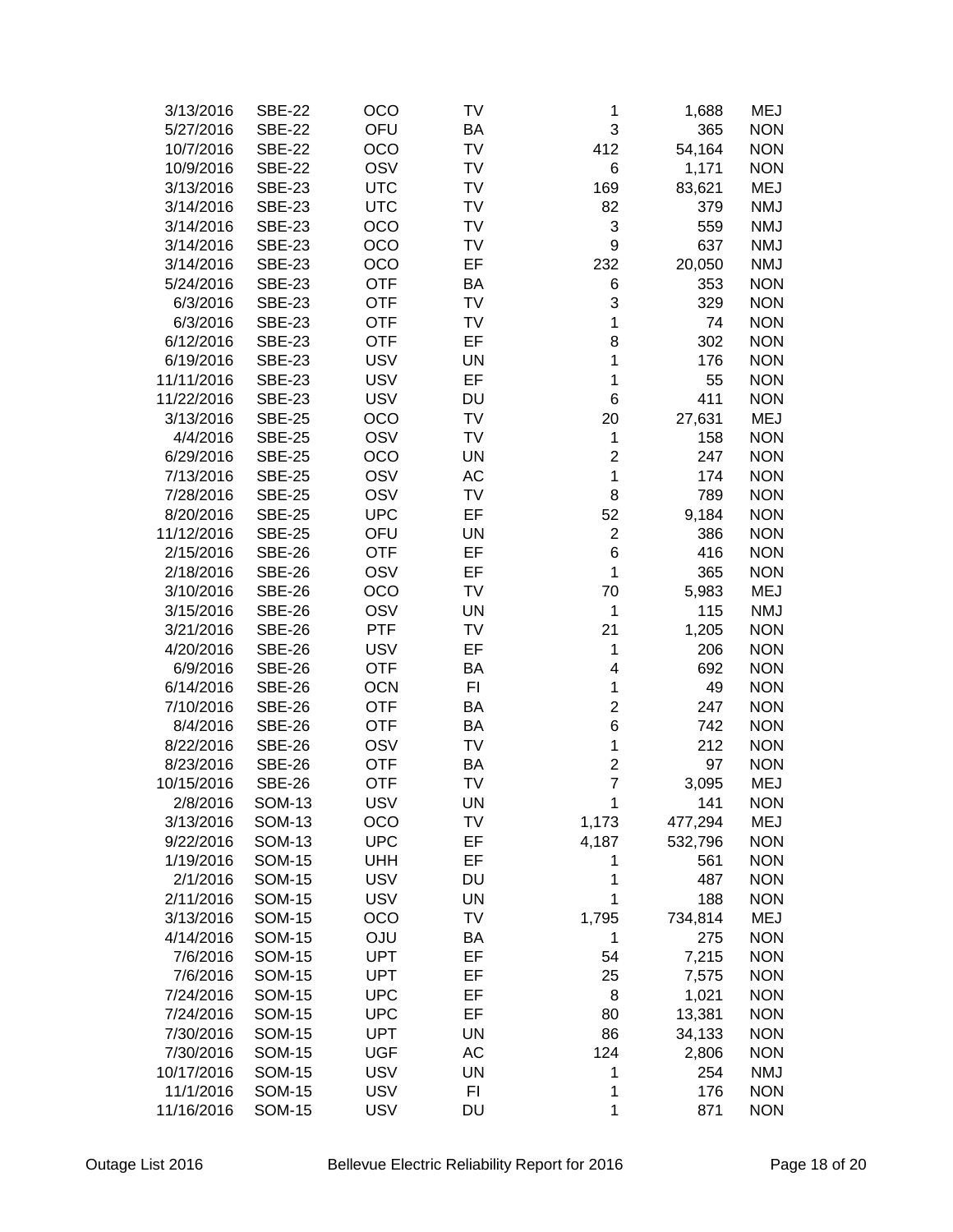| 3/13/2016  | <b>SOM-16</b> | OCO        | <b>TV</b> | 1,336          | 558,916   | <b>MEJ</b> |
|------------|---------------|------------|-----------|----------------|-----------|------------|
| 3/28/2016  | <b>SOM-16</b> | <b>OCN</b> | EF        | 1              | 81        | <b>NON</b> |
| 4/14/2016  | <b>SOM-16</b> | <b>OJU</b> | BA        | 95             | 28,765    | <b>NON</b> |
| 4/21/2016  | <b>SOM-16</b> | <b>USV</b> | EF        | 1              | 225       | <b>NON</b> |
| 5/15/2016  | <b>SOM-16</b> | <b>OPO</b> | <b>AC</b> | 52             | 4,424     | <b>NON</b> |
| 5/16/2016  | <b>SOM-16</b> | OFU        | BA        | 128            | 14,313    | <b>NON</b> |
| 5/30/2016  | <b>SOM-16</b> | OFU        | BA        | 82             | 12,892    | <b>NON</b> |
| 6/13/2016  | <b>SOM-16</b> | <b>OTF</b> | BA        | 5              | 219       | <b>NON</b> |
| 7/10/2016  | <b>SOM-16</b> | <b>OTF</b> | <b>BA</b> | $\overline{2}$ | 90        | <b>NON</b> |
| 7/17/2016  | <b>SOM-16</b> | <b>OCN</b> | EF        | 1              | 171       | <b>NON</b> |
| 7/26/2016  | <b>SOM-16</b> | <b>USV</b> | F1        | 1              | 584       | <b>NON</b> |
| 8/22/2016  | <b>SOM-16</b> | <b>OMP</b> | <b>UN</b> | 1              | 137       | <b>NON</b> |
| 9/17/2016  | <b>SOM-16</b> | <b>SCB</b> | TV        | 2,523          | 218,787   | <b>NON</b> |
| 9/17/2016  | <b>SOM-16</b> | <b>SCB</b> | TV        | 2,523          | 298,680   | <b>NON</b> |
| 10/6/2016  | <b>SOM-16</b> | <b>UPC</b> | <b>UN</b> | 20             | 12,770    | <b>NON</b> |
| 10/10/2016 | <b>SOM-16</b> | <b>USC</b> | <b>UN</b> | 1              | 198       | <b>NON</b> |
| 10/17/2016 | <b>SOM-16</b> | <b>USV</b> | EF        | 1              | 512       | <b>NON</b> |
| 10/18/2016 | <b>SOM-16</b> | <b>UTR</b> | EF        | 6              | 2,498     | <b>NON</b> |
| 11/14/2016 | <b>SOM-16</b> | <b>USC</b> | <b>UN</b> | 1              | 297       | <b>NON</b> |
| 11/27/2016 | <b>SOM-16</b> | OCO        | <b>TV</b> | 2,611          | 305,009   | <b>NON</b> |
| 2/1/2016   | <b>SOM-17</b> | <b>OTF</b> | <b>UN</b> | 3              | 193       | <b>NON</b> |
| 2/19/2016  | <b>SOM-17</b> | <b>USC</b> | <b>UN</b> | 1              | 348       | <b>NON</b> |
| 3/7/2016   | <b>SOM-17</b> | <b>USV</b> | EF        | 9              | 1,849     | <b>NON</b> |
| 3/13/2016  | <b>SOM-17</b> | OCO        | <b>TV</b> | 4,346          | 1,776,216 | <b>MEJ</b> |
| 3/13/2016  | <b>SOM-17</b> | OCO        | <b>TV</b> | 1              | 298       | <b>MEJ</b> |
| 3/27/2016  | <b>SOM-17</b> | <b>UPT</b> | BA        | 151            | 939       | <b>NON</b> |
| 3/27/2016  | <b>SOM-17</b> | <b>UPT</b> | BA        | 257            | 28,084    | <b>NON</b> |
| 7/8/2016   | <b>SOM-17</b> | OCO        | TV        | 3,058          | 178,841   | <b>NON</b> |
| 7/10/2016  | <b>SOM-17</b> | <b>UTC</b> | BA        | 37             | 2,821     | <b>NON</b> |
| 7/25/2016  | <b>SOM-17</b> | <b>UPC</b> | EF        | 3,052          | 365,529   | <b>NON</b> |
| 7/27/2016  | <b>SOM-17</b> | <b>OTF</b> | BA        | 1              | 134       | <b>NON</b> |
| 8/15/2016  | <b>SOM-17</b> | <b>USV</b> | EF        | 1              | 154       | <b>NON</b> |
| 8/29/2016  | <b>SOM-17</b> | <b>USC</b> | EF        | 1              | 387       | <b>NON</b> |
| 9/17/2016  | <b>SOM-17</b> | <b>SCB</b> | <b>TV</b> | 86             | 10,112    | <b>NON</b> |
| 10/9/2016  | <b>SOM-17</b> | OCO        | EF        | 275            | 71,019    | <b>NON</b> |
| 12/12/2016 | <b>SOM-17</b> | OSV        | <b>TV</b> | 1              | 61        | <b>NON</b> |
|            |               |            |           |                |           |            |

| Totals                                             | 81.498 | 16,486,548 |
|----------------------------------------------------|--------|------------|
| Totals excluding substation & transmission outages | 4.149  | 403,070    |

1 Animal in substation took transformer bank out of service

2 FAC-23 was tied to COL-24 when COL went out of service this date

MEJ Not included in SAIDI or SAIFI calculations MEN Not included in SAIDI calculation, included in SAIFI calculation NMJ Included in SAIDI calculation, not included in SAIFI calculation